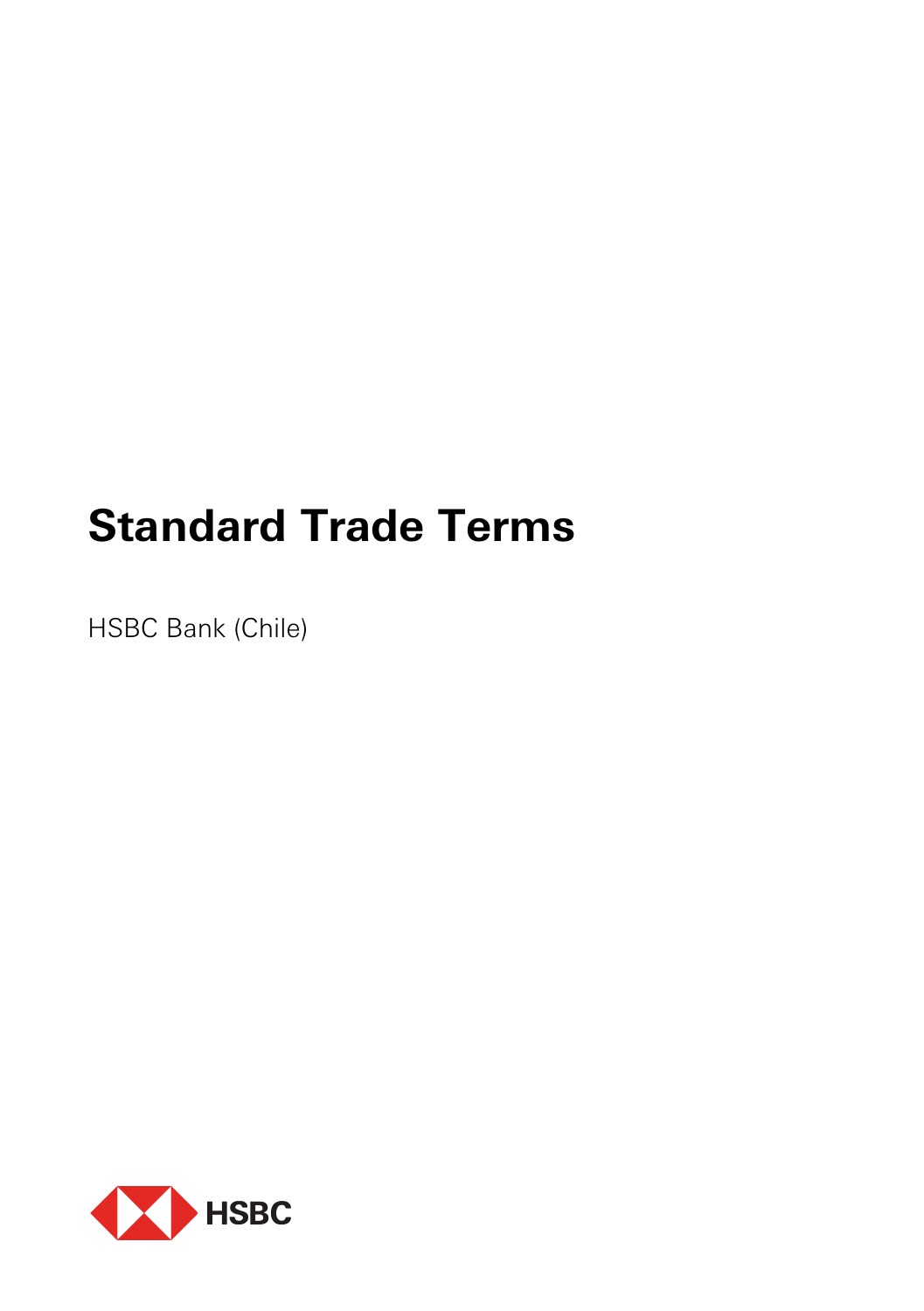# **CONTENTS**

| 1.                                                             | <b>APPLICATION</b>                                           | 3              |
|----------------------------------------------------------------|--------------------------------------------------------------|----------------|
| <b>SECTION 1 - TRADE SERVICES</b>                              |                                                              | 4              |
| 2.                                                             | <b>ICC RULES</b>                                             | 4              |
| 3.                                                             | DOCUMENTARY CREDITS                                          | $\overline{4}$ |
| 4.                                                             | INSTRUMENTS                                                  | $\overline{7}$ |
| 5.                                                             | COLLECTIONS                                                  | 9              |
| 6.                                                             | <b>FINANCE</b>                                               | 10             |
| 7.                                                             | <b>TRADE FINANCE LOANS</b>                                   | 11             |
| 8.                                                             | APPLICATIONS FOR RELEASE OF GOODS, SHIPPING GUARANTEES       |                |
|                                                                | AND LETTERS OF INDEMNITY                                     | 13             |
|                                                                | <b>SECTION 2 - REIMBURSEMENT, INDEMNITY AND OTHER RIGHTS</b> | 14             |
| 9.                                                             | REIMBURSEMENT AND INDEMNITY                                  | 14             |
| 10.                                                            | CASH COLLATERAL                                              | 15             |
|                                                                | 11. PLEDGE                                                   | 15             |
| 12.                                                            | <b>TRUST RECEIPTS</b>                                        | 16             |
|                                                                | 13. SET-OFF                                                  | 17             |
| 14.                                                            | SUPPLEMENTARY RIGHTS                                         | 17             |
| <b>SECTION 3 - FEES AND PAYMENTS</b>                           |                                                              | 17             |
| 15.                                                            | FEES, COMMISSION, INTEREST AND CHARGES                       | 17             |
|                                                                | 16. PAYMENTS                                                 | 18             |
| <b>SECTION 4 - REPRESENTATIONS, UNDERTAKINGS AND SANCTIONS</b> |                                                              | 20             |
|                                                                | 17. REPRESENTATIONS AND WARRANTIES                           | 20             |
|                                                                | 18. UNDERTAKINGS                                             | 21             |
|                                                                | 19. COMPLIANCE WITH LAWS AND SANCTIONS                       | 23             |
| <b>SECTION 5 - INSTRUCTIONS AND ELECTRONIC PLATFORMS</b>       |                                                              | 25             |
| 20.                                                            | INSTRUCTIONS                                                 | 25             |
|                                                                | 21. PLATFORMS                                                | 26             |
|                                                                | <b>SECTION 6 - OTHER</b>                                     | 27             |
| 22.                                                            | <b>LIMITATION ON LIABILITY</b>                               | 27             |
|                                                                | 23. DISCLOSURE, CONFIDENTIALITY AND PRIVACY                  | 29             |
| 24.                                                            | MISCELLANEOUS                                                | 31             |
| 25.                                                            | <b>GOVERNING LAW AND JURISDICTION</b>                        | 32             |
| <b>SECTION 7 - DEFINITIONS AND INTERPRETATION</b>              |                                                              | 32             |
| 26.                                                            | DEFINITIONS AND INTERPRETATION                               | 32             |
| 27.                                                            | <b>COUNTRY CONDITIONS</b>                                    | 38             |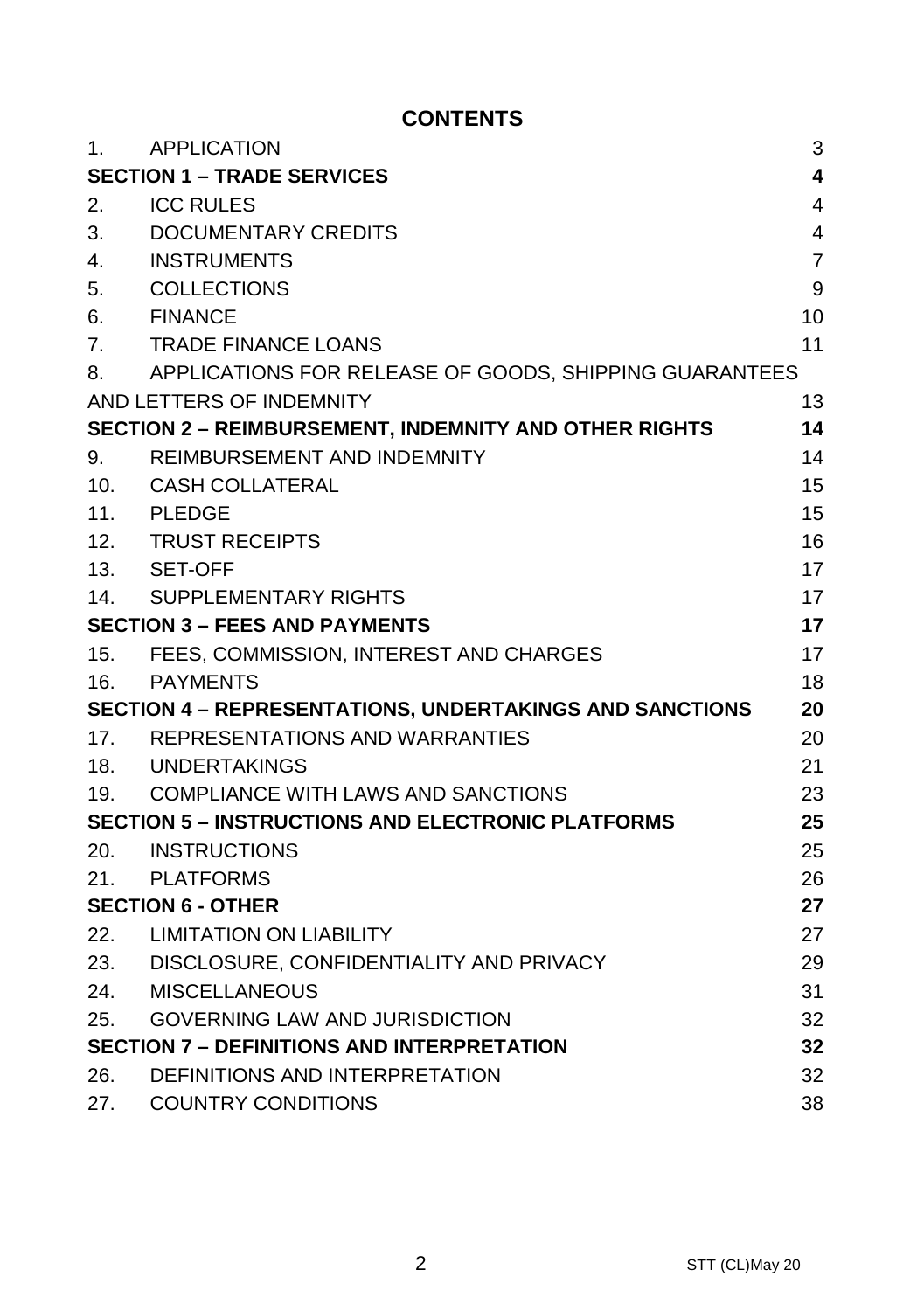# **STANDARD TRADE TERMS (THESE TERMS)**

#### **1. APPLICATION**

1.1 These Terms shall apply to any Trade Service which HSBC may agree to make available or procure at the request of the Customer and shall include any relevant Country Conditions.

1.2 These Terms shall, where applicable, be subject to other terms and conditions in relation to services provided by HSBC to the Customer (including any banking service or account operating agreement) from time to time. In relation to any Trade Service, where any conflict arises between these Terms and any other applicable terms and conditions, the terms and conditions shall apply in the following order of priority:

- (a) the Application;
- (b) the Facility Agreement (if any) and/or any applicable Security Agreement;
- (c) the Country Conditions (if any);
- (d) these Terms; and
- (e) such other terms.

1.3 HSBC does not offer any advice to the Customer in relation to any Trade Service. Whilst HSBC may provide information or express opinions from time to time, such information or opinions are not offered as advice. Before applying for, or accepting, any Trade Service, the Customer shall make such enquiries and assessments as the Customer considers appropriate and the Customer should place no reliance on HSBC to give advice or make recommendations. If the Customer is in doubt of any Trade Service, the Customer should seek independent professional advice.

1.4 Each Trade Service is separate and independent from the Trade Transaction to which such Trade Service relates and HSBC is in no way concerned with, subject to, or bound by, the terms of such Trade Transaction, even if a reference is included in any document relating to that Trade Service.

1.5 HSBC may name, instruct or procure any correspondent bank (including any HSBC Group member) to be the issuing, advising, nominated or confirming bank in respect of any Trade Service (and may restrict such correspondent bank to an HSBC Group member or a correspondent bank acceptable to HSBC) and is authorised to issue a counter-guarantee or counter-SBLC in such form and content as determined by HSBC in favour of the correspondent bank. HSBC may pay to, or receive from any correspondent bank, charges, commissions, fees or other payments.

1.6 Nothing in these Terms shall oblige HSBC to enter into or provide any Trade Service at any time.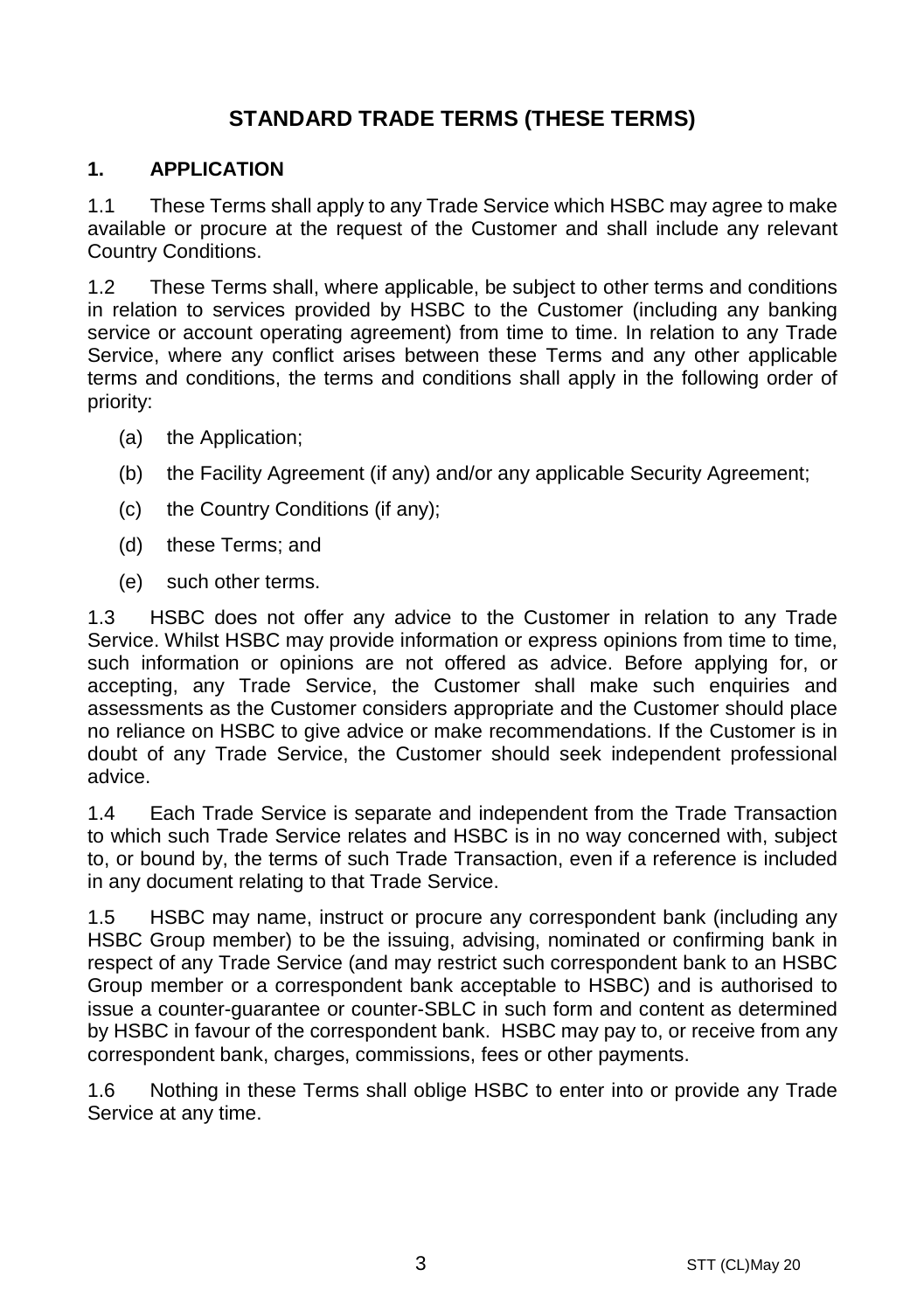# **SECTION 1 – TRADE SERVICES**

#### **2. ICC RULES**

2.1 Unless the Customer otherwise requests (and HSBC agrees with such request):

(a) all Documentary Credits issued by HSBC will be issued subject to the Uniform Customs and Practice for Documentary Credits, 2007 Revision, ICC Publication No. 600 (UCP600) and, if required by HSBC, the Uniform Customs and Practice for Documentary Credits (UCP600) Supplement for Electronic Presentation (eUCP);

(b) all SBLCs issued by HSBC will be issued subject to the International Standby Practices 1998, ICC Publication No. 590 (ISP98);

(c) all bonds and guarantees issued by HSBC will be issued subject to the Uniform Rules for Demand Guarantees, ICC Publication No.758 (URDG 758); and

(d) all Collections will be undertaken subject to the Uniform Rules for Collections 1995, ICC Publication No. 522 (URC 522) and, if required by HSBC, the Uniform Rules for Collections (URC 522) Supplement for Electronic Presentation (eURC),

in each case, as may be revised from time to time (together the ICC Rules), and the rights and obligations of the Customer will be subject to the applicable ICC Rules in addition to these Terms.

2.2 If there is any conflict between any ICC Rule and these Terms, these Terms shall prevail.

#### **3. DOCUMENTARY CREDITS**

- 3.1 The terms in this Clause 3 apply to any Documentary Credits.
- 3.2 The Customer:
	- (a) undertakes to examine the customer copy of each Documentary Credit issued
	- by HSBC in order to check its consistency with the relevant Application; and
	- (b) agrees to give immediate notice to HSBC of any objection to its contents.

#### **Imports**

3.3 HSBC is authorised to honour and pay any Claim made under a Documentary Credit which appears on its face to comply with its terms and/or any Documents drawn (or purporting to be drawn) and presented under such Documentary Credit in accordance with its terms, without reference to or further authority from the Customer or any other party, and without enquiring whether any Claim has been properly made, and notwithstanding that the validity of any such Claim, or the amount of it, may be in dispute. The Customer accepts any such Claim as conclusive evidence that HSBC was liable to honour and pay it, and any payment made, or any steps taken by HSBC in good faith under or in connection with it, shall be binding on the Customer.

3.4 The presentation of any Documents under a Documentary Credit shall be deemed to be in compliance with the terms of the Documentary Credit if HSBC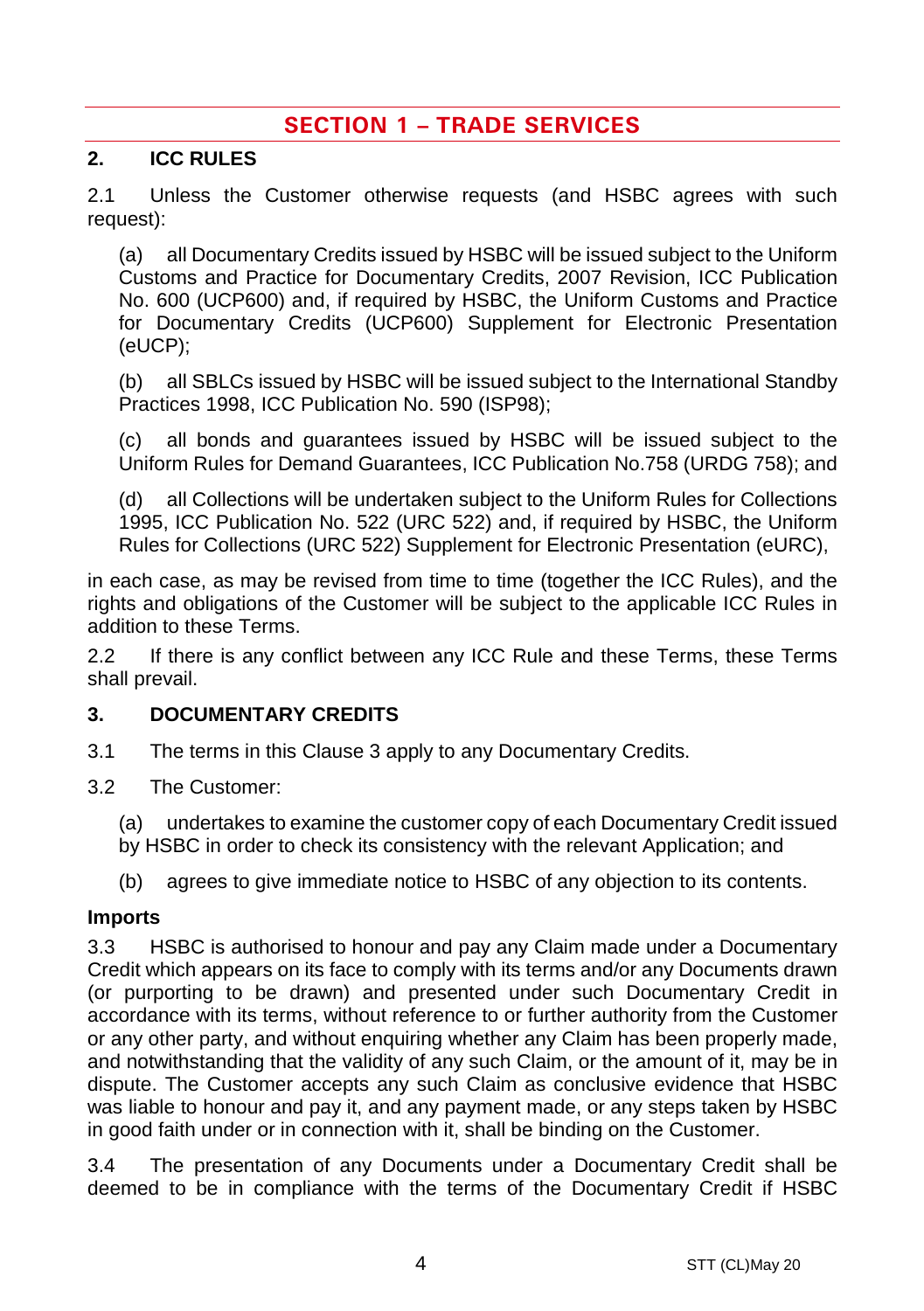determines that they appear to be in order and, taken as a whole, conform with the requirements of the Documentary Credit. The Customer waives all claims against HSBC for any delay that may result in examining such Documents or any failure to identify any discrepancies that may exist.

3.5 Notwithstanding any contrary instruction from the Customer, HSBC may reject any Claim which HSBC determines does not comply with the terms of the relevant Documentary Credit. HSBC is not obliged to notify the Customer or to seek the Customer's waiver of any discrepancy before refusing the Claim. Where HSBC does seek a waiver in respect of any discrepancy, the taking of such action does not oblige HSBC to seek a waiver of any discrepancy at any other time.

3.6 If HSBC notifies the Customer of a discrepancy with respect to a Claim and the Customer requests HSBC and/or its correspondent bank or its agent to:

(a) effect payment under the Documentary Credit, notwithstanding the discrepancy; or

(b) countersign or issue any guarantee or indemnity covering the discrepancy,

the Customer confirms that its reimbursement obligations and the indemnity set out in Clause 9 (*REIMBURSEMENT AND INDEMNITY*) shall apply to such Claim and/or any such guarantee or indemnity.

3.7 HSBC may at any time amend or insert additional terms and conditions into a Documentary Credit as HSBC may consider appropriate, provided that any such amendment or additional terms and conditions shall not increase the Customer Liabilities in relation to such Documentary Credit. HSBC may, subject to the beneficiary's consent, cancel the whole or any unused balance of a Documentary Credit.

3.8 Notwithstanding any instruction in an Application, HSBC may restrict the availability of any Documentary Credit, or any advising or confirming, to its own offices or to any correspondent bank or agent of its choice and, in such case, HSBC may refuse to honour, or make payment for, any Document drawn or purporting to be drawn on any office, bank or other person other than such office, correspondent bank or agent.

3.9 If HSBC effects payment under a Documentary Credit prior to the maturity date of such Documentary Credit:

(a) (in the case where the Documentary Credit beneficiary bears interest) the Customer shall be liable to pay to HSBC the full amount of the Documentary Credit on the maturity date, even if HSBC only paid a discounted amount under the Documentary Credit; and

(b) (in the case where the Customer is required to bear interest under the Documentary Credit pursuant to any other agreement with HSBC) the Customer shall, on the maturity date of such Documentary Credit or such earlier date as may be demanded by HSBC, pay to HSBC the full amount of the Claim together with interest accruing on such Claim for the period from and including the date of HSBC's payment to and including the maturity date, such interest payable in accordance with Clause 15 (FEES, COMMISSION, INTEREST AND CHARGES).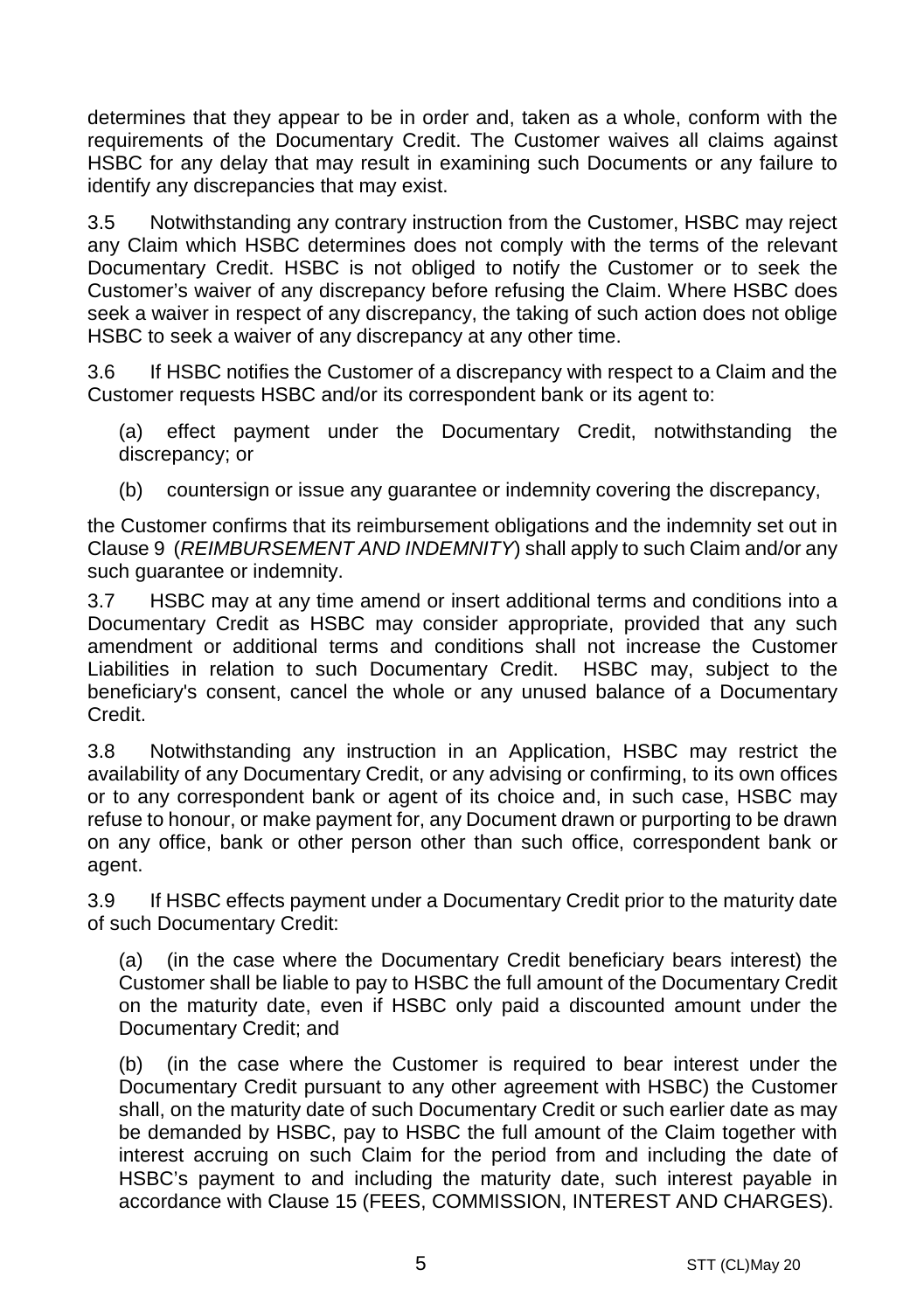3.10 If the terms of a Documentary Credit (whether expressly or impliedly) permits payment to be effected to the beneficiary prior to receipt of the Documents required to be delivered under such Documentary Credit, the Customer shall, on the maturity date of such Documentary Credit or such earlier date as may be demanded by HSBC, pay to HSBC the full amount of the Claim (whether or not the Documents subsequently delivered are compliant with the terms of the Documentary Credit) together with interest accruing on such Claim for the period from and including the date of HSBC's payment to and including the maturity date, such interest payable in accordance with Clause 15 (*FEES, COMMISSION, INTEREST AND CHARGES*).

3.11 If any Documentary Credit stipulates that certain specific Documents be forwarded by the beneficiary directly to the Customer at or prior to the time the beneficiary makes any Claim, all remaining Documents must be produced to HSBC in respect of any Claim under such Documentary Credit. If the Customer uses the Documents forwarded directly to it to obtain possession of the Goods, HSBC is authorised to accept all Documents presented under such Documentary Credit and pay or accept upon presentation and pay at maturity all Documents drawn in respect of the Goods, notwithstanding any discrepancy or any other matter or thing that might otherwise have relieved or affected the Customer's or HSBC's obligations. The Customer confirms that its reimbursement obligations and the indemnity set out in Clause 9 (*REIMBURSEMENT AND INDEMNITY*) shall apply to any amount paid by HSBC in respect of such Documentary Credit.

3.12 If any Documentary Credit stipulates that the Goods be insured under insurance policies/certificates containing "Institute Cargo Clauses" or other industry standard clauses, HSBC may accept insurance policies/certificates which contain "American Institute Cargo Clauses" or any other industry standard clauses that HSBC determines appropriate.

3.13 HSBC will not be bound at any time to release any Documents or Goods to the Customer unless the Customer has fully discharged its Customer Liabilities in respect of the Documentary Credit relating to such Documents or Goods.

3.14 If HSBC issues a Documentary Credit back-to-back (a **Back-to-Back Documentary Credit**) to another Documentary Credit (a **Master Documentary Credit**) the Customer:

(a) acknowledges that its Customer Liabilities in respect of the Back-to-Back Documentary Credit are not dependent or conditional on the performance of the Master Documentary Credit;

(b) unconditionally and irrevocably assigns or transfers absolutely to HSBC all of its payment rights in the Master Documentary Credit;

(c) shall not amend or accept any amendment to the Master Documentary Credit without the consent of HSBC or take any action which might result in HSBC not receiving the full amount under the Master Documentary Credit; and

(d) authorises HSBC to use the Documents presented under the Back-to-Back Documentary Credit to make a Claim under the Master Documentary Credit irrespective of any discrepancies or irregularities in the Documents presented.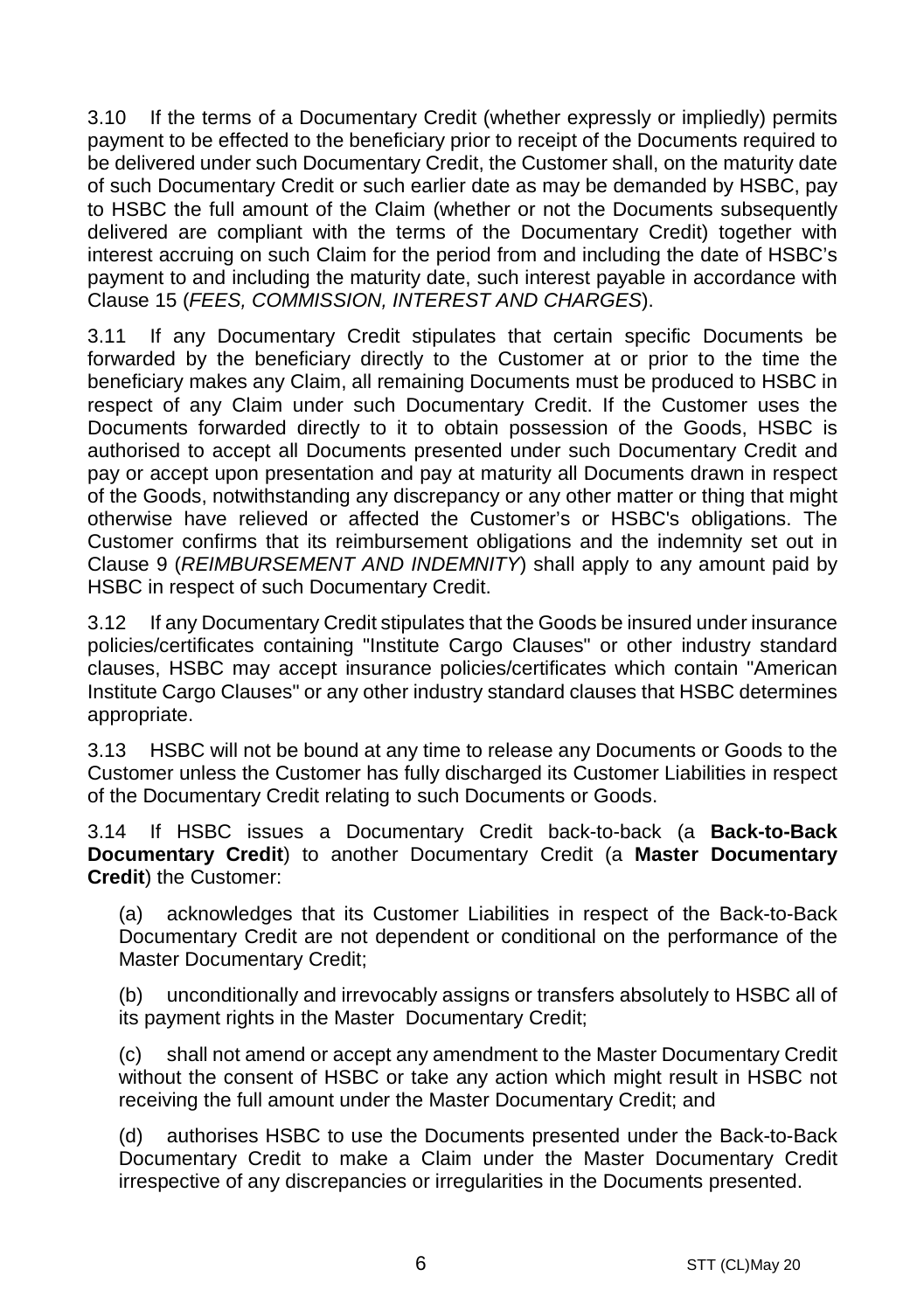3.15 HSBC is not obliged to notify the Customer of any incompatibility between the terms of a Back-to-Back Documentary Credit and the relevant Master Documentary Credit.

# **Exports**

3.16 If HSBC confirms a Documentary Credit or SBLC (whether on a disclosed or undisclosed basis) and payment in full or part is not received by HSBC from the relevant issuing bank, the Customer is only required to reimburse HSBC for amounts not received if the non-payment was due to a Recourse Event. Such reimbursement by the Customer is payable immediately upon HSBC's demand together with any interest payable in accordance with Clause 15 (*FEES, COMMISSION, INTEREST AND CHARGES*) and the Customer shall reimburse HSBC for any loss or damage suffered by HSBC as a result of the non-payment.

3.17 HSBC will not be bound by a confirmation (whether on a disclosed or undisclosed basis) and will not be obliged to negotiate a Documentary Credit or SBLC if it is amended without HSBC's consent, the Documents presented do not fully comply with the terms of the Documentary Credit or SBLC, the original Documentary Credit or SBLC is different from the copy of the Documentary Credit or SBLC upon which HSBC based its confirmation, the Customer does not comply with any of its obligations under this Clause 3, or if payment in full or part is not received by HSBC (or cannot be accepted by HSBC) from the relevant issuing bank as a result of a Recourse Event.

3.18 If HSBC confirms a Documentary Credit or SBLC on an undisclosed basis, the Customer shall not make a presentation in respect of the Documentary Credit or SBLC to any person other than HSBC and shall promptly provide to HSBC the original Documentary Credit or SBLC, any operative documents and any amendments issued by the relevant issuing bank.

3.19 If HSBC confirms a Documentary Credit or SBLC (whether on a disclosed or undisclosed basis), the Customer:

(a) unconditionally and irrevocably assigns or transfers absolutely to HSBC all of its payment rights in such Documentary Credit or SBLC; and

(b) shall not take any action which might result in HSBC not receiving the full amount under the Documentary Credit or SBLC.

### **4. INSTRUMENTS**

4.1 The terms in this Clause 4 apply to any SBLC, demand guarantee (including an avalisation, co-acceptance or acceptance of a Document), bond, counter-guarantee, counter-SBLC, or similar independent payment obligation (including any extension, renewal or amendment of the same)(each an **Instrument**) issued, confirmed or provided by HSBC.

4.2 The Customer:

(a) undertakes to examine the customer copy of each Instrument issued or entered into by HSBC in order to check its consistency with the relevant Application; and

(b) agrees to give immediate notice to HSBC of any objection to its contents.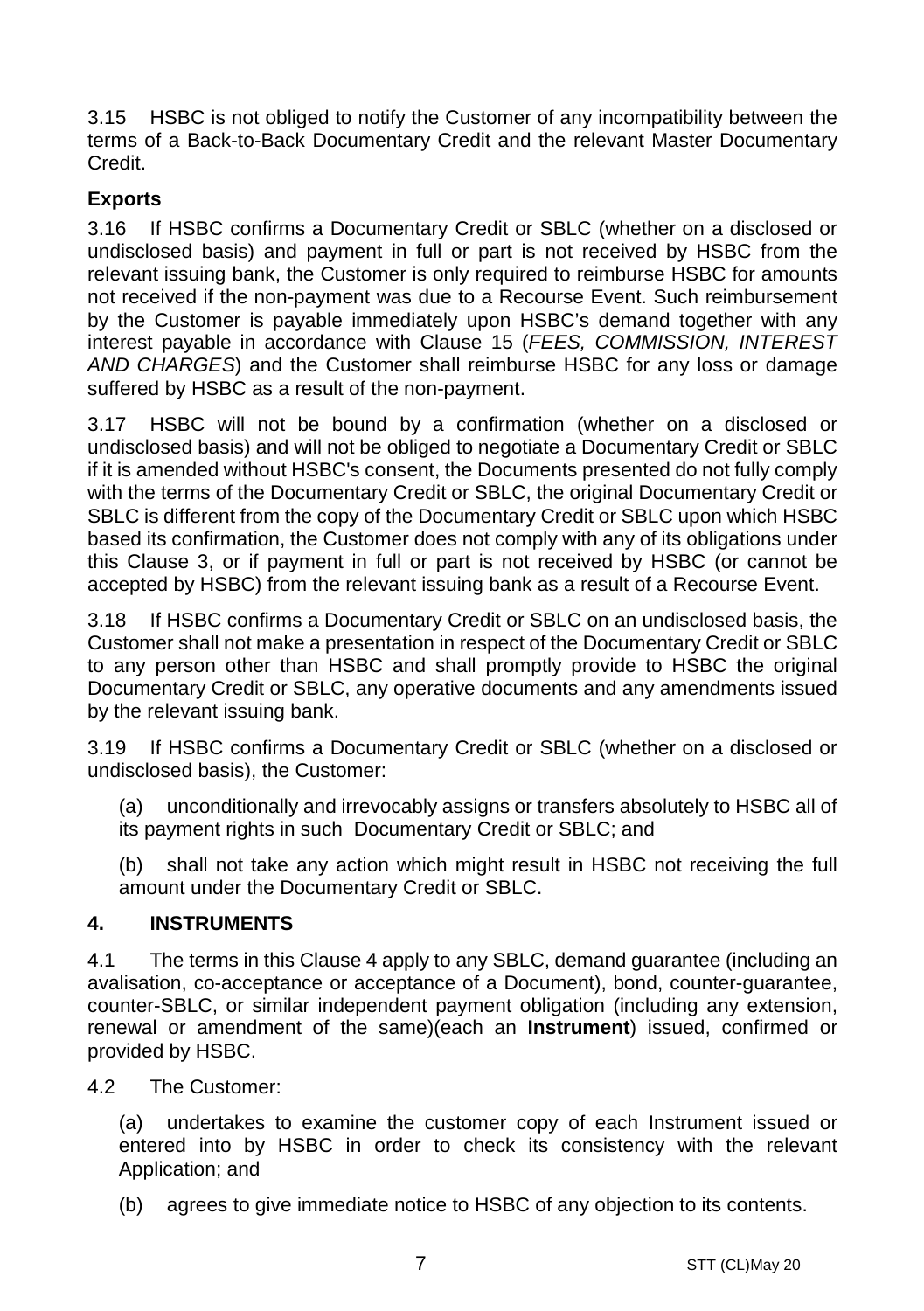4.3 HSBC is authorised to accept, pay or honour any Claim made under any Instrument which appears on its face to comply with its terms, without reference to or further authority from the Customer or any other party, and without enquiring whether any such Claim on HSBC has been properly made, notwithstanding that the validity of any such Claim, or the amount of it, may be in dispute. The Customer accepts any such Claim as conclusive evidence that HSBC was liable to pay or comply with it, and any payment made, or any steps taken by HSBC in good faith under or in connection with it, shall be binding upon the Customer.

4.4 The presentation of any documents under an Instrument shall be deemed to be in compliance with the terms of the Instrument if HSBC determines that they appear on their face to be in order and, taken as a whole, conform with the requirements of the Instrument. The Customer waives all claims against HSBC for any delay that may result in examining such documents or any failure to identify any discrepancies that may exist.

4.5 Notwithstanding any contrary instruction from the Customer, HSBC is entitled to reject any Claim which HSBC determines does not comply with the terms of the relevant Instrument. HSBC is not obliged to notify the Customer or to seek the Customer's waiver of any discrepancy before refusing the Claim. Where HSBC does seek a waiver in respect of any discrepancy, the taking of such action does not oblige HSBC to seek a waiver of discrepancy at any other time.

4.6 If HSBC notifies the Customer of a discrepancy with respect to a Claim and the Customer requests HSBC and/or its correspondent bank or its agent to:

- (a) effect payment under the Instrument, notwithstanding the discrepancy; or
- (b) countersign or issue any guarantee or indemnity covering the discrepancy,

the Customer confirms that its reimbursement obligations and the indemnity set out in Clause 9 (*REIMBURSEMENT AND INDEMNITY*) shall apply to such Claim and/or any such guarantee or indemnity.

4.7 HSBC may at any time amend or insert additional terms and conditions into an Instrument as HSBC may consider appropriate, provided that any such amendment or additional terms and conditions shall not increase the Customer Liabilities in relation to such Instrument. HSBC may, subject to the beneficiary's consent, cancel the whole or any unused balance of an Instrument.

4.8 Notwithstanding any instruction in an Application, HSBC may restrict the availability of any SBLC, or any advising or confirming, to its own offices or to any correspondent bank or agent of its choice and, in such case, HSBC may refuse to honour, or make payment for, any Document drawn or purporting to be drawn on any office, bank or other person other than such office, correspondent bank or agent.

4.9 If the terms of an SBLC (whether expressly or impliedly) permits payment to be effected to the beneficiary prior to receipt of the documents required to be delivered under such SBLC, the Customer shall, on the maturity date of such SBLC or such earlier date as may be demanded by HSBC, pay to HSBC the full amount of the Claim (whether or not the documents subsequently delivered are compliant with the terms of the SBLC) together with interest accruing on such Claim for the period from and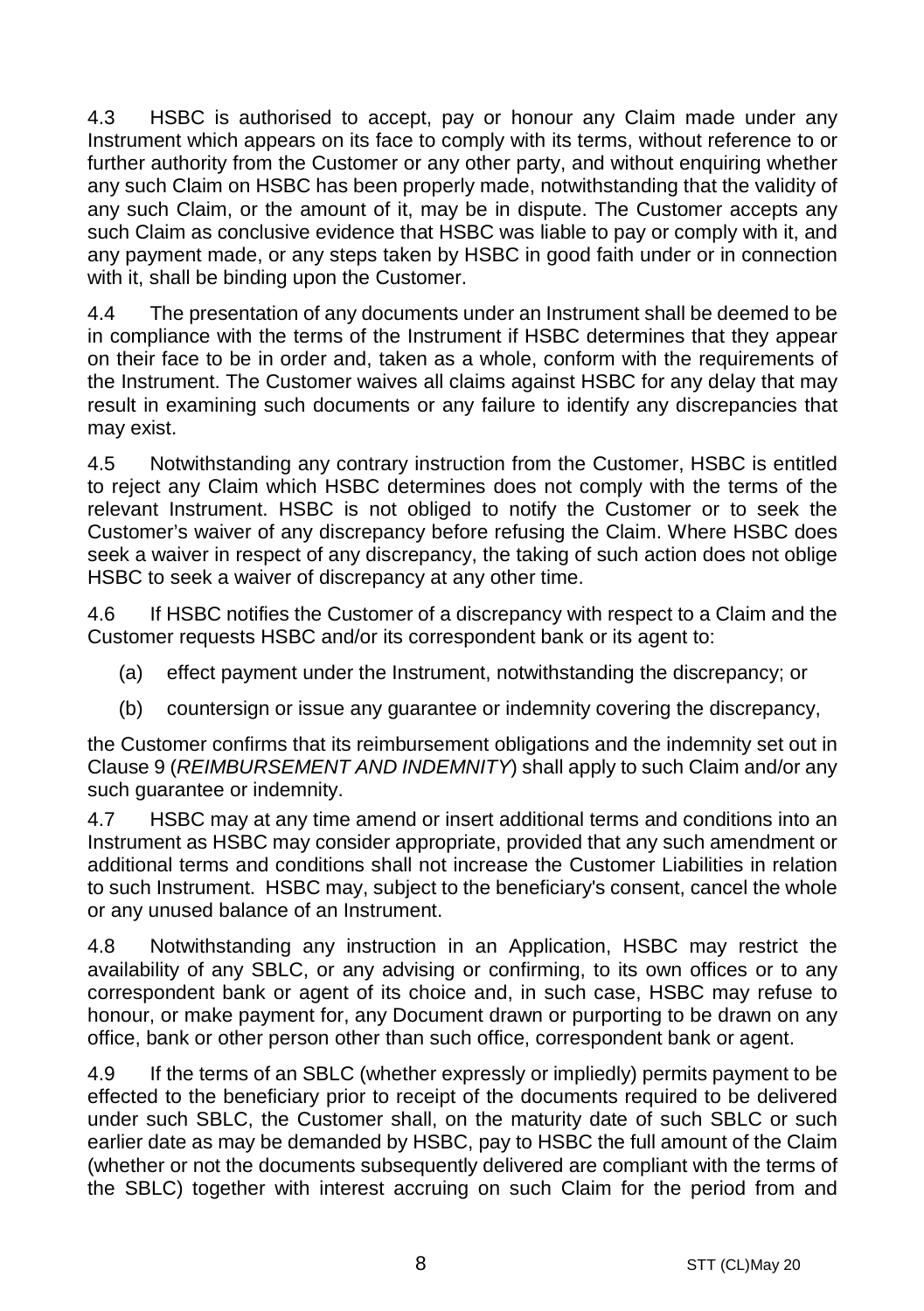including the date of HSBC's payment to and including the maturity date, such interest payable in accordance with Clause 15 (*FEES, COMMISSION, INTEREST AND CHARGES*).

4.10 Notwithstanding the foregoing, if the Customer has requested HSBC to issue or arrange for the issuance of an Instrument by a correspondent bank for which a counter-guarantee or counter-SBLC must be issued by HSBC, HSBC may include such terms in the counter-guarantee or counter-SBLC that HSBC considers are required to support the issuance of such Instrument. Without limitation, the validity period and Claim period (if applicable) of the counter-guarantee or counter-SBLC shall be longer than the validity period and Claim period (if applicable) of the Instrument and other terms may be added to reflect the laws under which the Instrument is governed.

4.11 If any Instrument contemplates renewal or extension and the Customer does not advise HSBC at least 5 Business Days prior to the time required for HSBC to provide notice of cancellation as required by the Instrument, HSBC may renew or extend for an additional year or such other term as HSBC may so select. HSBC shall however be under no obligation to issue, extend or renew any Instrument and may at any time:

(a) cancel or revoke any Instrument without prior notice to or authorisation from the Customer if such Instrument or the beneficiary of such Instrument permits cancellation or revocation; or

(b) pay any Instrument without prior notice to or authorisation from the Customer if the Instrument or any relevant law permits or requires payment to be made if such Instrument is cancelled, withdrawn, not extended or not renewed.

4.12 Any cancellation, payment or revocation by HSBC of any Instrument at any time shall be without prejudice to the rights and obligations of HSBC and the Customer under these Terms.

4.13 Unless an Instrument expressly provides that the original Instrument must be presented to HSBC to support a Claim, HSBC may pay and/or comply with any Claim, whether or not the original of the Instrument is presented to HSBC.

4.14 Notwithstanding that the Customer may claim that an Instrument has been reduced, cancelled or terminated, HSBC may determine that, due to the governing law of the Instrument, it has not been reduced, cancelled or terminated, or HSBC may determine that it is necessary to obtain or require the relevant beneficiary's confirmation of the reduction, release or discharge of HSBC's and/or any correspondent bank's liabilities under such Instrument. Subject to such determination, or until such confirmation is received by HSBC, such Instrument shall not be treated or deemed as reduced, cancelled or terminated.

## **5. COLLECTIONS**

5.1 The terms in this Clause 5 apply to any Collection transaction.

5.2 If HSBC is requested by the Customer to handle a Collection as the remitting bank, HSBC shall be under no obligation to make any payment to the Customer in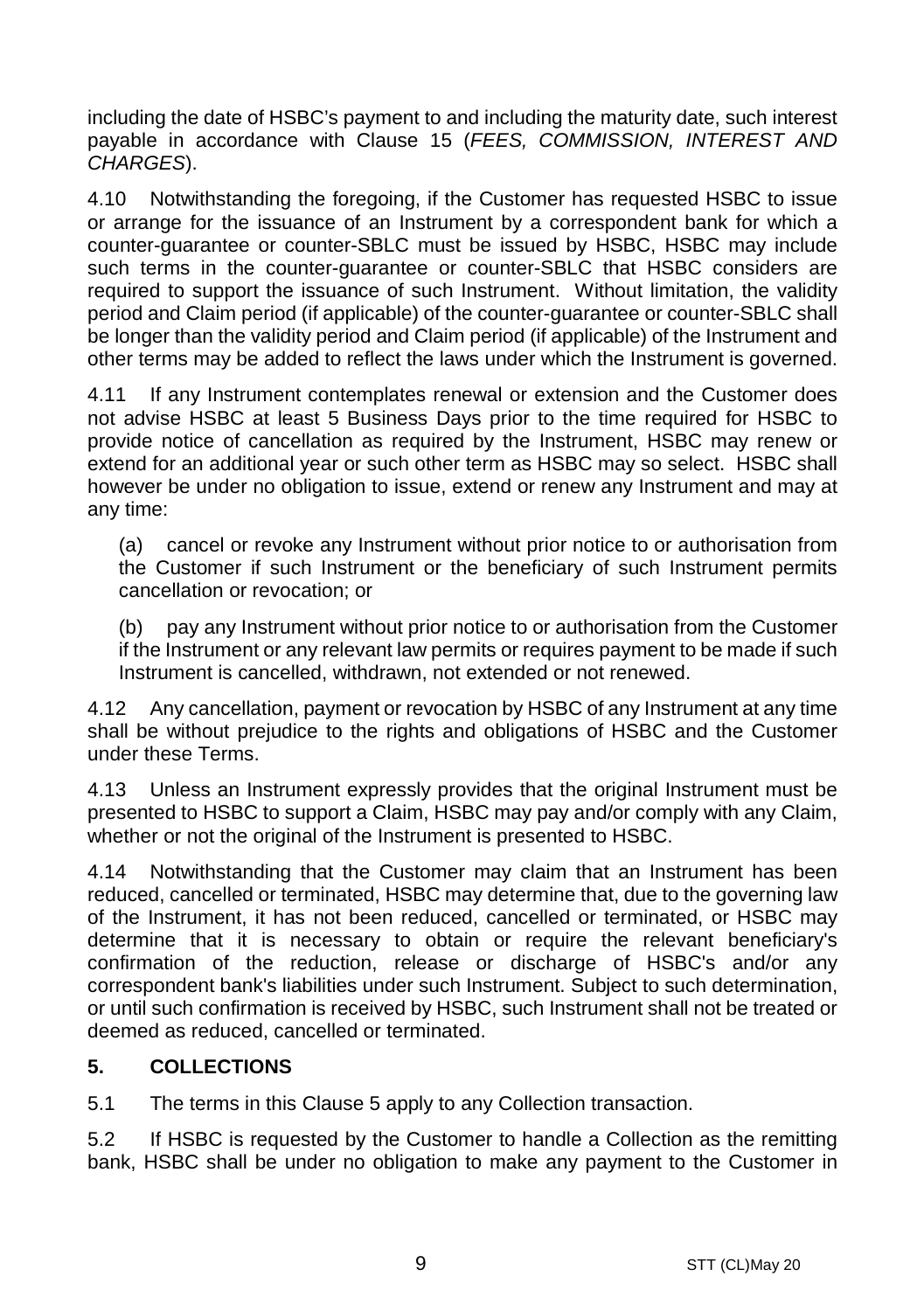respect of the Collection until HSBC has received full payment from the collecting or presenting bank.

5.3 HSBC is not obliged to check the Documents before sending them to the collecting or presenting bank.

5.4 HSBC is not obliged to check the Documents that it receives from a remitting bank.

## **6. FINANCE**

6.1 The terms in this Clause 6 apply where HSBC Finances any Document or Documentary Credit.

6.2 Upon HSBC Financing a Document or Documentary Credit, the Customer unconditionally and irrevocably:

(a) transfers ownership of the Document or Documentary Credit to HSBC and undertakes to endorse the relevant Document in favour of HSBC (if not already endorsed in favour of HSBC as a condition to such Finance) and deliver the original endorsed Document to HSBC;

(b) assigns or transfers absolutely to HSBC all of its rights to receive the proceeds of such Documentary Credit or Document; and

(c) assigns or transfers absolutely to HSBC all of its rights, title and interest in the associated underlying receivable (and related rights and proceeds) (if any) arising from the underlying Trade Transaction,

and where the amount of the Finance was calculated by applying an advance rate to the face value of the Document or Documentary Credit, upon receipt by HSBC of any proceeds of that Document or Documentary Credit in excess of the amount of the Finance, HSBC shall pay those proceeds to the Customer (after deducting any outstanding Customer Liabilities).

6.3 If HSBC has Financed a Document or Documentary Credit and payment in full or part is not received by HSBC for any reason (or cannot, for any reason whatsoever, be accepted by HSBC) from the relevant issuing bank, confirming bank, collecting bank, presenting bank, drawee or obligor (as applicable), then unless otherwise agreed in writing by HSBC:

- (a) such Trade Service is provided with full recourse against the Customer; and
- (b) the Customer is required to reimburse HSBC for amounts not received.

Such reimbursement is payable immediately upon HSBC's demand together with any interest payable in accordance with Clause 15 (*FEES, COMMISSION, INTEREST AND CHARGES*) and the Customer shall reimburse HSBC for any loss or damage suffered by HSBC as a result of the non-payment.

6.4 If HSBC has agreed to Finance a Document or Documentary Credit on a nonrecourse basis and payment in full or part is not received by HSBC (or cannot be accepted by HSBC) from the relevant issuing bank, confirming bank, collecting bank, presenting bank, drawee or obligor (as applicable), the Customer is only required to reimburse HSBC for amounts not received if the non-payment was due to a Recourse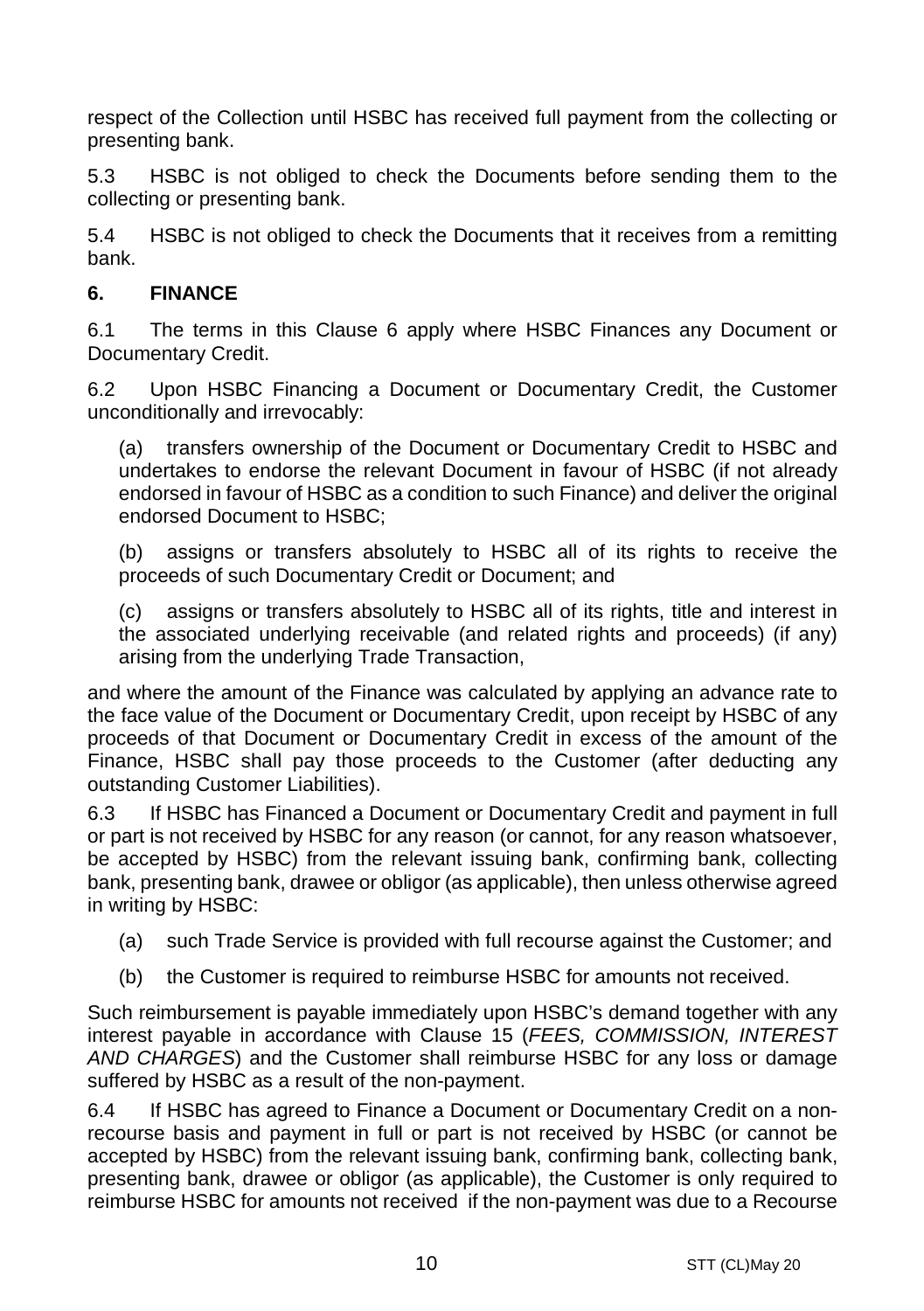Event. Such reimbursement is payable immediately upon HSBC's demand together with any interest payable in accordance with Clause 15 (*FEES, COMMISSION, INTEREST AND CHARGES*) and the Customer shall reimburse HSBC for any loss or damage suffered by HSBC as a result of the non-payment.

6.5 Where HSBC has Financed a Document or Documentary Credit, HSBC may at its discretion:

(a) take conditional acceptances and/or acceptances for honour and/or to extend the due date for payment in relation to any such Document or Documentary Credit;

(b) accept payment from any drawee or acceptor before maturity under rebate or discount;

(c) accept part payment before maturity and deliver a proportionate part of the Goods to any drawee or acceptor of such Document or Documentary Credit or the consignee of the related Goods;

(d) at the request of any drawee, delay presentation of such Document or Documentary Credit for payment or acceptance without affecting the liability of the Customer to HSBC in respect of such Document or Documentary Credit;

(e) give an indemnity against any loss arising from any discrepancies in order to obtain acceptance or payment of a Document and the Customer confirms that its reimbursement obligations and the indemnity set out in Clause 9 (*REIMBURSEMENT AND INDEMNITY*) shall apply to any such indemnity; and

(f) institute proceedings and take steps for the recovery from the acceptors or endorsers of any such Document or Documentary Credit of any amount due in respect of such Document or Documentary Credit, despite HSBC having debited the bank account of the Customer with the amount of such Document or Documentary Credit.

### **7. TRADE FINANCE LOANS**

7.1 The terms in this Clause 7 apply to any Trade Finance Loans which HSBC may provide to the Customer from time to time.

7.2 Subject to the terms of any applicable Facility Agreement which may apply, any Trade Finance Loan which HSBC provides to the Customer shall be on an uncommitted basis and HSBC may terminate or cancel such Trade Finance Loan at any time without providing reasons to the Customer.

7.3 Interest shall accrue on the Trade Finance Loan and shall be payable in accordance with Clause 15 (*FEES, COMMISSION, INTEREST AND CHARGES*).

7.4 The Customer shall repay each Trade Finance Loan together with accrued interest and any outstanding fees, commissions, charges and expenses incurred by HSBC on demand unless HSBC agrees otherwise in writing. In any event the Customer shall repay a Trade Finance Loan no later than:

(a) its maturity date;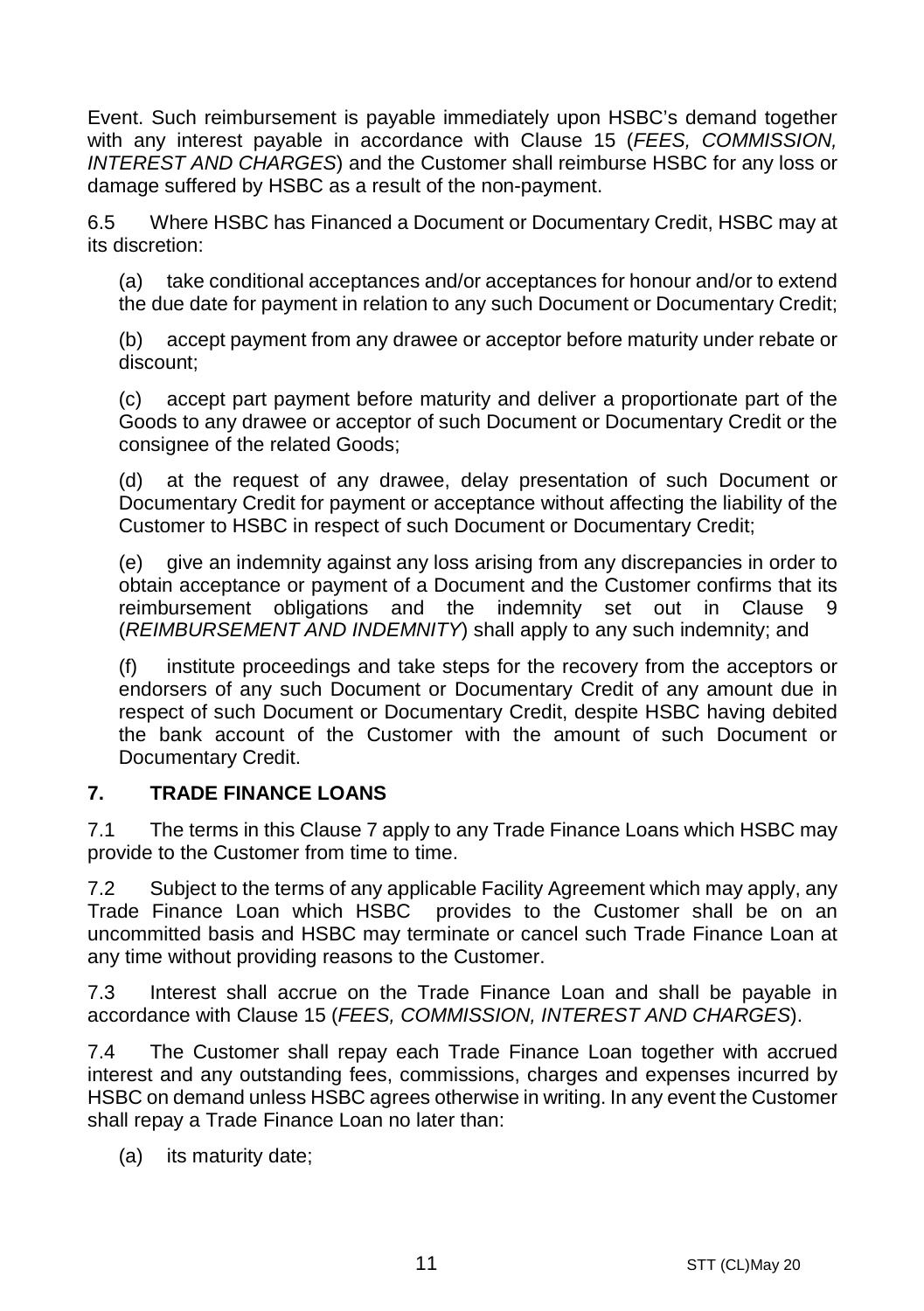(b) if it is for financing goods or services, the date on which the Customer receives the proceeds of sale of those goods or services (in full or part); and/or

(c) if it is for the financing of a debt owed to the Customer, the date on which the Customer receives payment of the debt (in full or part),

and, upon the request of HSBC, the Customer will arrange for all monies payable to the Customer under or in connection with the relevant Trade Transaction to be paid directly to a bank account as specified by HSBC to be used towards the repayment of that Trade Finance Loan and any other outstanding Customer Liabilities.

7.5 If a Trade Finance Loan is due for repayment on a day when the Customer is entitled to make a drawing under another Trade Finance Loan, HSBC may require:

(a) the amount of the Trade Finance Loan that is to be repaid to be deducted from the amount of the drawing to be made; and

(b) only the difference in amounts (if any) to be paid to the Customer.

7.6 Where the Customer requests a Trade Finance Loan and it is to be backed by a Documentary Credit or a confirmed purchase order, pro-forma invoice or such other supporting document specified in the Application, the Customer shall, at or before the time when the Customer submits the Application for that Trade Finance Loan, lodge with HSBC the original Documentary Credit (including all amendments (if any)) or a copy of the confirmed purchase order, pro-forma invoice or other such supporting document referred to in the Application (as applicable), in each case in the format required by HSBC (the **Supporting Document**).

7.7 Where HSBC provides to the Customer a Trade Finance Loan backed by a Supporting Document, the Customer shall:

(a) only use the proceeds of that Trade Finance Loan for the purpose of purchasing, producing, processing, manufacturing, storing, insuring and/or preparing for the sale or shipment of the Goods referred to in the Supporting Document;

(b) not accept any amendment to or cancellation of the Supporting Document without HSBC's prior written consent;

(c) promptly notify HSBC if the value of the relevant Goods or the proceeds due under the Supporting Document at any time falls below the amount of the Trade Finance Loan;

(d) promptly notify HSBC if the relevant Goods are not shipped in accordance with the terms of the Supporting Document;

(e) where the Supporting Document is a Documentary Credit, present all Documents to HSBC in strict compliance with the terms and conditions of the Documentary Credit before the expiry of the time limit(s) prescribed in the Documentary Credit; and

(f) where the Supporting Document is not a Documentary Credit, promptly following shipment of the relevant Goods, provide HSBC with the invoice and other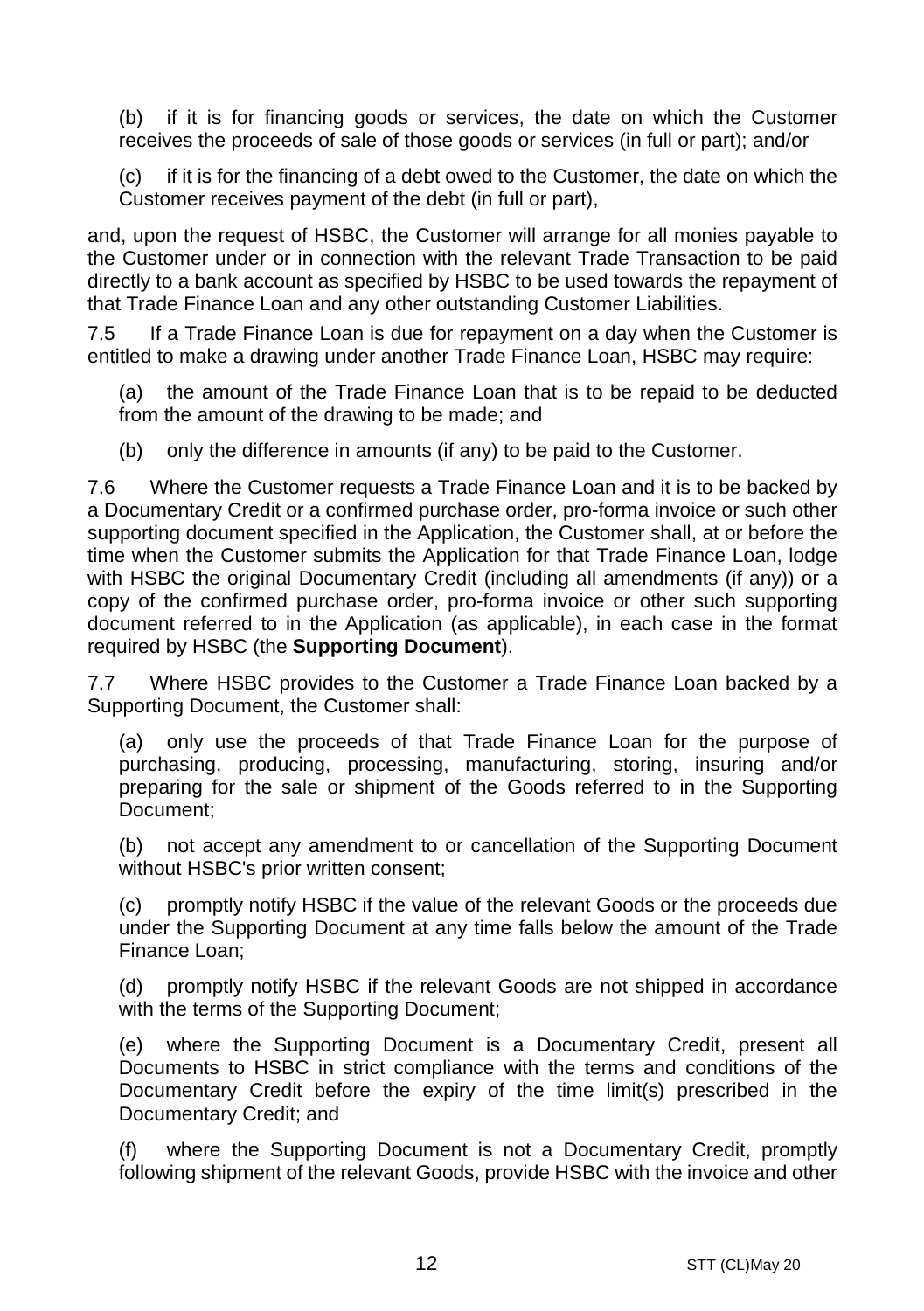documents evidencing that the relevant Goods have been supplied to the relevant buyer in accordance with the terms and conditions of the relevant sales contract.

7.8 Where HSBC provides to the Customer a Trade Finance Loan backed by a Documentary Credit and HSBC presents the required Documents to the issuing bank for payment or approval and/or HSBC Finances that Documentary Credit or any Document presented under that Documentary Credit, HSBC is authorised to apply the proceeds of the Documentary Credit or the amount of the Finance towards the repayment of that Trade Finance Loan and any other outstanding Customer Liabilities (including accrued interest).

#### **8. APPLICATIONS FOR RELEASE OF GOODS, SHIPPING GUARANTEES AND LETTERS OF INDEMNITY**

8.1 The terms in this Clause 8 apply to any Application for the release of Goods, shipping guarantee or letter of indemnity.

8.2 If the Customer requests HSBC to sign or countersign any letter of indemnity or shipping guarantee or (as the case may be) sign, endorse or release any air waybill, bill of lading, parcel post receipt or delivery order (collectively, the **Transport Documents**) to facilitate the release of Goods:

(a) HSBC is authorised (but not obliged):

(i) to honour any Claim (including the acceptance of any Document presented) made under any Documentary Credit, Collection or Document relating to any released Goods and to pay the invoiced amount of the Goods or the value of the Goods (whichever is higher) without examining any of the presented Documents and whether or not aware of any discrepancies; and

(ii) to utilise any Transport Documents in HSBC's possession for the redemption of any letter of indemnity or shipping guarantee; and

(b) the Customer shall promptly accept any Document presented for the payment of the relevant Goods (whether discrepant or not) and shall indemnify HSBC and each other Indemnified Party in accordance with Clause 9.2 (*REIMBURSEMENT AND INDEMNITY*).

8.3 Goods and/or Documents are released to the Customer for the purpose of taking delivery of and selling the Goods.

8.4 HSBC may compromise, settle, pay or resist any Claim arising from or in connection with the issuance of any letter of indemnity or shipping guarantee or HSBC signing, endorsing or releasing any Transport Document in such manner as HSBC determines appropriate, without releasing the Customer's obligation and liability to reimburse and indemnify HSBC hereunder.

8.5 The Customer shall redeem and deliver each letter of indemnity or shipping guarantee (if any) to HSBC for cancellation immediately upon receipt of the relevant original Transport Documents.

8.6 The Customer agrees that its Customer Liabilities in respect of a letter of indemnity or shipping guarantee shall continue and shall not be reduced until such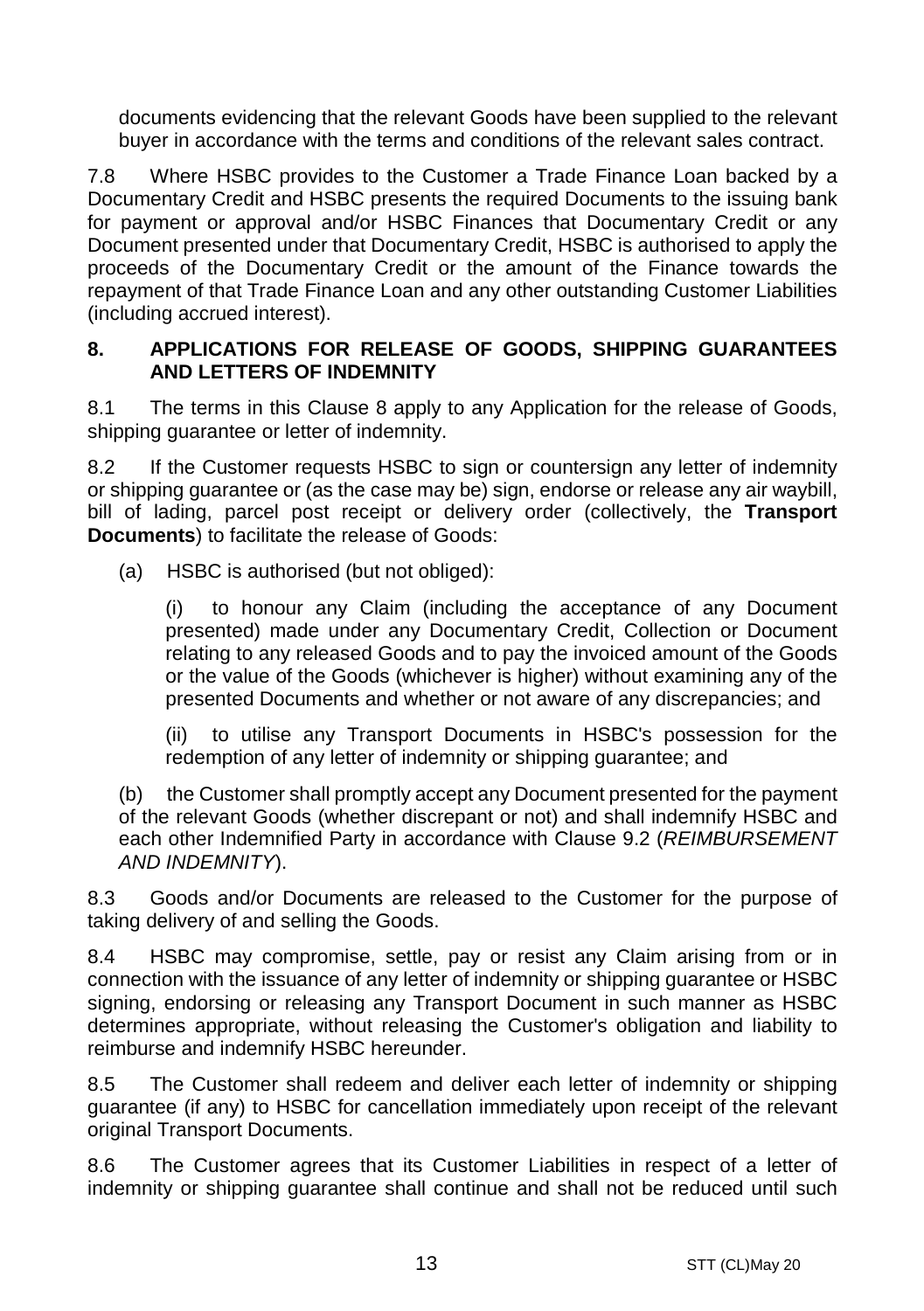letter of indemnity or shipping guarantee has been returned to HSBC and HSBC has been released from all its liabilities under such letter of indemnity or shipping guarantee.

## **SECTION 2 – REIMBURSEMENT, INDEMNITY AND OTHER RIGHTS**

#### **9. REIMBURSEMENT AND INDEMNITY**

9.1 The Customer shall upon demand reimburse or pay to HSBC all sums paid (in whatever manner) or due to be paid by HSBC to any person in respect of any Trade Service and shall upon demand pay to HSBC all sums owing at any time by the Customer to HSBC including any principal, interest, commissions, fees, Increased Costs, taxes, customs duties and charges in respect of such Trade Services and any costs and expenses incurred by HSBC in connection with providing such Trade **Services** 

9.2 The Customer shall indemnify HSBC, each HSBC Group member, and their officers, employees and delegates (each, an **Indemnified Party**) on demand against all direct, indirect and consequential liabilities and losses, payments, damages, demands, claims, expenses and costs (including legal fees and fees, claims, demands and liabilities from a beneficiary or any other person on a full indemnity basis), proceedings, actions and other consequences (collectively, the **Losses**) which any Indemnified Party may suffer, sustain or incur under or in connection with any Trade Service and the enforcement of its rights under these Terms (except where any such Loss is caused by the Indemnified Party's fraud, gross negligence or wilful misconduct). The Customer shall on demand pay to the Indemnified Party the full amount of the Losses.

9.3 The Customer shall, upon request by any Indemnified Party, forthwith appear and defend at the Customer's own cost and expense any action which may be brought against such Indemnified Party in connection with any Trade Service and to provide such assistance as such Indemnified Party may reasonably require.

9.4 HSBC may, at any time and without notice, debit from any bank account which the Customer holds with any HSBC Group member, or deduct from any proceeds held or received by HSBC which are due to the Customer, any Customer Liabilities outstanding at that time (even if such debit or deduction would cause the relevant bank account to become overdrawn).

9.5 The indemnities contained in these Terms shall not be in any way discharged or diminished, nor shall the liability of the Customer be affected by reason of HSBC or any person from time to time, varying, realising or releasing any of the same, or granting any time, indulgence or concession or compounding with any person, or concurring in accepting or varying any compromise, arrangement or settlement, or omitting to claim or enforce payment, or determining, varying, reducing or extending the terms of any Trade Service, or by anything done or omitted which, but for this provision, might operate to discharge or otherwise exonerate the Customer.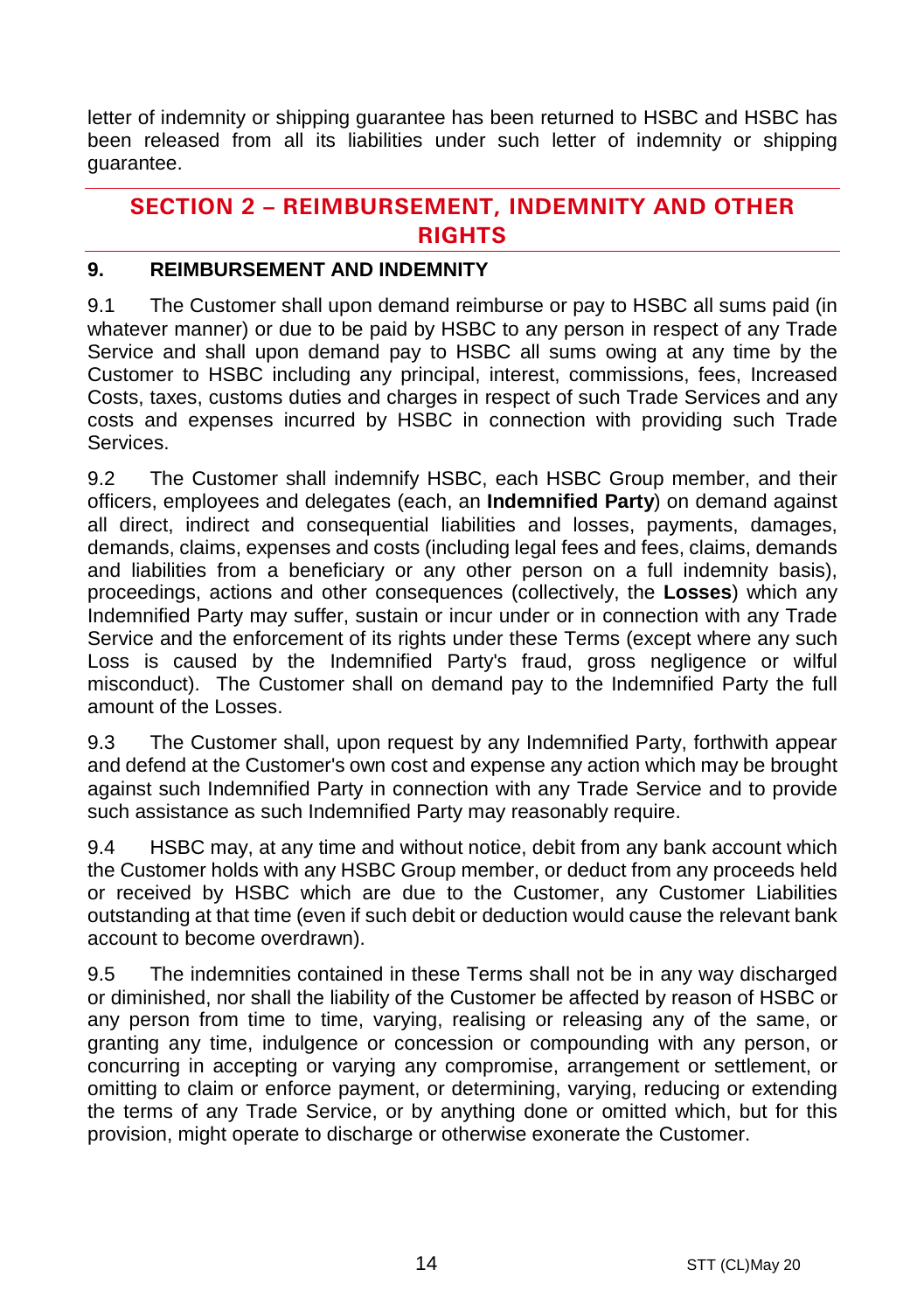# **10. CASH COLLATERAL**

10.1 The Customer shall upon demand pay to such bank account as HSBC may direct cash cover in an amount sufficient to cover the Customer Liabilities or such lesser amount if agreed by HSBC (such amount paid, being **Cash Collateral**).

10.2 If required by HSBC, the Customer will grant to HSBC, in form and substance satisfactory to HSBC, a security interest which is customary in the Governing Jurisdiction in respect of the bank account and such Cash Collateral, and the Customer shall undertake any filing, registration, recording or enrolment of such security interest for it to be perfected and enforceable against the Customer and shall pay any related fees.

10.3 HSBC may, at any time without notice or demand, apply (whether by way of set-off, transfer or otherwise) any or all Cash Collateral towards the payment of any Claim, the repayment of any Trade Finance Loan and/or the satisfaction of any or all other Customer Liabilities.

10.4 Unless HSBC otherwise agrees:

(a) Cash Collateral shall not constitute a debt owed by HSBC to the Customer or any other person and shall not be repayable or refundable (in whole or in part) by HSBC to the Customer or any other person, in each case, until and unless HSBC is satisfied that all the Customer Liabilities have been unconditionally and irrevocably paid and discharged in full; and

(b) no interest shall accrue on Cash Collateral.

10.5 The Customer shall not create or permit to subsist any mortgage, charge, pledge, lien or other security interest or encumbrance over the Cash Collateral, or any bank account in which such Cash Collateral is held (except for any security in favour of HSBC) or assign, transfer or otherwise deal with the same.

### **11. PLEDGE**

11.1 The Customer will pay to HSBC on demand all Customer Liabilities.

11.2 The Customer hereby, to the extent permissible, pledges to HSBC as a continuing security for the Customer Liabilities all Documents and Goods which are at any time in actual or constructive possession or control of HSBC or held on trust for, or to the order of, HSBC whether for custody, collection, security, the making of a Claim or any other reason and whether or not in the ordinary course of banking business and whether in the Governing Jurisdiction or elsewhere.

11.3 To the extent required by HSBC, the Customer shall do all acts (including entering into such further documents) to create, evidence and give the full effect of a pledge over the Documents and Goods as security for the Customer Liabilities.

11.4 If, in the Governing Jurisdiction a pledge (or its equivalent) is required to be registered, filed or otherwise publicly recorded for it to be enforceable, upon request of HSBC the Customer shall take all reasonable action to so register, file and/or record such pledge (including making payment of any related fees).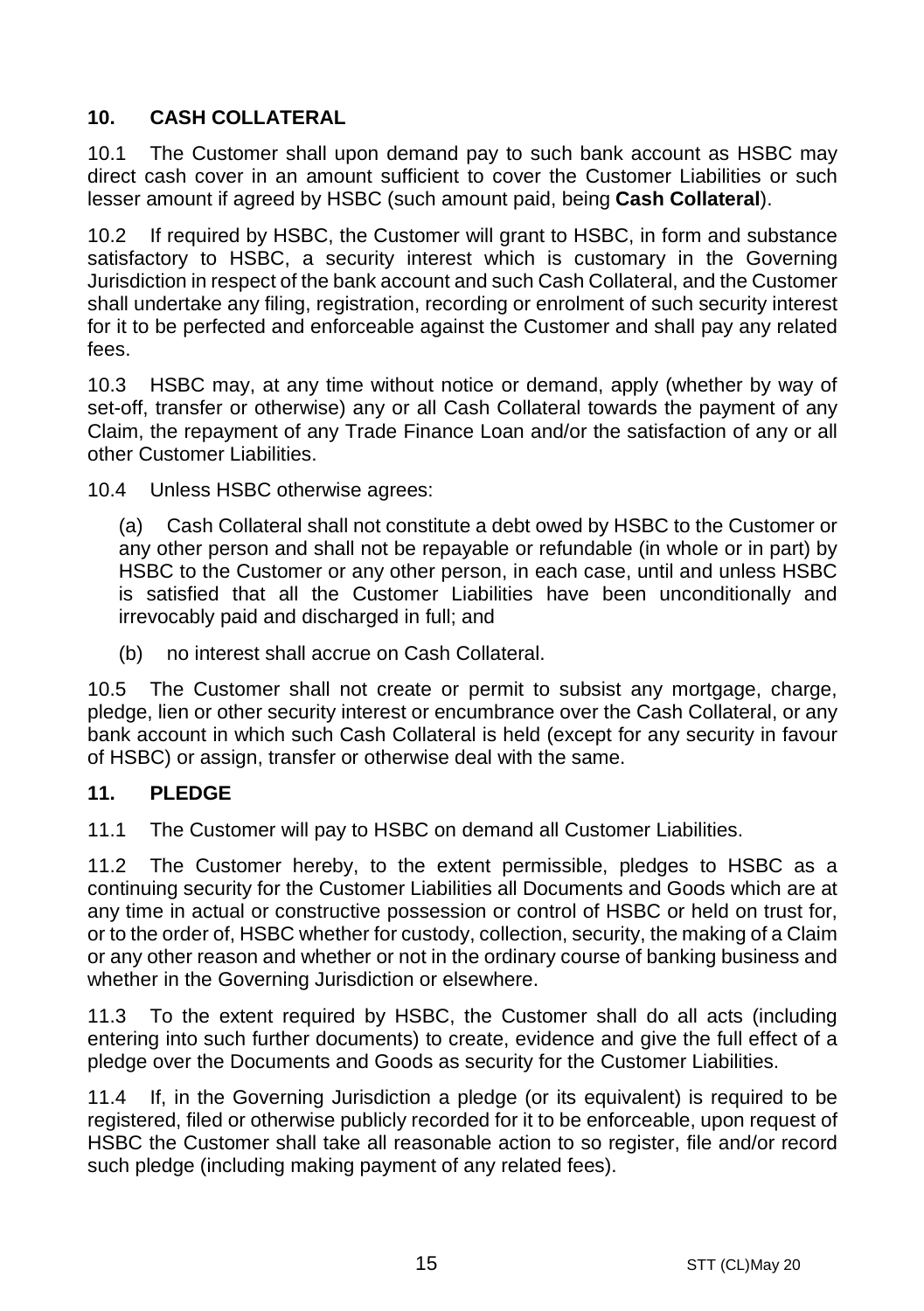11.5 Any restriction on the right of consolidating securities shall not apply to the pledge under this Clause 11.

11.6 The risk in any Documents and Goods pledged shall remain with the Customer and neither HSBC nor any other HSBC Group member shall be responsible for any loss or damage or depreciation in value of any Documents or Goods held by HSBC as security.

11.7 If:

(a) the Customer fails to pay any Customer Liabilities when due or demanded;

(b) the Customer does not comply with any other provision of these Terms;

(c) any representation made by the Customer under these Terms is or proves to have been incorrect when made or deemed to have been made;

(d) the Customer is unable or admits inability to pay its debts as they fall due or the Customer is or is deemed to be insolvent or bankrupt under the laws of its jurisdiction of establishment and/or incorporation (as applicable); or

(e) the Customer enters into or becomes subject to a reorganisation, a composition or other arrangement with one or more creditors, a winding-up, or any other form of bankruptcy or insolvency process or proceeding,

HSBC may enforce its pledge and may, without demand, notice, legal process or any other action with respect to the Customer or any other person, realise, sell, negotiate or otherwise dispose of all or some of the Documents and the Goods at any time and in any way which it deems expedient free from any restrictions and claims and HSBC shall not be liable for any loss arising out of such realisation, sale, negotiation or disposal.

11.8 All monies received, recovered or otherwise realised by HSBC following the enforcement of the pledge may be credited to a separate interest-bearing suspense account for so long as HSBC determines in order to preserve HSBC's rights towards discharge of the whole of the Customer Liabilities.

### **12. TRUST RECEIPTS**

12.1 Whilst any Customer Liabilities remain outstanding in respect of any Trade Service provided in relation to any Documents or Goods, if any such Documents or Goods are held by or released to the Customer or to its order, the Customer:

(a) will hold such Documents and Goods (and the proceeds of sale and/or any insurance) on trust for HSBC (or, if a trust is not recognised and enforceable, hold to the order of HSBC) exclusively for the purpose agreed between HSBC and the Customer from time to time in respect of the Trade Service being provided;

(b) will keep such sale and/or insurance proceeds, and store such Goods, separate from any other property of the Customer and capable of being identified;

(c) confirms that such Documents and Goods will continue to be subject to the pledge in Clause 11 (*PLEDGE*) but at the risk of the Customer;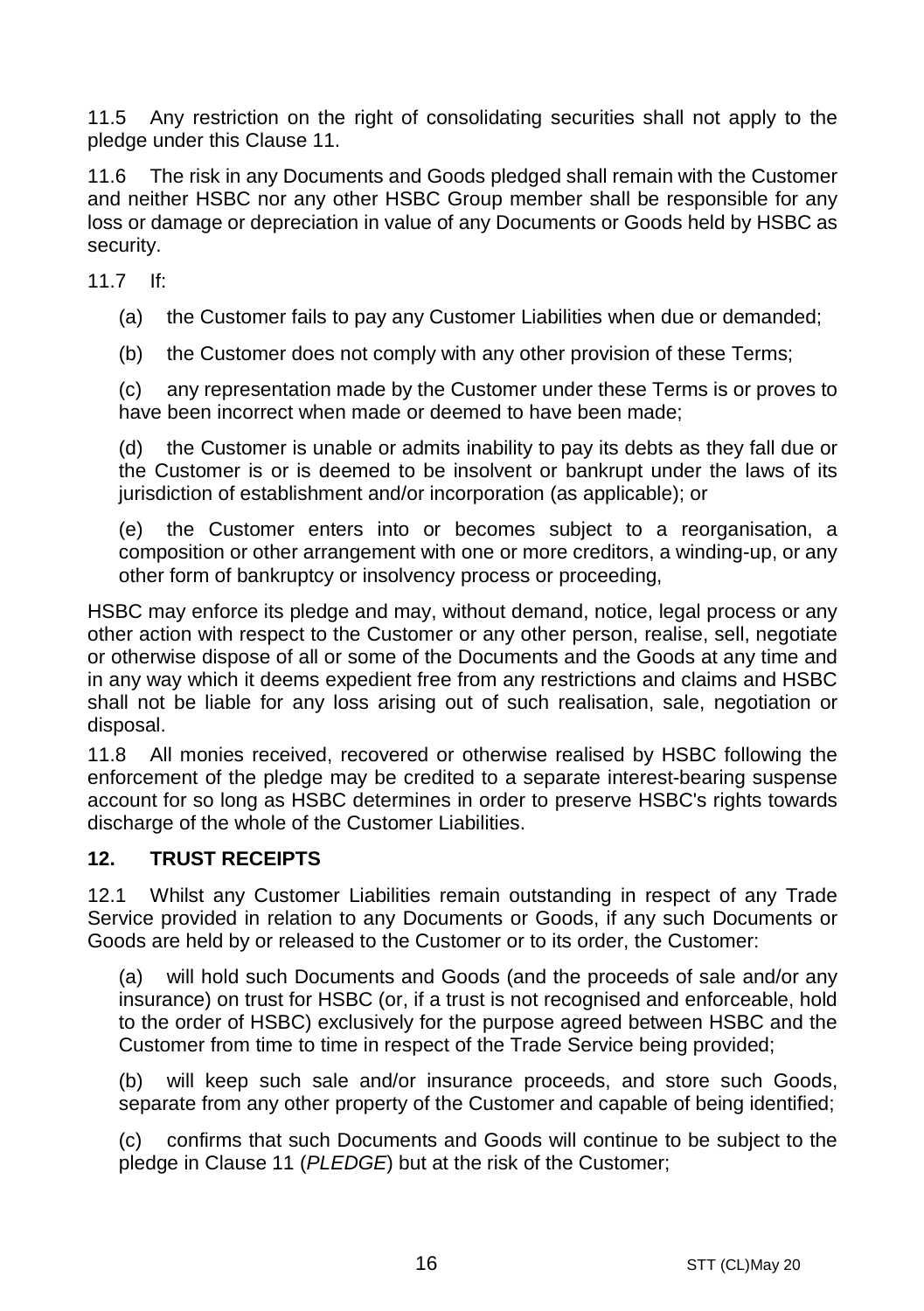(d) will, at the request of HSBC, execute and deliver to HSBC trust receipts in form and substance satisfactory to HSBC together with any other documentation HSBC may require;

(e) will comply promptly and fully with any instructions or request which HSBC may give to the Customer in relation to such Documents and Goods;

(f) will, upon receipt, promptly pay to HSBC the proceeds of sale and/or insurance of the Goods; and

(g) acknowledges that HSBC may at any time take possession and dispose of the Goods, Documents and/or sale and/or insurance proceeds of the Goods.

### **13. SET-OFF**

13.1 HSBC may, at any time and without notice, combine or consolidate all the bank accounts of the Customer held with HSBC and/or set-off any Customer Liabilities against any obligation owed by HSBC to the Customer (including in respect of any Cash Collateral, or proceeds received or held by HSBC), regardless of the place of payment, booking branch or currency of either obligation.

13.2 To effect any set-off HSBC may convert to a currency any amount which is in a different currency at the relevant Exchange Rate.

13.3 If any Customer Liabilities are unliquidated or unascertained, HSBC may apply or set off an amount estimated by it in good faith to be the amount of that liability.

## **14. SUPPLEMENTARY RIGHTS**

14.1 HSBC's rights under these Terms are to be in addition to and are not to be in any way prejudiced or affected by any one or more other indemnities, guarantees, securities or other obligations which HSBC may now or subsequently hold whether from the Customer or any other person.

14.2 HSBC may enforce its rights under these Terms or in respect of any other indemnities, guarantees, securities or other obligations which HSBC may now or subsequently hold whether from the Customer or any other person in any order it chooses and the Customer waives any rights it may have which provide otherwise.

# **SECTION 3 – FEES AND PAYMENTS**

### **15. FEES, COMMISSION, INTEREST AND CHARGES**

15.1 Unless otherwise agreed in writing with the Customer:

(a) fees and other charges (other than interest and commission) shall be payable by the Customer to HSBC in respect of each Trade Service at the rates, in the amounts, and at the times agreed in the relevant Application, Facility Agreement or Tariff Book or as otherwise in accordance with HSBC's standard practices;

(b) interest shall be payable by the Customer to HSBC upon demand in respect of any Trade Finance Loan or Finance, shall accrue on the amount of such Trade Finance Loan or Finance for the period from the date HSBC provides such Trade Finance Loan or Finance to the date such Trade Finance Loan or Finance is repaid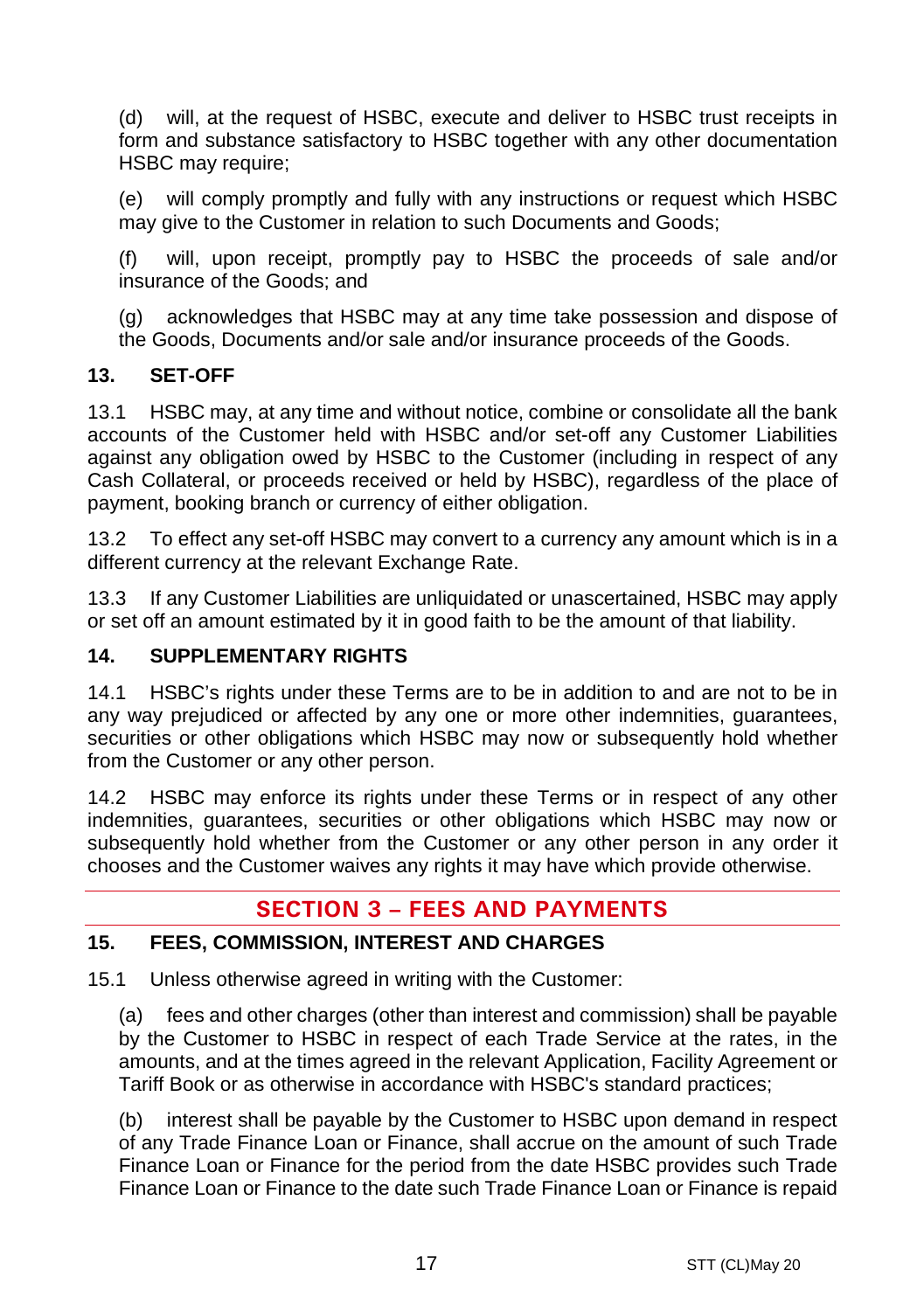or settled in full, and shall be calculated by reference to the rates agreed in the relevant Application, Facility Agreement or Tariff Book or as otherwise in accordance with HSBC's standard practices;

interest shall be payable by the Customer to HSBC upon demand in respect of any Claim paid by HSBC, shall accrue on the amount of the Claim for the period from the date HSBC pays such Claim to the date the Customer Liabilities resulting from such Claim are reimbursed in full, and shall be calculated by reference to the rates agreed in the relevant Application, Facility Agreement or Tariff Book or as otherwise in accordance with HSBC's standard practices; and

(d) commission shall be payable by the Customer to HSBC upon demand in respect of any Documentary Credit or Instrument and shall be calculated by reference to the face value of such Documentary Credit or Instrument and the rates agreed in the relevant Application, Facility Agreement or Tariff Book or as otherwise in accordance with HSBC's standard practices.

15.2 Any fee, interest or commission accruing in respect of a Trade Service will accrue from day to day and is calculated on the basis of the actual number of days elapsed and a year of 365 days or, in any case where the market practice in the relevant Governing Jurisdiction differs, in accordance with that market practice.

15.3 Any fee, commission, interest or charge payable by the Customer to HSBC is non-refundable.

15.4 If the Customer fails to pay any amount payable by it under these Terms on its due date, default interest shall accrue on the overdue amount from the due date up to the date of actual payment (both before and after judgment) at the rate agreed in the relevant Application, Facility Agreement or Tariff Book or as otherwise in accordance with HSBC's standard practices.

### **16. PAYMENTS**

16.1 Payments by the Customer shall be made to HSBC in immediately available, freely transferable, cleared funds and as specified by HSBC, without any set-off, counterclaim, withholding or conditions of any kind unless compelled by law.

16.2 All amounts paid or payable to HSBC in respect of any Trade Service are expressed on a Tax-exclusive basis. The Customer must pay any relevant Tax (as necessary) on any amount that the Customer is required to pay HSBC.

16.3 If any deduction or withholding is required by law (including on account of any Tax), the Customer must:

(a) increase the sum payable so that, after making the minimum deduction or withholding required, HSBC will receive and be entitled to retain a net sum at least equal to the sum that HSBC would have received had that deduction or withholding not been made; and

(b) within 30 days of such payment, forward to HSBC the confirmation in writing from the relevant tax authority evidencing receipt by the relevant tax authority of that deduction or withholding.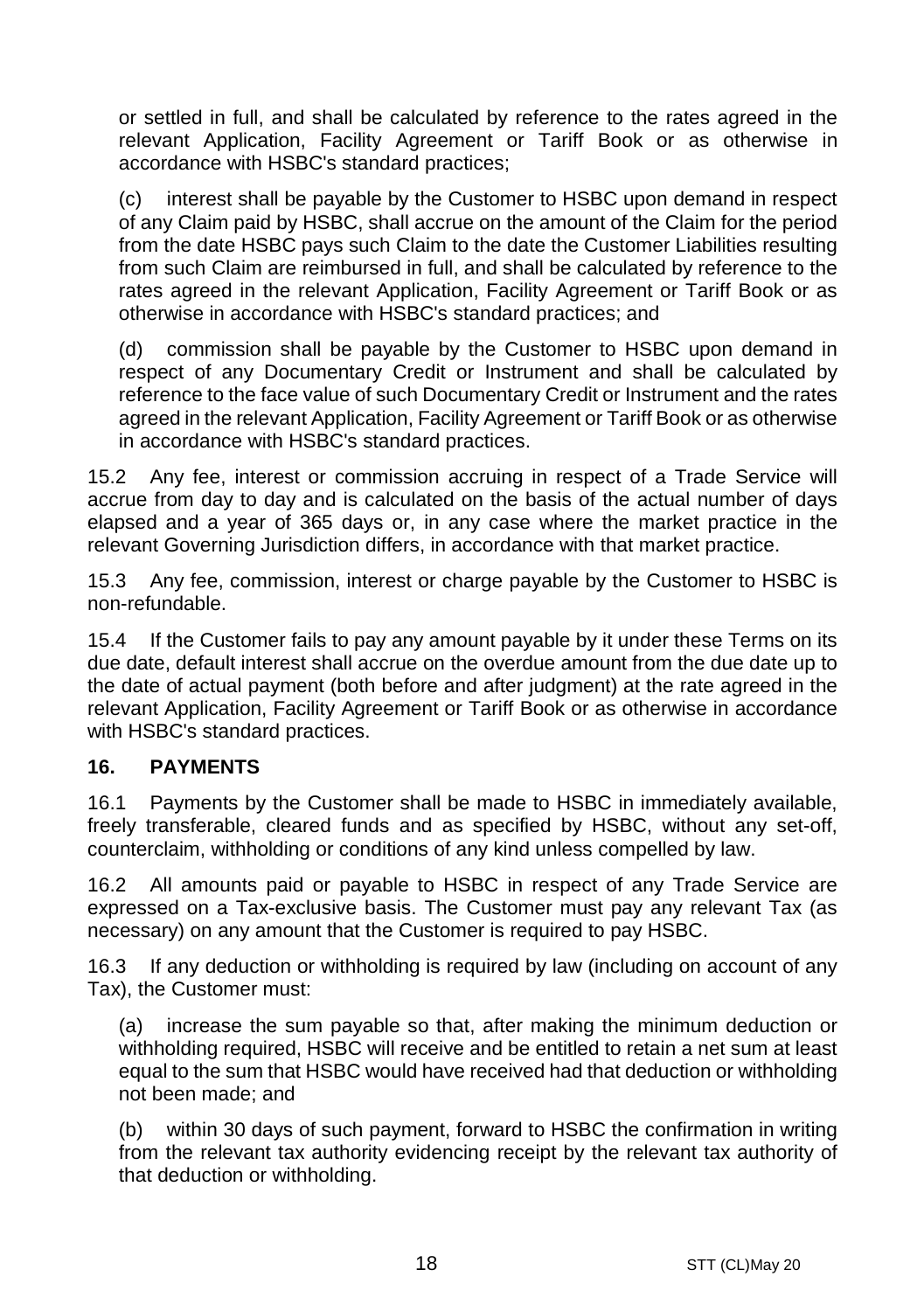16.4 Unless HSBC agrees otherwise, each payment by the Customer to HSBC shall be made in the currency of the relevant Customer Liability for which that payment is being made and the Customer waives any right it may have in any jurisdiction to pay such payment in another currency. If HSBC receives a payment from the Customer or any other person in a currency which is not the currency in which that payment was due or if any Cash Collateral needs to be converted into another currency so that HSBC may apply it to satisfy any outstanding Customer Liabilities in another currency, HSBC shall undertake that conversion using the relevant Exchange Rate (or, if applicable, pursuant to the terms of any hedging agreement that the Customer and HSBC may have entered into for these purposes). Where HSBC undertakes any currency conversion permitted by these Terms, the Customer shall indemnify HSBC for any cost, loss or liability incurred by HSBC in undertaking the conversion.

16.5 If any payment due from the Customer, or any order, judgment or award given or made in relation to any payment due from the Customer, has to be converted into another currency for the purpose of making or filing a claim or proof against the Customer or any other person, or obtaining or enforcing an order, judgment or award, the Customer shall indemnify HSBC against any cost, loss or liability arising out of or as a result of the conversion.

16.6 Any notice from, or determination by, HSBC of a rate or amount under these Terms, a Trade Service or any document referred to in these Terms shall (unless it contains an obvious error) be conclusive evidence of that rate or amount. In any legal proceedings connected with these Terms and/or a Trade Service, the account entries of HSBC are prima facie evidence of the matters to which they relate.

16.7 Any moneys paid to HSBC in respect of the Customer Liabilities may be applied in or towards satisfaction of the same or credited to a separate suspense account for so long as HSBC determines in order to preserve HSBC's rights towards discharge of the whole of the Customer Liabilities.

16.8 Moneys received by HSBC shall be applied by it (unless otherwise mandatorily required by law):

(a) first, in discharging all costs, fees and expenses (including legal fees) owing by the Customer to HSBC;

(b) second, in or towards the discharge of any interest or other amounts (not being principal) owing to HSBC; and

(c) thirdly in or towards the discharge of any principal owing by the Customer to HSBC.

16.9 If any moneys paid to HSBC in respect of the Customer Liabilities are required to be repaid by virtue of any law relating to insolvency, bankruptcy or liquidation or for any other reason, HSBC may enforce these Terms and the relevant Trade Service as if such moneys had not been paid.

16.10 Any sums that would fall due on a day other than a Business Day will be due on the next Business Day. In such event, interest and commission calculations will be adjusted accordingly.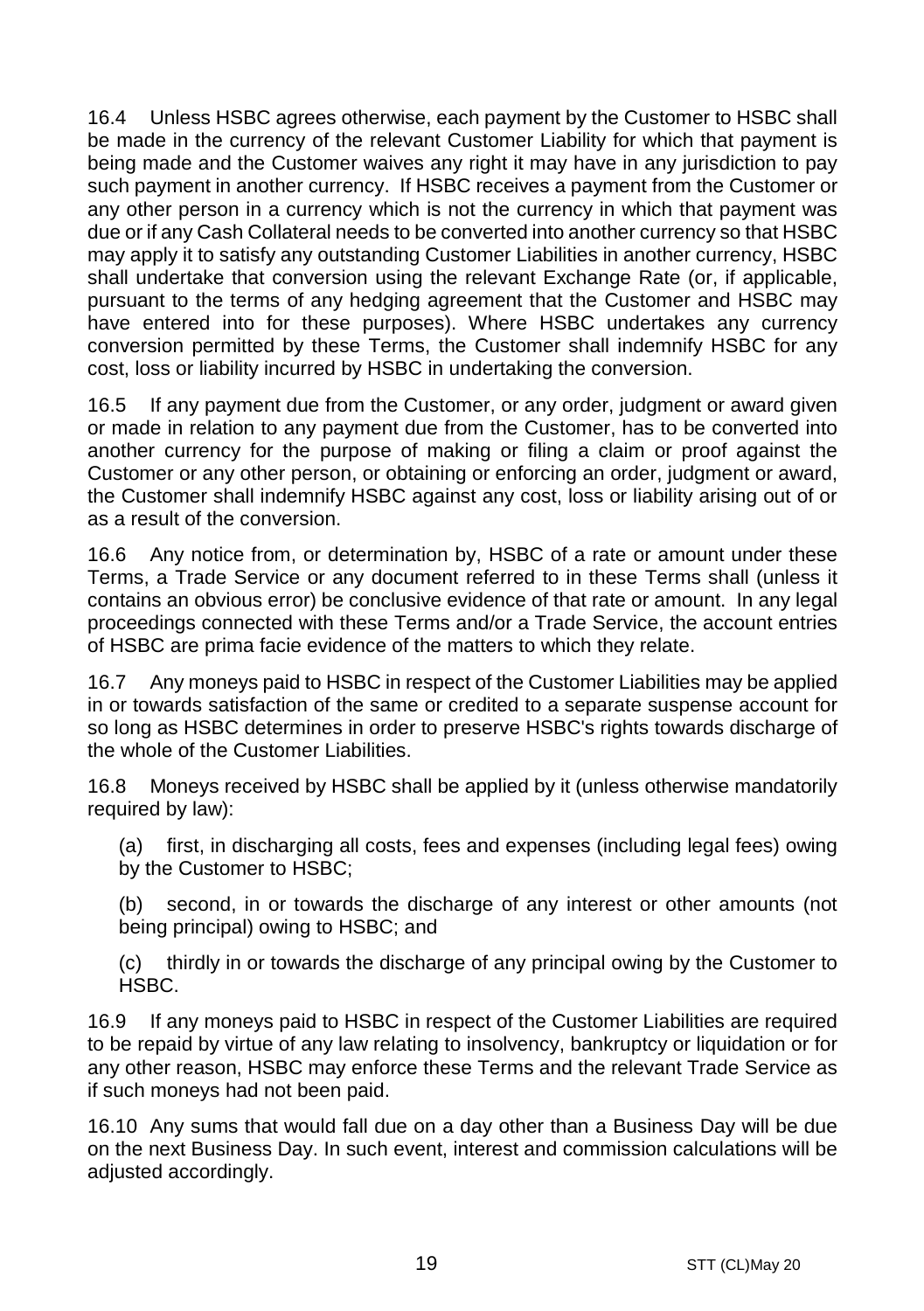16.11 If any amount to be paid by the Customer to HSBC in connection with a Trade Service is calculated by reference to a published benchmark interest rate (such as a central bank reference rate) and that rate is less than zero per cent at the time of calculation, such rate shall be deemed to be zero per cent.

# **SECTION 4 – REPRESENTATIONS, UNDERTAKINGS AND SANCTIONS**

## **17. REPRESENTATIONS AND WARRANTIES**

17.1 In addition to other representations and warranties made by the Customer to HSBC, the Customer represents and warrants to HSBC that:

(a) it is duly established and/or incorporated under the laws of its jurisdiction of establishment and/or incorporation (as applicable), is validly existing and has full power to carry on its business as now being conducted, to own its assets and to enter into and perform its obligations under these Terms, and shall promptly notify HSBC of any change to its constitution or existence;

(b) the obligations expressed to be assumed by it in these Terms and in each Trade Transaction which it may enter into from time to time are legal, valid, binding and enforceable obligations;

(c) all authorisations, consents, approvals, resolutions, licences, exemptions, filings, notarisations or registrations required or desirable to enable it lawfully to enter into, exercise its rights and comply with its obligations under these Terms and each Trade Transaction have been obtained or effected and are in full force and effect;

(d) these Terms and each Trade Transaction which it may from time to time enter into do not and will not conflict with its constitutional documents or any agreement or instrument binding upon it or any of its assets or constitute a default or termination event (however described) under any such agreement or instrument;

(e) each Trade Service requested by or for the Customer relates to a genuine Trade Transaction as described in the documents pertaining to such Trade Transaction and all documents and information (including in any Application) provided by the Customer to HSBC in relation to each Trade Service or these Terms is/are complete, accurate, genuine and valid;

(f) it has not taken any corporate action, or any other steps and no legal proceedings have been commenced for its liquidation, judicial management, receivership, or any similar or analogous proceedings or for the appointment of a receiver and manager, judicial manager, liquidator or similar officer of it or of all or any material part of its assets or revenues;

(g) any Documents, Goods or proceeds of sale in which HSBC has or is purported to have an interest are free from any security interest(s) and encumbrance(s) (other than in favour of HSBC) and the Customer is the sole and beneficial owner of any such Documents, Goods or proceeds of sale;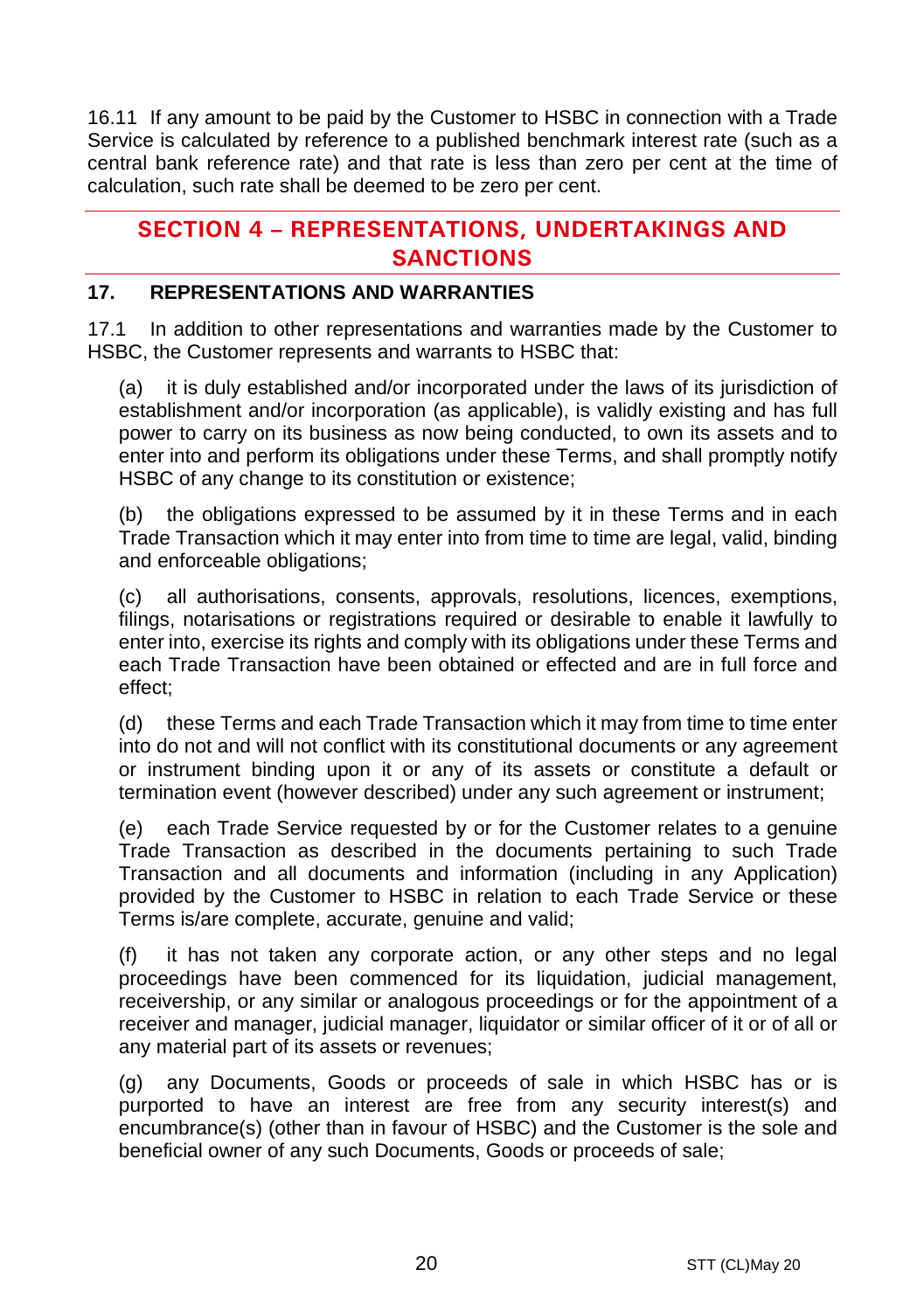(h) as at the date HSBC provides Finance to the Customer in respect of a Document or Documentary Credit, it is not aware of any dispute (actual, pending or threatened) in respect of that Document or Documentary Credit or the relevant Trade Transaction; and

(i) as at the date HSBC provides Finance to the Customer in respect of a Document or Documentary Credit or provides a Trade Finance Loan to the Customer, it has not received any financing in respect of that Document, Documentary Credit or the relevant Trade Transaction from any person other than HSBC.

17.2 All representations and warranties in these Terms are deemed to be made on each day (a) an Application is made and is being processed, (b) any Trade Service is outstanding and (c) any Customer Liabilities remain outstanding.

17.3 The Customer acknowledges that HSBC will rely on any representations and warranties made by the Customer including when HSBC assesses whether or not to provide a Trade Service to the Customer.

17.4 The Customer shall promptly notify HSBC on becoming aware of any representation or warranty becoming untrue, or the Customer being unable to make any representation or warranty when repeated.

#### **18. UNDERTAKINGS**

#### **General Undertakings**

18.1 The Customer shall at the request of HSBC:

(a) provide HSBC with such information concerning a Trade Transaction (including copies of sale contracts, purchase order and invoices), Documents and Goods and any proposed sale of Goods as HSBC may require and promptly notify HSBC if any Trade Transaction is cancelled or terminated for any reason or if any material dispute arises in respect of a Trade Transaction;

(b) provide HSBC with such information regarding the financial condition, assets and operations of the Customer and its affiliates as HSBC may reasonably require;

(c) provide HSBC with any information required by HSBC to satisfy its "*know your customer*" or similar identification procedures;

(d) keep HSBC informed of the whereabouts of the Goods and of any change in the condition, quality or quantity of the Goods;

(e) co-operate fully with HSBC and render to HSBC all assistance it requires in the collection and enforcement of any payments under or in connection with any Trade Service whether by legal proceedings or otherwise; and

(f) promptly do all such acts or execute all such documents at its own cost as HSBC may specify:

(i) for the purpose of the creation, perfection, protection or maintenance of any interest conferred or intended to be conferred on HSBC by, pursuant to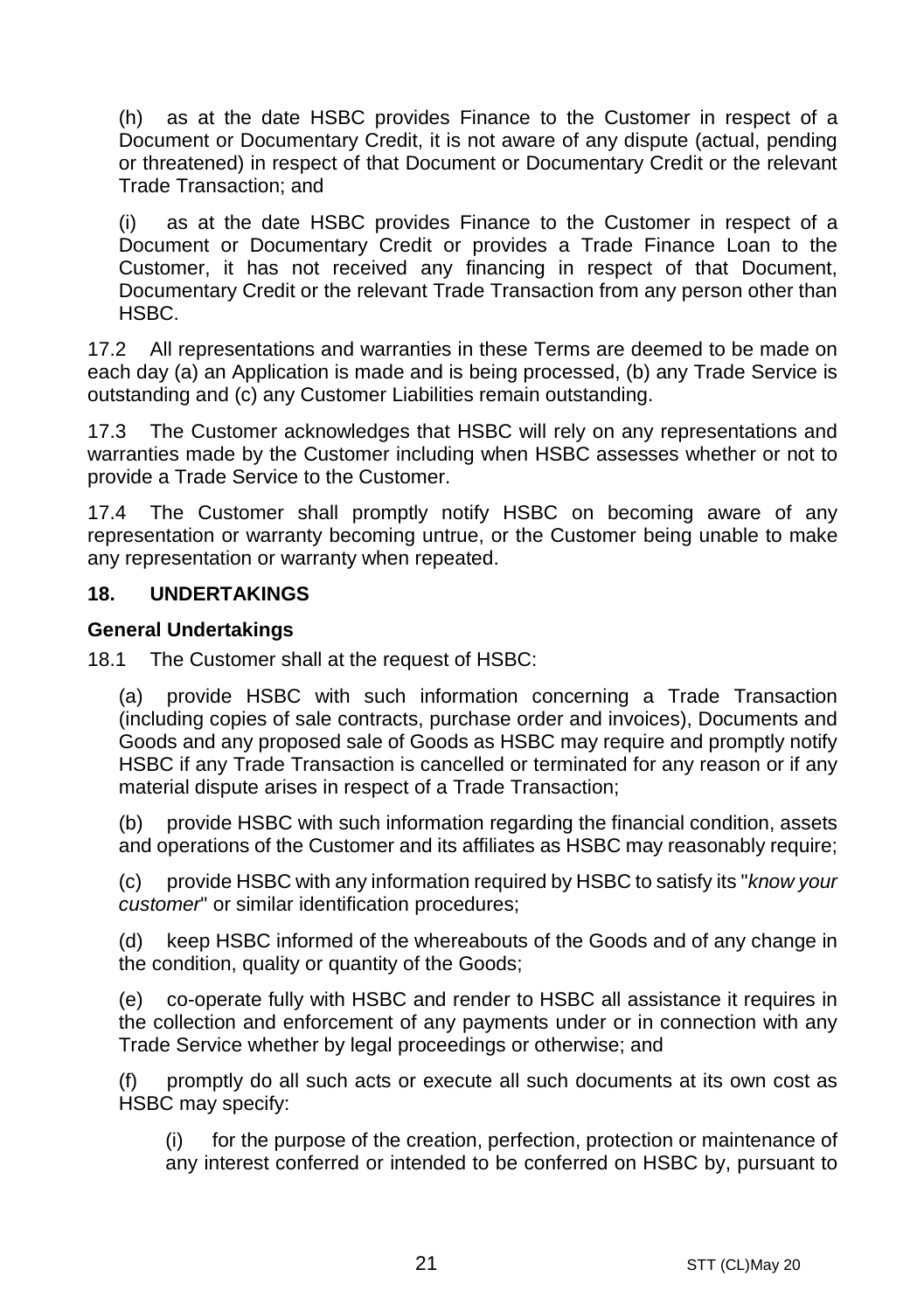or in connection with these Terms (including in respect of any Cash Collateral, Documents, Goods or sale proceeds);

(ii) for the exercise of any rights, powers and remedies of HSBC provided by, pursuant to or in connection with these Terms or by law; and

(iii) to facilitate the realisation by HSBC of any Documents or Goods in which HSBC is, or is intended to be, interested.

#### **Trade Service Undertakings**

18.2 The Customer shall, to the extent applicable to a Trade Service and/or where HSBC has or is purported to have an interest in the relevant Documentary Credit, Documents, Goods or proceeds of sale referred to:

(a) ensure that the Documentary Credit, Documents, Goods or proceeds of sale (as applicable) are free from any mortgage, charge, pledge, lien or other security interest, encumbrance or claim except for any trust, pledge or other form of security in favour of HSBC or which has been expressly permitted by HSBC;

(b) for so long as the Customer has title to the Goods or if as a condition to the Trade Service the Customer is required to procure the insurance of the Goods:

(i) insure the Goods for such value against such insurable risks as is stipulated in the relevant condition or, in the absence of any such condition, as is customary for those Goods;

(ii) promptly following (and in any event within ten days of) the date of the Application for the relevant Trade Service, provide to HSBC copies of the relevant insurance policies; and

(iii) promptly notify HSBC of any claims made on the relevant insurance policies and direct the insurer to pay to HSBC all insurance proceeds in respect of the Goods;

(c) if so requested by HSBC:

(i) promptly arrange for HSBC's interest in the Goods to be endorsed on any relevant insurance policy; and

(ii) promptly submit claims in respect of the Goods to relevant insurer;

(d) promptly pay to HSBC all insurance proceeds received by it in respect of the Goods and, pending payment, hold such proceeds on trust for HSBC (or, if a trust is not recognised and enforceable, hold to the order of HSBC);

(e) promptly endorse all Documents in favour of HSBC, deposit all Documents with HSBC or to its order and note in its records the interest of HSBC in all Documents and the Goods;

promptly pay all freight, warehouse, dock, transit and other charges, rent and all other costs of and in connection with the Documents and/or Goods;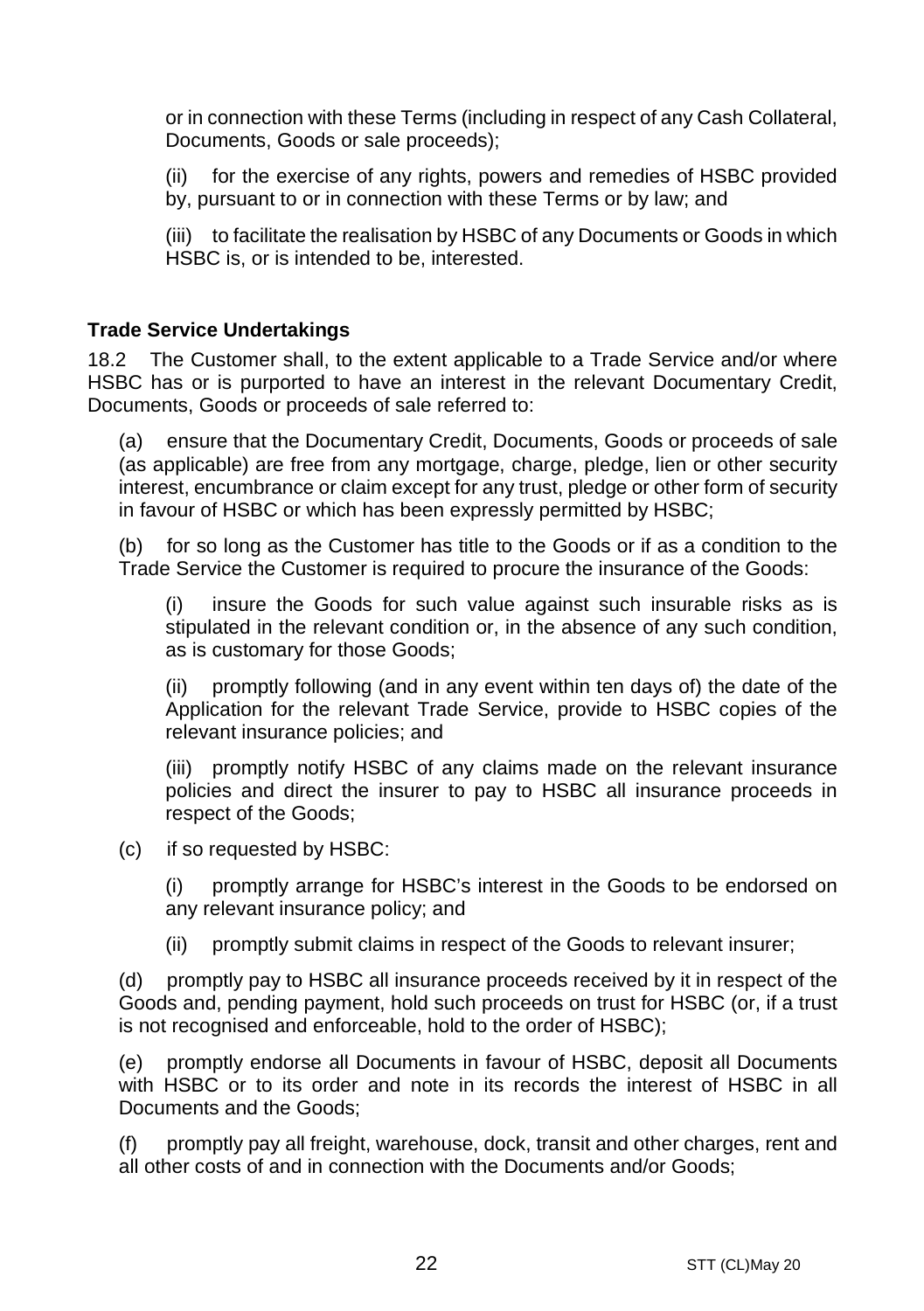(g) not permit the Goods to be processed or altered without the prior written consent of HSBC;

(h) not take any action, which might prejudice the value of the Goods or the effectiveness of any pledge or trust under these Terms;

(i) promptly inform HSBC of any event of which it becomes aware that may adversely affect the liability of a buyer to complete the purchase of the Goods or any change or deterioration in the state or quality or otherwise of the Goods;

(j) promptly inform HSBC if it becomes aware of any theft, fraud, illegal activity, loss, damage or other misuse of or in relation to any Goods or Documents;

(k) permit HSBC (or any delegate) access to any premises at which the Goods are stored or located for the purpose of inspecting, taking possession of, or otherwise protecting its interest in the Goods;

(l) not attempt to factor, transfer, sell, dispose of or otherwise deal with the Documents, Goods or proceeds of sale (as applicable), Documentary Credit (or any confirmation (whether given on a disclosed or undisclosed basis)), except as agreed between HSBC and the Customer from time to time in respect of the Trade Service(s) being provided;

(m) not present the Documents to any other bank, financial institution or similar type of financing entity or obtain any form of financing and/or borrowing in respect of the same Trade Transaction;

(n) not agree to any amendment to the Documentary Credit, SBLC or Document without the prior written consent of HSBC; and

(o) procure the prompt release of HSBC from any guarantee, indemnity or other commitment that HSBC may have provided in respect of the Documents or the Goods,

and HSBC (or any delegate) is authorised to take such steps and to make any payments, on behalf and at the cost of the Customer, to ship, collect, land, store, insure or inspect the Goods and/or to demand and collect any proceeds of sale.

#### **19. COMPLIANCE WITH LAWS AND SANCTIONS**

19.1 The Customer represents and warrants that:

(a) neither the Customer nor any of its subsidiaries, directors, officers, employees, agents, or affiliates is a person or entity that is, or is owned or controlled by any person or entity that is:

the subject of any sanctions issued, administered or enforced by the US Department of the Treasury's Office of Foreign Assets Control, the US Department of State, the United Nations Security Council, the European Union, Her Majesty's Treasury, the Hong Kong Monetary Authority or any other sanction issuing or enforcement body that may be applicable to HSBC, the Customer, a Trade Service or a Trade Transaction (the **Sanctions**); or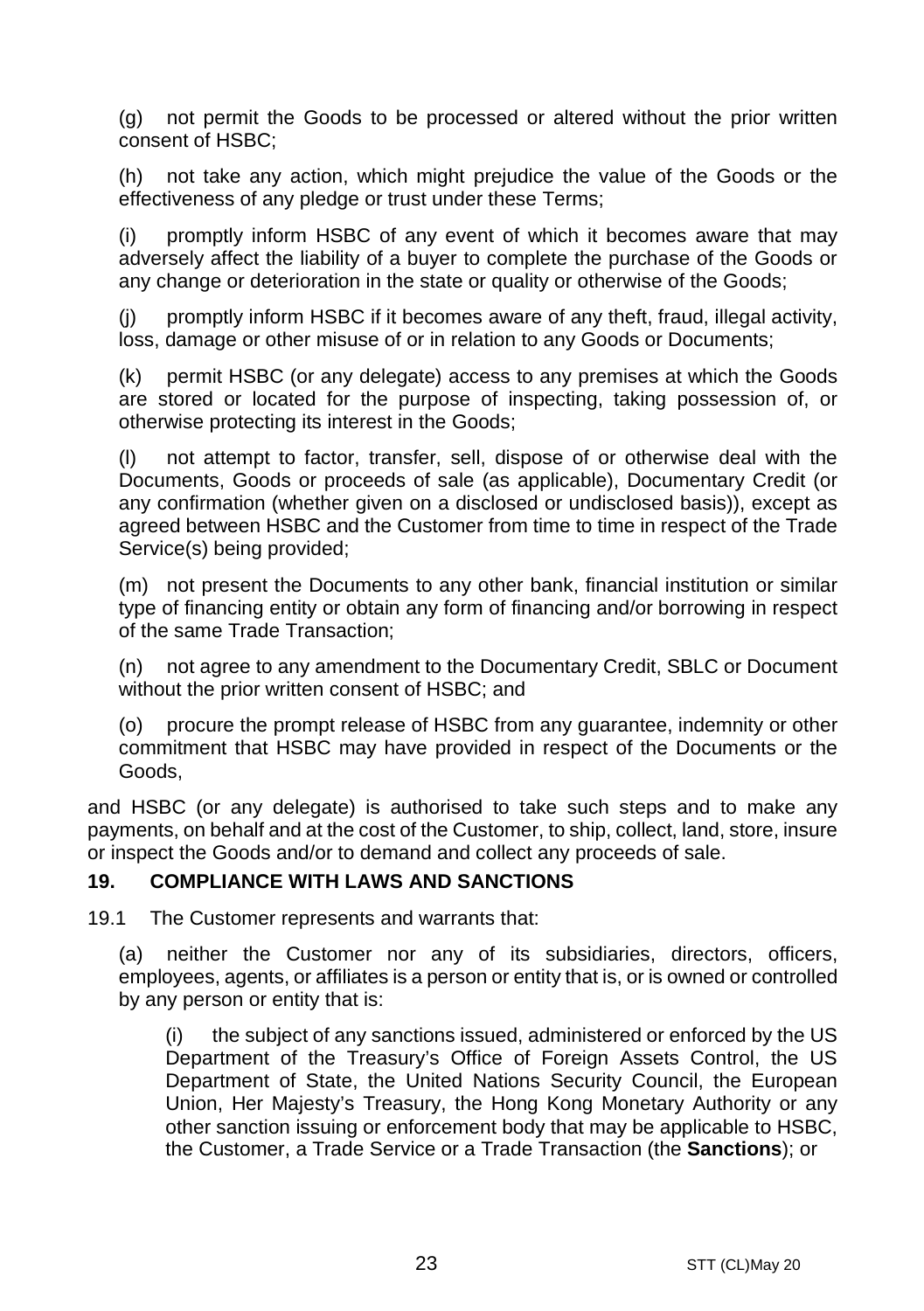(ii) located, organised or resident in a country or territory that is, or whose government is, the subject of Sanctions;

(b) any required import or export licenses applicable to each Trade Transaction have been obtained and, if the Customer is aware that HSBC may require an export license or other authorisation for the provision of the relevant Trade Service for the Customer, the Customer will notify HSBC prior to HSBC providing the Trade Service; and

(c) the Customer is compliant in all material respects with foreign and domestic laws and regulations pertaining to each jurisdiction in which it operates and to each Trade Transaction and the subject matter of such Trade Transaction including, if applicable, the shipment and financing of the goods described in such Trade Transaction or the associated documents.

19.2 The Customer acknowledges and agrees that:

(a) HSBC Group and its service providers are required to act in accordance with the laws and regulations of various jurisdictions, including those which relate to Sanctions, export controls and the prevention of money laundering, terrorist financing, bribery, corruption and tax evasion;

(b) at any time, HSBC may require the Customer to immediately provide to HSBC information related to any Trade Transaction, including the underlying contract or other documentation;

(c) HSBC may take, and may instruct other HSBC Group members to take, to the extent it is legally permitted to do so under the laws of its jurisdiction, any action (a **Compliance Action**) which it considers appropriate to act in accordance with Sanctions or domestic and foreign laws and regulations. Such Compliance Action may include:

(i) the interception and investigation of any payment, communication or instruction;

(ii) the making of further enquiries as to whether a person or entity is subject to any Sanctions or export control restrictions; and/or

- (iii) the refusal to:
	- (A) issue, renew, extend, transfer or assign a Trade Service;
	- (B) make payment of any Claim; or

(C) process a Trade Service or instruction that does not conform with Sanctions, export controls or domestic and foreign laws or regulations; and

(d) neither HSBC nor any HSBC Group member will be liable for any loss, damage, delay, or a failure of HSBC to perform its duties under these Terms or a Trade Service:

(i) arising out of or relating to any Compliance Action taken by HSBC, its service providers, or any HSBC Group member; and/or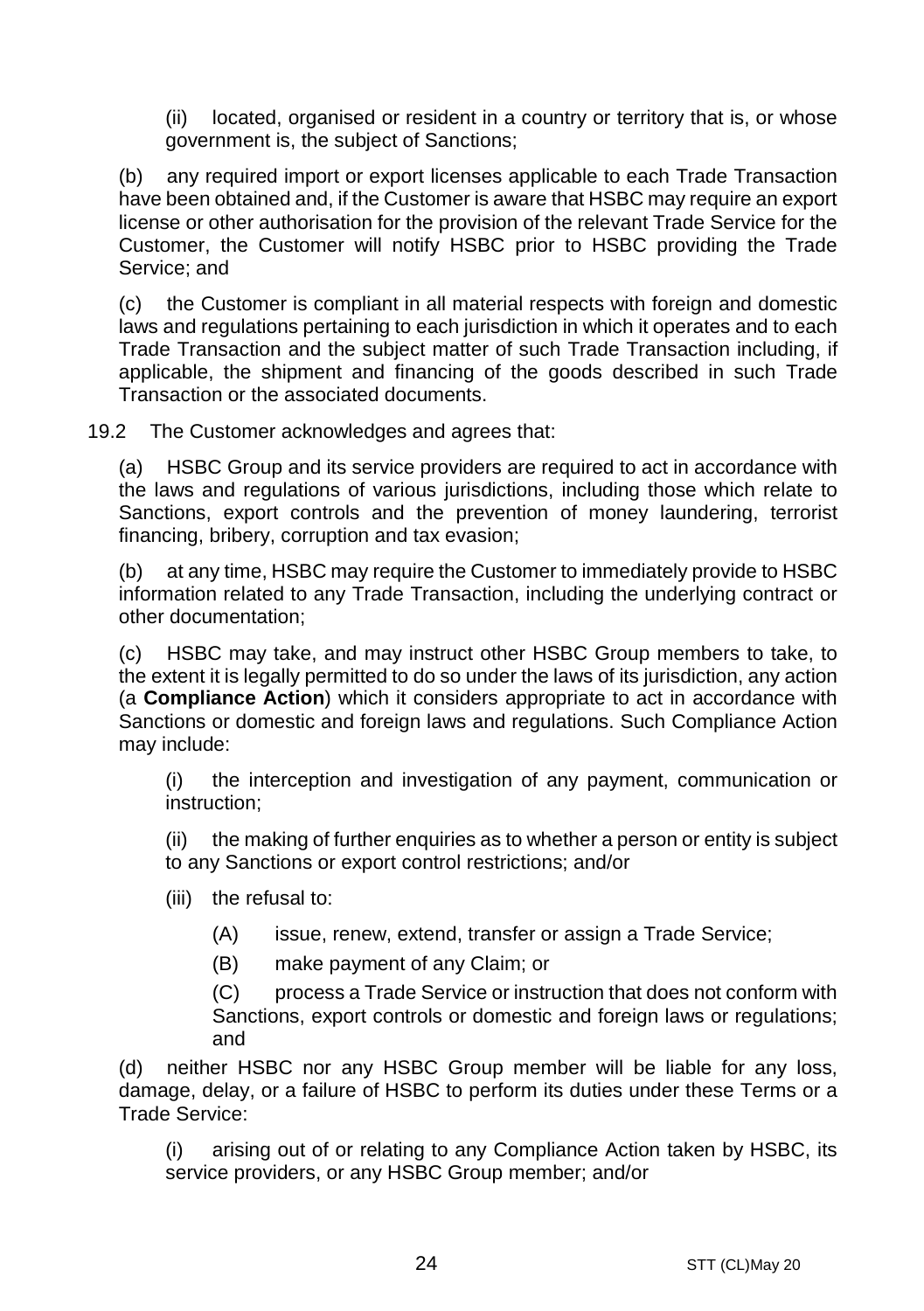(ii) being prevented from paying any Claim in respect of a Trade Service or sending or receiving any message or data or taking any other action in connection with any Trade Service because of an applicable law, regulation or ruling of any governmental agency.

## **SECTION 5 – INSTRUCTIONS AND ELECTRONIC PLATFORMS**

#### **20. INSTRUCTIONS**

20.1 HSBC is authorised to accept, act and rely upon, and treat as valid and accurate:

(a) all communications, demands and instructions (including any Applications) given or purporting to be given by the Customer to HSBC (an **Instruction**);

(b) all communications and any Claims made or purported to be made by any person; and

(c) any documents provided to HSBC,

including, in each case, those made or given by way of or through a Platform, email, facsimile, telecopier, telex, cable, telephone or such other electronic means (in each case, an Electronic Means) and is under no obligation to enquire as to the authorisation or validity of any such Instruction, communication, Claim or Document.

20.2 The Customer acknowledges and accepts the risk that communications, Instructions, Claims and documents sent to or from HSBC by Electronic Means may be intercepted, monitored, amended, corrupted, contain viruses or be otherwise interfered with by third parties and acknowledges and agrees that HSBC is not responsible or liable to the Customer or any other person for, and the Customer waives any and all claims in respect of, any Losses arising from the same.

20.3 If the Customer communicates, gives an Instruction, makes a Claim or sends a document by Electronic Means, or instructs HSBC to permit a beneficiary or any other person to do the same, the Customer shall indemnify, and hold HSBC harmless from and against, any and all Losses that HSBC may incur (including in respect of any payment made where the relevant Instruction or Claim was unauthorised).

20.4 Where the Customer has made an Application for any Trade Service to be provided for the benefit of an affiliate of the Customer:

(a) the Customer agrees (and will procure the concurrent written agreement of its affiliate) that HSBC has no obligation to obtain instructions from the affiliate and HSBC can deal solely with the Customer on behalf of the affiliate;

(b) the definition of "Trade Transaction" shall be construed to refer to such affiliate rather than the Customer, and the definitions of "Documents" and "Goods" shall be construed accordingly;

(c) references in these Terms to the Customer presenting, handling, disposing, transferring, dealing with or using (however so described) the relevant Documents, Goods or proceeds of sale shall include the affiliate undertaking any such action;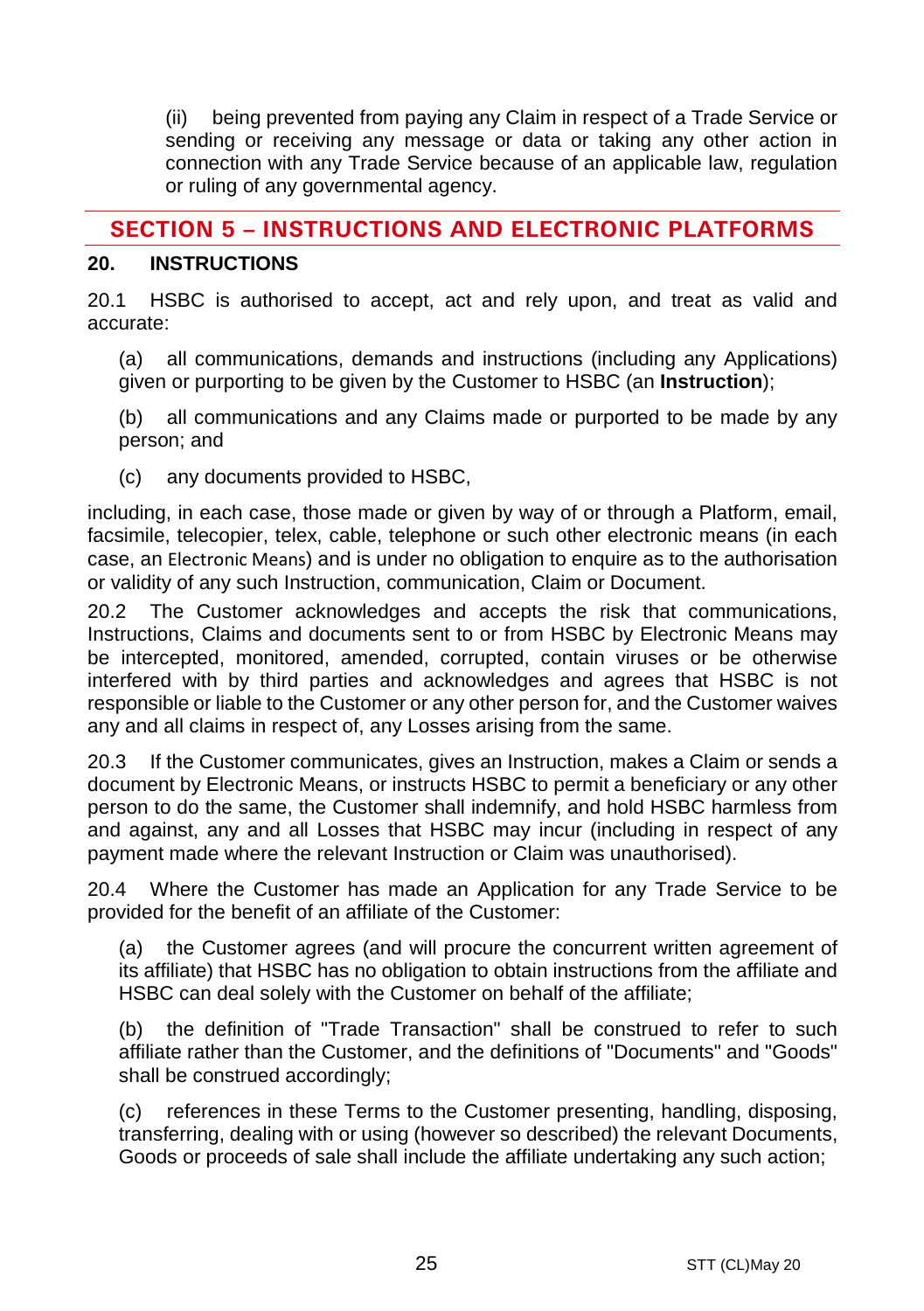(d) the Customer shall procure that the affiliate complies with all undertakings in these Terms in respect of the relevant Trade Transaction, Documents, Goods and proceeds of sale; and

(e) each representation in these Terms made by the Customer shall be made by the Customer for itself and on behalf of the affiliate or, where it can only be made in respect of the affiliate (due to factual circumstances), by the Customer for and on behalf of the affiliate.

20.5 HSBC has no obligation to:

(a) verify the identity or authority of any person communicating, giving an Instruction, making a Claim or providing a document by Electronic Means**;** 

(b) verify the authenticity of any signature(s) (whether electronic or otherwise) on any communication made, Instruction given, Claim made or document provided by Electronic Means; or

(c) seek the Customer's prior approval before acting on any communication made, Instruction given, Claim made or document provided by Electronic Means,

however HSBC may, in its absolute discretion, take steps to ascertain the validity, authenticity and origin of any communication, Instruction, Claim or document (including requiring telephone verification of any Instructions) and take any steps that may be mandated by an External Provider and may, where it is unable to ascertain the validity, authority or origin of any communication, Instruction, Claim or document, delay or refuse to act upon any communication, Instruction, Claim or document or suspend or terminate any Trade Service at any time.

### **21. PLATFORMS**

21.1 The Customer acknowledges and agrees that:

(a) HSBC may rely on External Providers to provide Platforms so that HSBC can perform its obligations under these Terms (or any other applicable terms and conditions) and provide Trade Services;

(b) External Providers are independent from HSBC and may independently charge the Customer fees for use of their Platform and those fees are the sole responsibility of the Customer;

(c) HSBC's obligations under these Terms and any Trade Service shall be subject to HSBC's rights under External Terms and Conditions and the availability of any Platform provided by such External Providers;

(d) HSBC has no obligation to inform the Customer of, or provide the Customer with, any External Terms and Conditions;

(e) HSBC has no control over the electronic processes used by a Platform provided by an External Provider to process, handle and/or send data or messages;

(f) it shall inform HSBC of all External Terms and Conditions applicable to or any charges imposed by any Platform which it uses (or intends to use) in respect of any Trade Service and shall promptly notify HSBC of any changes; and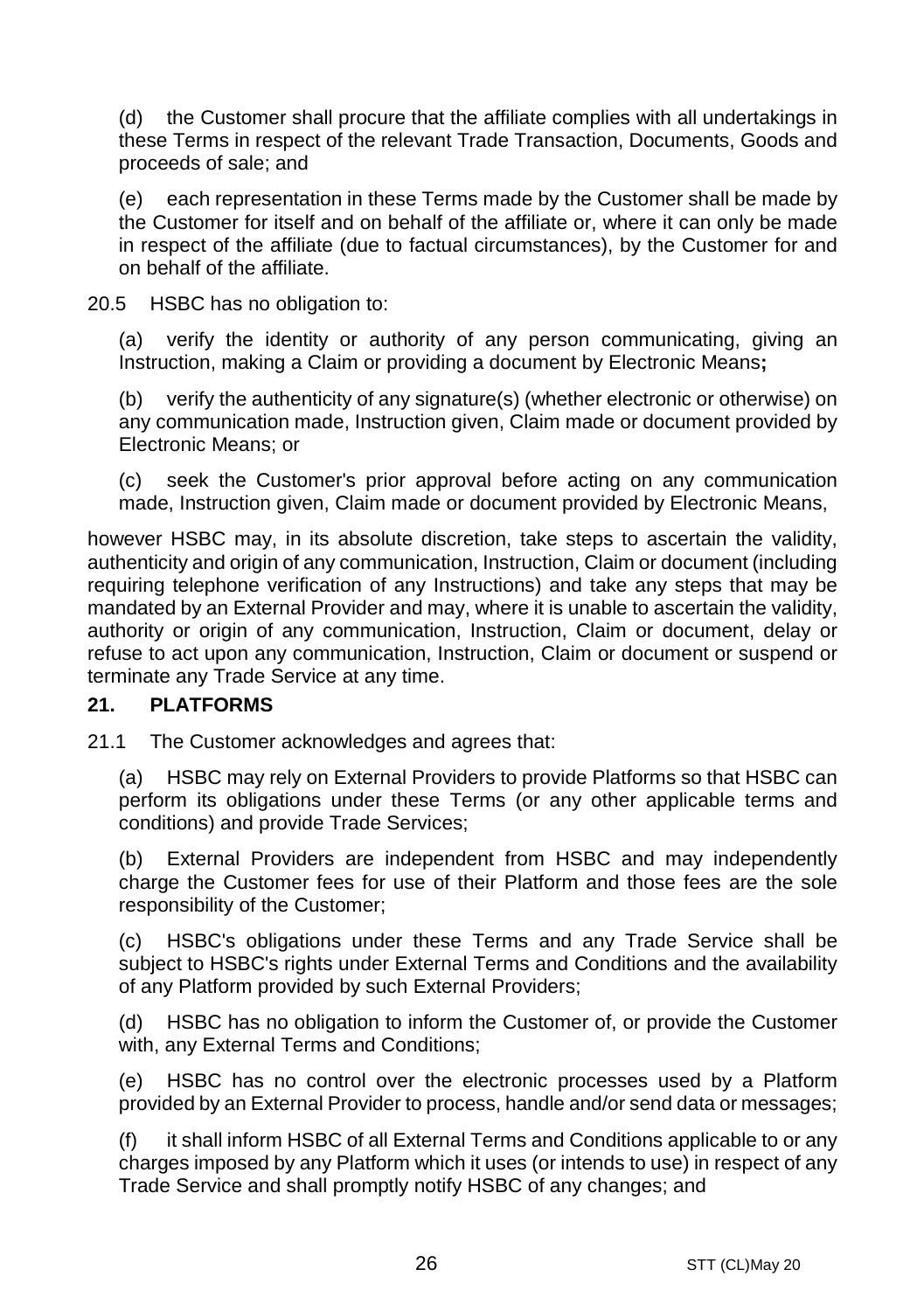(g) it shall promptly provide all information concerning any Platform used by the Customer that HSBC may reasonably request.

21.2 HSBC assumes no liability or responsibility to the Customer or to any other person for any loss or damage that is suffered or incurred as a result of:

(a) the unavailability of any Platform to the Customer, HSBC or any other person for any reason whatsoever; or

(b) the Customer's use of or connection with any Platform, any External Provider or the services provided by HSBC or any External Provider to the Customer involving any Platform.

#### 21.3 The Customer:

(a) shall comply with all security procedures of HSBC and each External Provider and any other reasonable requests HSBC or any External Provider may issue to the Customer regarding the security of any Platform, including instructions on steps to remedy any breach of security; and

(b) acknowledges and agrees that it is the Customer's responsibility to set up, maintain and regularly review all security arrangements concerning access to and use of each Platform and information stored on the Customer's computing and communications systems, and confirms that it has assessed the security arrangements of each Platform and has determined that they are adequate to protect the Customer's interests;

(c) shall take all reasonable precautions to prevent fraudulent or unauthorised use of or access to each Platform;

(d) shall ensure that neither the Customer nor its employees do anything which may result in the security of any Platform or the systems or security of HSBC being compromised; and

(e) shall notify HSBC, as soon as reasonably possible upon becoming aware, of any actual or attempted unauthorised access to any Platform or any unauthorised transaction or attempt to execute an unauthorised Instruction. This notification must be by telephone but must be followed by written notice within forty-eight hours of the telephone call.

## **SECTION 6 - OTHER**

#### **22. LIMITATION ON LIABILITY**

22.1 Neither HSBC nor any other HSBC Group member shall be liable for any loss, damages, payments, demands, claims, expenses or costs suffered or incurred by the Customer (or any of its affiliates) arising from or in connection with these Terms or any Trade Service other than where such loss, damage, payment, demand, claim, expense or cost arises as a direct result of HSBC's or such other HSBC Group member's gross negligence or wilful misconduct.

22.2 Notwithstanding Clause 22.1, in no circumstance whatsoever will HSBC or any HSBC Group member be liable to the Customer (or any of its affiliates) for: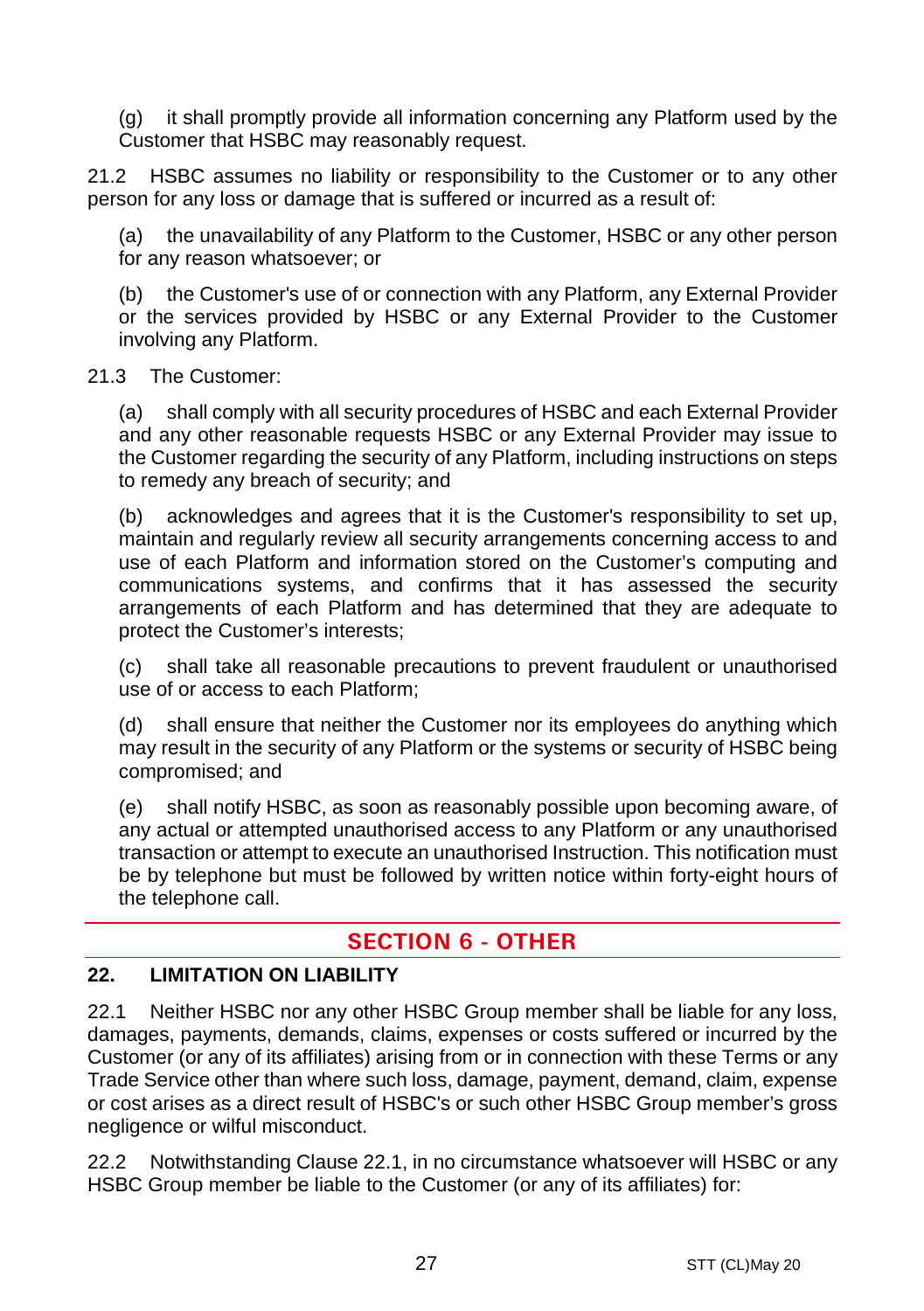- (a) any loss of business, profits or data; or
- (b) indirect, consequential or special loss or damage,

whether or not HSBC or any HSBC Group member has been advised of the possibility of such loss or damage.

22.3 Without limiting Clauses 22.1 and 22.2, HSBC shall not be responsible or liable for, and the Customer waives all claims against HSBC in respect of:

(a) any act, omission, loss or delay relating to forwarding documents or payments to any person or correspondent bank, or any suspense, act, omission, insolvency or bankruptcy of any correspondent bank;

(b) any delay and/or loss in transit of any messages, letters or documents sent by mail, as an electronic communication, through a Platform or a telecommunication channel, or for any delay, mutilation or other errors arising in the transmission or delivery of any communications by third parties and the Customer acknowledges that, notwithstanding any contrary instruction, HSBC may send a document by any method that it considers appropriate;

(c) any delay in performing or failure to perform any of its obligations under these Terms due to any cause beyond its reasonable control, including, but not limited to, the failure, malfunction or unavailability of telecommunications, data communications and computer systems and services over which HSBC has no control, war, hostilities, invasion, civil unrest, strikes, lock-outs or other industrial action or trade disputes (whether involving HSBC's employees or any other person) or any law or government order (whether or not having the force of law);

(d) any failure by HSBC to pay a Claim or other HSBC's act or failure to act because of any domestic or foreign law, regulation, ruling or interpretation of any domestic or foreign court or governmental agency;

(e) the form, sufficiency, correctness, genuineness, authority of any person signing or endorsing (including any person making presentations, demands, giving Instructions (including by Electronic Means) to HSBC purportedly on the authority of the Customer or a beneficiary), falsification, or the legal effect of, any documents if such documents on their face reasonably appear to be in order;

(f) the source, accuracy, validity, authenticity, falsification or legal effect of any data, documents or statements made, presented or received from any Platform or any party to a Trade Transaction, any related documents, or the description, quantity, weight, quality, condition, packing, delivery, value or existence of the goods, services or other performance to which such data, documents or statements relates, or for the good faith or acts or omissions, solvency, performance or standing of any party to a Trade Transaction, the consignor, carrier, forwarder, consignee, insurer of the goods, or any other person;

(g) any improper acts of the beneficiary, including breach of contract in respect of a Trade Transaction, in which circumstances the Customer shall assume and undertake all such risks; and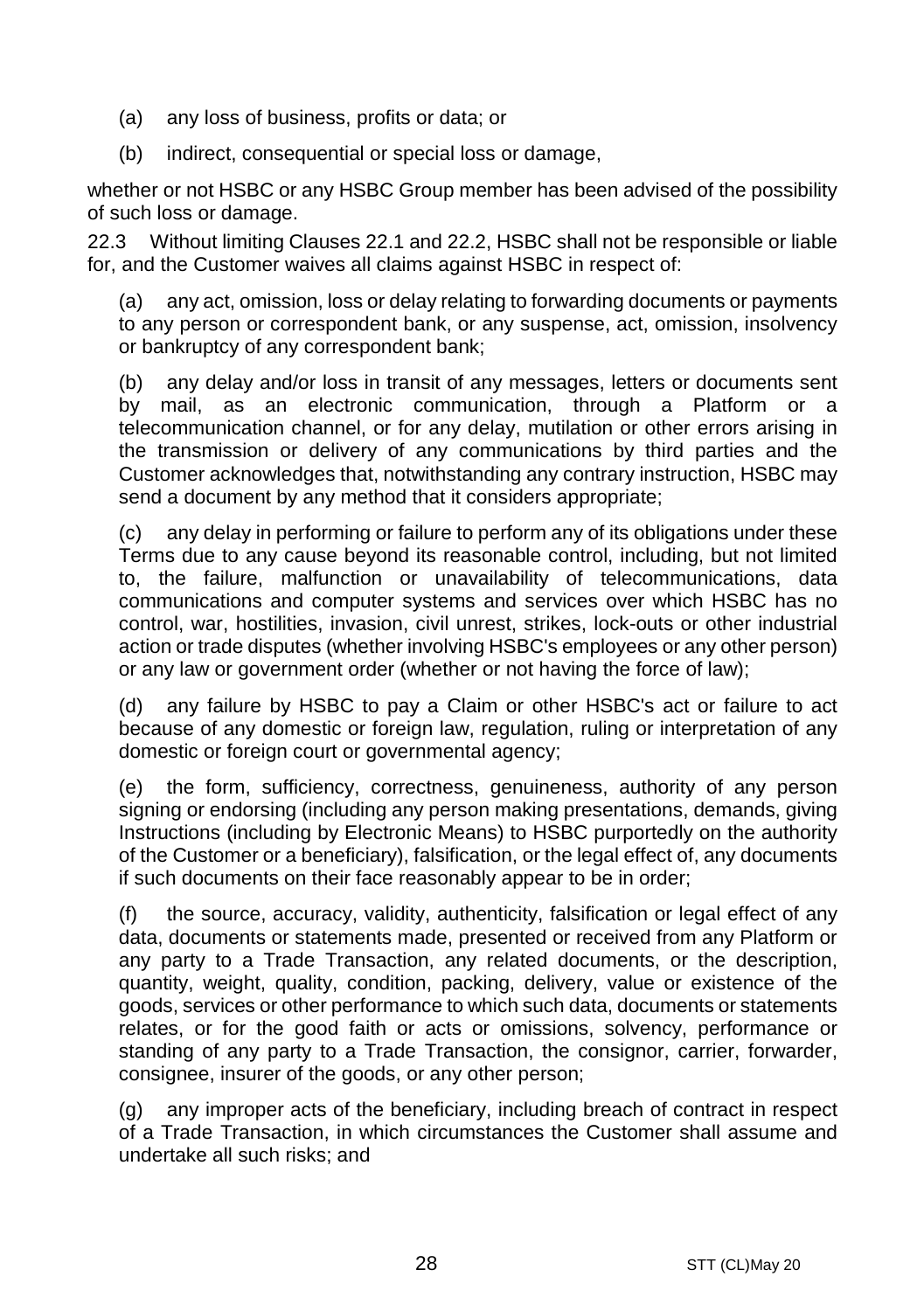(h) the Customer acting or relying on any advice received from HSBC whether or not such advice was requested by the Customer.

22.4 If HSBC uses the services of another party, correspondent bank, agent or Platform for the purposes of issuing an Instrument or Documentary Credit, making payment, handling Goods or Documents or for any other purpose to support the services contemplated by these Terms, HSBC shall do so for the Customer's account and at the Customer's risk and HSBC shall assume no liability or responsibility should any instructions which HSBC gives to any such other party not be carried out even if the choice of such other party was HSBC's. Additionally, HSBC shall not be liable for any act, failure to act, default, suspension, bankruptcy or insolvency of such other party.

22.5 Where HSBC performs a review of any Document at the request of the Customer, such review is indicative only and not final or conclusive and HSBC shall not be responsible or liable for, and the Customer waives all claims against HSBC in respect of, an omission by or failure of HSBC to identify any discrepancies during any such review.

22.6 Where HSBC agrees to advise a Documentary Credit or any Instrument which is not issued by a bank or present any Document in respect of, or otherwise handle, such Documentary Credit or Instrument, the Customer acknowledges and agrees that:

(a) such Documentary Credit or Instrument may not be an independent third party undertaking and may not guarantee payment by the issuer or applicant;

(b) the applicable ICC Rules may not address, cover or extend to such type of Documentary Credit or Instrument;

(c) HSBC may not be able to pursue the issuer for payment in the same manner as it would be able to in respect of a Documentary Credit or Instrument issued by a bank; and

(d) the Customer should seek independent legal advice,

and the Customer assumes all such risks and waives all claims against HSBC for losses, damages, costs, fees, claims, actions or demands with respect to such Documentary Credit or Instrument including any claims that HSBC failed to alert the Customer that it was advising such type of Documentary Credit or Instrument, failed to pay such Documentary Credit or Instrument in the manner of a Documentary Credit or Instrument issued by a bank, or failed to collect payment from the issuer of such Documentary Credit or Instrument.

22.7 Subject to the provisions above, where any liability of HSBC or any HSBC Group member to the Customer (or any of its affiliates) arises under these Terms or in connection with any Trade Service, such liability shall not exceed USD 1,000,000 in aggregate in any calendar year.

### **23. DISCLOSURE, CONFIDENTIALITY AND PRIVACY**

23.1 Without limiting any other terms between the Customer and HSBC or any HSBC Group member, HSBC is authorised: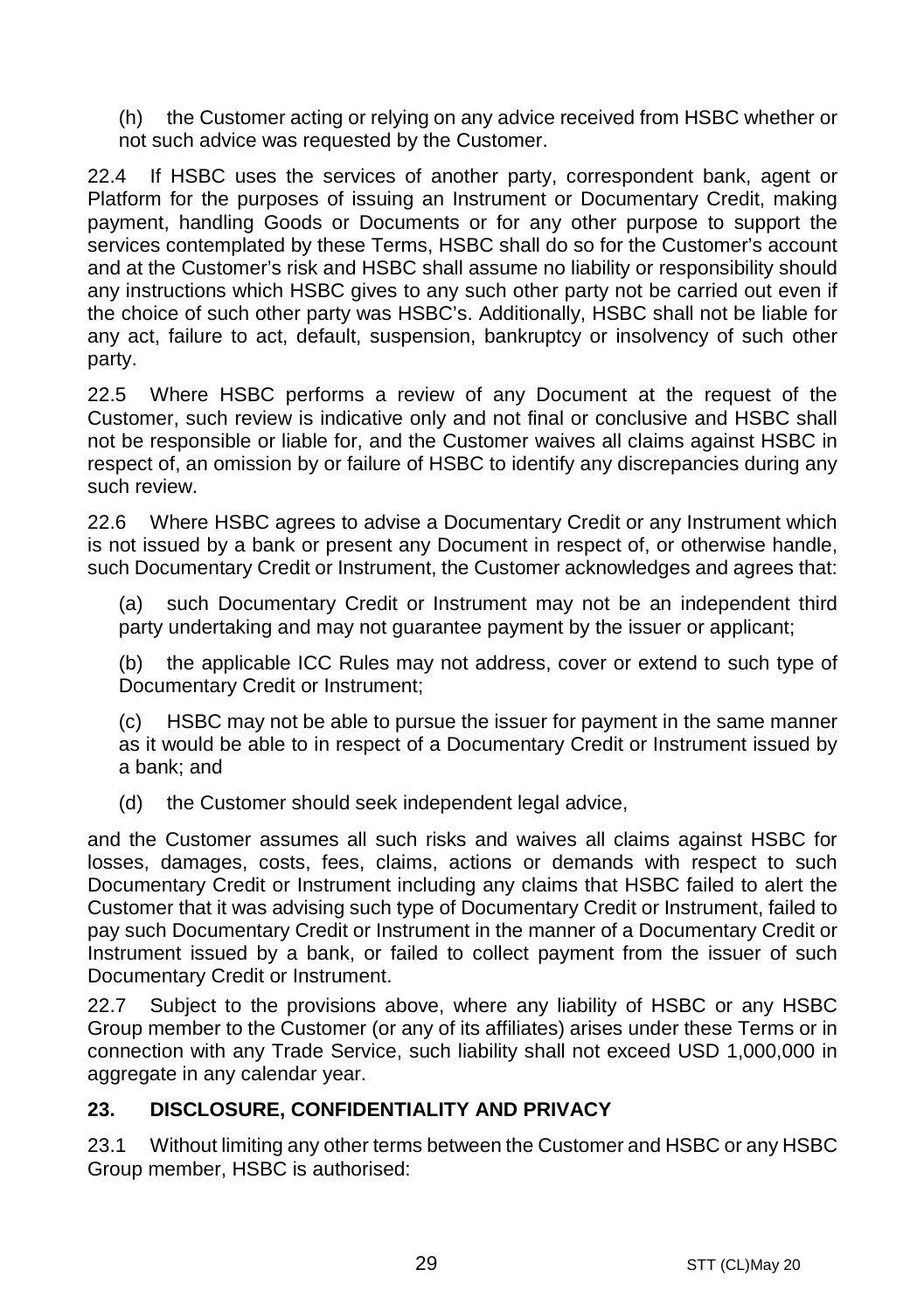(a) to appoint any other person as its correspondent, nominee or agent in connection with these Terms and any Trade Service and HSBC may delegate any of its powers under these Terms or a Trade Service to such person;

(b) to notify any other person of its interest in any Documents, Goods or proceeds of sale; and

(c) to transfer and disclose any Customer Information to the following recipients (who may also process, transfer and disclose such Customer Information):

(i) any HSBC Group member and any of its or their officers, directors, employees, professional advisors, insurers, brokers, auditors, partners, subcontractors, correspondents, nominees, agents, delegates, service providers (including External Providers and Platforms) and associates;

(ii) any Authorities;

(iii) anyone acting on the Customer's behalf, payment recipients, beneficiaries, account nominees, intermediary, correspondent and agent banks, clearing houses, clearing or settlement systems, market counterparties, upstream withholding agents, swap or trade repositories, stock exchanges, and companies in which the Customer has an interest in securities (where such securities are held by HSBC for the Customer);

(iv) any person or entity who acquires (or may acquire) an interest in or assumes (or may assume) risk in or in connection with any Trade Service;

(v) any other financial institutions, credit reference agencies or credit bureaus, for obtaining or providing credit references; and/or

(vi) any person or entity in connection with any HSBC Group business transfer, disposal, merger or acquisition, wherever located, including in jurisdictions which do not have data protection laws that provide the same level of protection as the jurisdiction in which the Trade Service is supplied,

including where the recipient of any such appointment, notification, transfer or disclosure is located outside of the relevant Governing Jurisdiction.

23.2 HSBC will not be liable for the acts or omissions of any External Provider as to the collection, use or disclosure by that External Provider of Customer Information.

23.3 Where the Customer has given HSBC information about natural persons (such as authorised signatories), the Customer confirms that those natural persons have authorised the Customer to do so (and to receive any data protection notices on their behalf) and have consented to HSBC's collection, use, storage, processing, transfer and disclosure of their Personal Data and data for the purpose of HSBC carrying out any action contemplated by these Terms or providing a Trade Service to or for the Customer.

23.4 The Customer shall ensure that any information that the Customer asks HSBC to forward to third parties is complete, accurate and will not give rise to any claim against HSBC (including any claim in defamation, in relation to privacy, banking secrecy or data protection or for infringement of any other third party rights) and the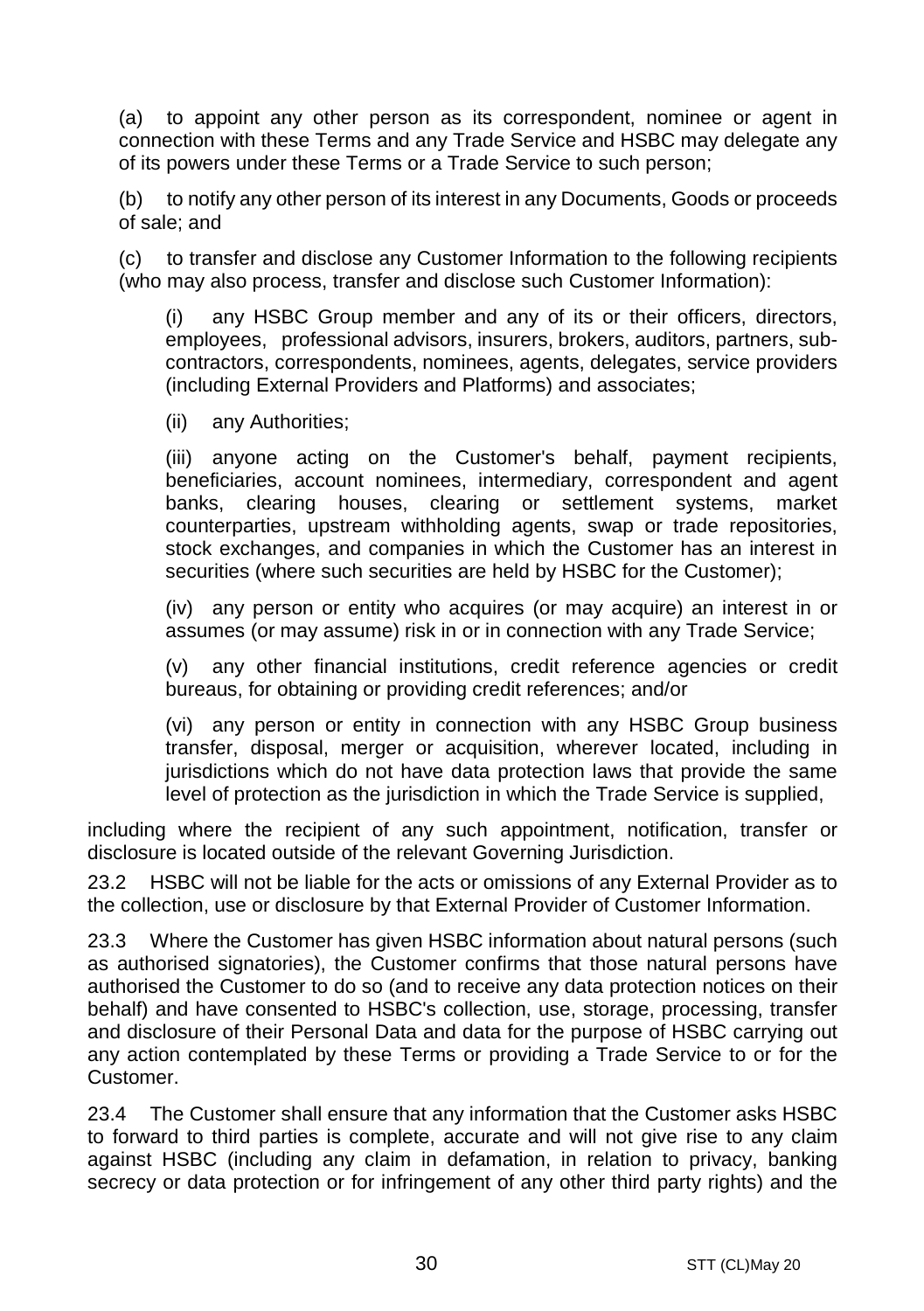Customer confirms and represents that it has obtained the requisite consent and/or waiver (where required) for HSBC to forward such information.

## **24. MISCELLANEOUS**

24.1 Other than a Trade Service which has been provided on an irrevocable or committed basis, HSBC may at any time withdraw a Trade Service or refuse to provide a Trade Service in its absolute discretion.

24.2 Any waiver, release or consent by HSBC under or in respect of these Terms or a Trade Service will only be effective if made in writing (which may be made through a Platform).

24.3 HSBC may at any time change these Terms by providing the Customer with at least 30 days' written notice and any Trade Service requested on or after the effective date in such notice shall be subject to the amended Terms.

24.4 HSBC is authorised to take such steps and to make such payments as it considers necessary, at the cost of the Customer, to remedy any default by the Customer in respect of its obligations under these Terms or any Trade Service.

24.5 Neither HSBC's failure to exercise, nor HSBC's delay in exercising, any of its rights or remedies under these Terms or in respect of a Trade Service shall operate as a waiver of any such right or remedy, nor shall any single or partial exercise of any right or remedy prevent any further or other exercise of any other right or remedy.

24.6 The Customer may not assign or transfer any of its rights or obligations under these Terms or a Trade Service. HSBC may assign, transfer or create security over any of its rights under or in respect of these Terms or a Trade Service without restriction or notice.

24.7 Without prejudice to Clause 20 (*INSTRUCTIONS*), any notices by the Customer in connection with these Terms or a Trade Service must be given to HSBC in writing at the address of HSBC most recently advised by HSBC to the Customer. HSBC may give notice to the Customer in person, by telephone or facsimile, by post, through a Platform or, if agreed by the Customer, through another electronic channel at the address or number most recently notified by the Customer to HSBC. A notice sent by post will be deemed to have been received 7 calendar days after posting if within the same country, or 15 calendar days after posting if cross border.

24.8 Each of the provisions of these Terms is severable and distinct from the others and, if one or more of such provisions is or becomes illegal, invalid or unenforceable, the remaining provisions shall not be affected in any way.

24.9 If the Customer includes two or more persons, the obligations and liabilities of these persons under or in respect of a Trade Service and these Terms shall be joint and several.

24.10 Nothing in these Terms shall be deemed to create any partnership, joint venture or relationship of principal and agent between HSBC and the Customer or create or give rise to any fiduciary relationship of any nature.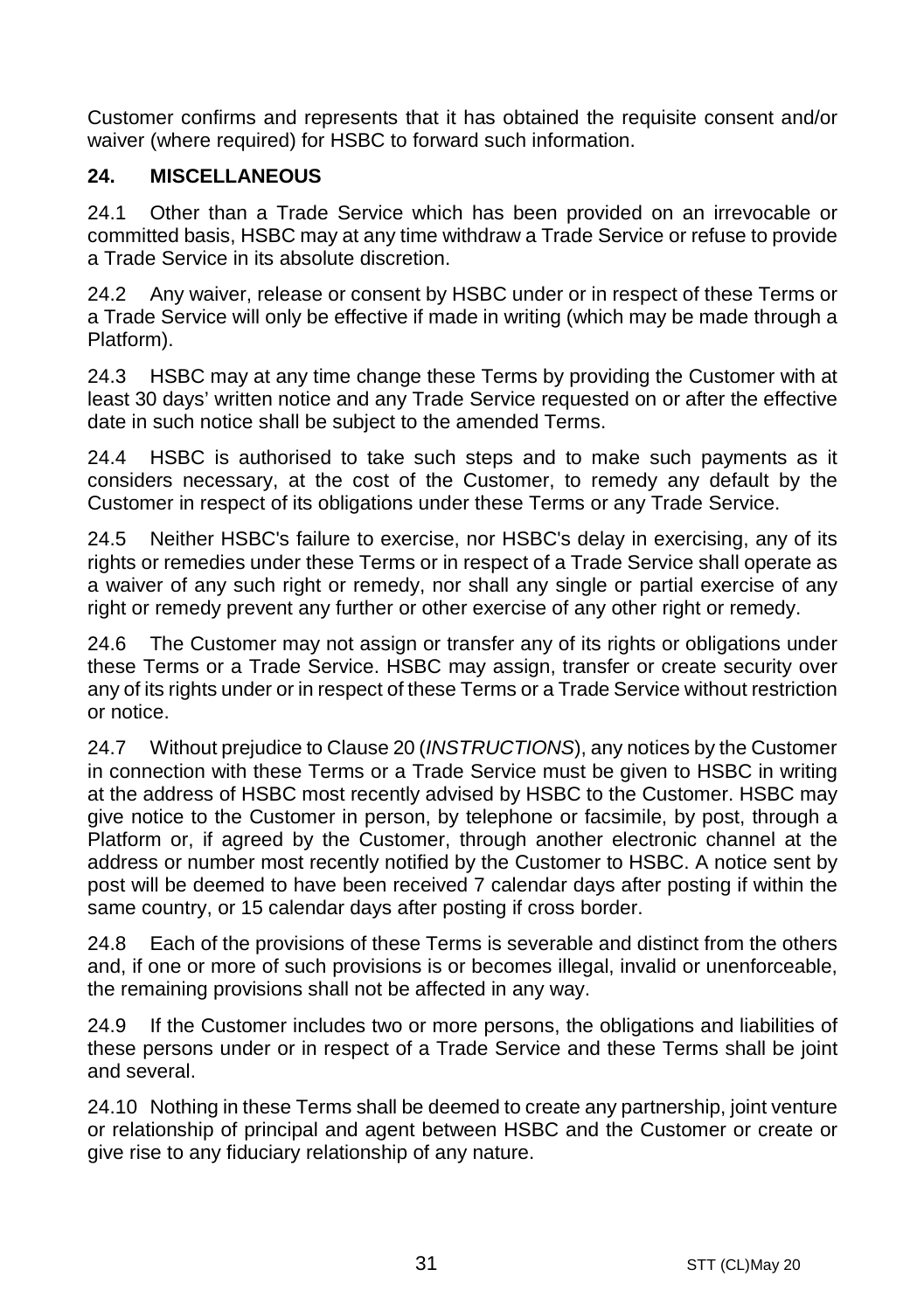24.11 To the extent permitted by the laws of the Governing Jurisdiction, the Customer irrevocably waives any right of sovereign immunity from suit, jurisdiction or adjudication (including in respect of pre-judgement interim relief and execution of any judgement) that it may have in the Governing Jurisdiction or otherwise, whether that immunity relates to itself or to any commercial or non-commercial assets (including land, bank accounts or other assets held in the name of a diplomatic mission or otherwise or belonging to the Customer's central bank or other monetary authority).

24.12 These Terms are for the benefit of the Customer, HSBC and each HSBC Group member, and are not intended to benefit any other third party or be enforceable by any other third party. Any rights of HSBC to bring to an end or change these Terms or any contract to which they form part are not subject to the consent of any other third party.

## **25. GOVERNING LAW AND JURISDICTION**

25.1 For the purposes of a Trade Service:

(a) that Trade Service and these Terms will be governed by the laws of the Governing Jurisdiction; and

(b) the courts of the Governing Jurisdiction shall have non-exclusive jurisdiction to settle any disputes that may arise out of, or in connection with, that Trade Service and these Terms, their interpretation or any non-contractual obligations arising from or connected with them.

25.2 If a process agent is specified in an Application or Facility Agreement in respect of a Trade Service, service of any legal process on the person whose name and address is specified in such Application or Facility Agreement shall constitute service on the Customer.

25.3 If no process agent has been appointed by the Customer, upon request from HSBC the Customer will, within five Business Days, appoint a process agent (with an office in the Governing Jurisdiction) for service of all legal process relating to these Terms and the relevant Trade Service on the Customer and the Customer will notify the process agent's address to HSBC. If the Customer does not do this, HSBC may appoint a process agent on the Customer's behalf and at its expense and shall, as soon as practicable, notify the Customer of such appointment.

# **SECTION 7 – DEFINITIONS AND INTERPRETATION**

### **26. DEFINITIONS AND INTERPRETATION**

26.1 In these Terms:

**Application** means an application, instruction or request by the Customer for a Trade Service (whether for itself or for another person) using an application form, or pursuant to the terms of a Facility Agreement or made using a Platform.

**Authorities** includes any judicial, administrative, public or regulatory body (including any self-regulatory body), any government, any tax authority, any securities or futures exchange, any court, any central bank or law enforcement body, or any of their agents, with jurisdiction (direct or indirect) over any part of the HSBC Group at any time.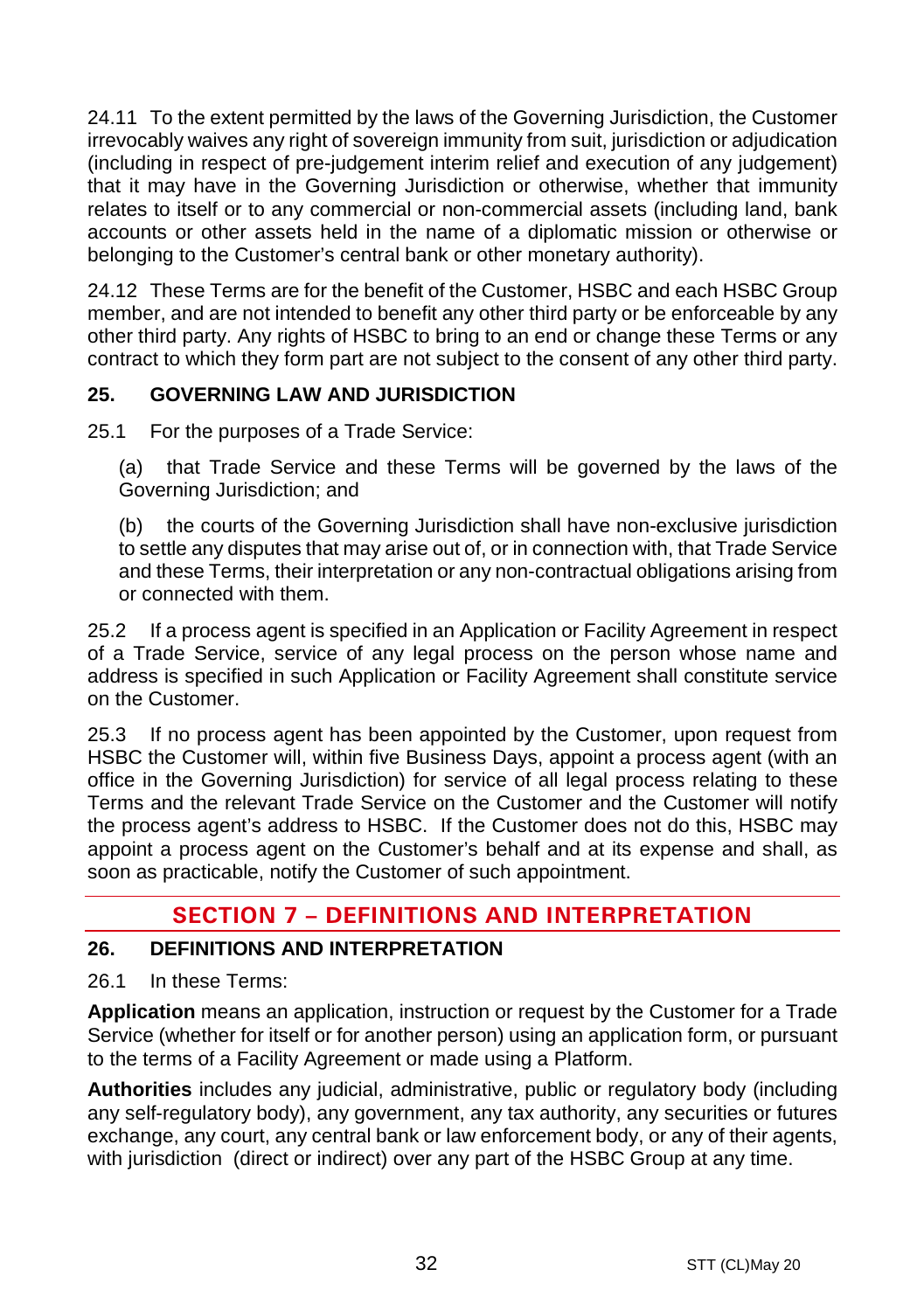**Back-to-Back Documentary Credit** has the meaning given to it in Clause 3.14 (*DOCUMENTARY CREDITS*).

**Business Day** means, in respect of a Trade Service, a day on which banks are open for general business in the Governing Jurisdiction.

**Cash Collateral** has the meaning given to it in Clause 10 (*CASH COLLATERAL*).

**Claim** means any demand, request for payment or for acceptance and payment, claim, presentation or drawing made in respect of a Trade Service by a beneficiary, the Customer or any other person.

**Collection** means a collection transaction in respect of the handling of Documents where HSBC may act as either a remitting bank, collecting bank or presenting bank.

**Compliance Action** has the meaning given to it in Clause 19 (*COMPLIANCE WITH LAWS AND SANCTIONS*).

**Country Conditions** means HSBC's additional terms and conditions for the country in which the HSBC entity providing the relevant Trade Service is located.

**Customer** means the person who requests the relevant Trade Service and with whom HSBC contracts with respect to the provision of that Trade Service (and, without limitation, as may be specified in the relevant Application). If HSBC provides a Trade Service to a person that is not a customer of HSBC, references in these Terms to the "Customer" shall apply to that person even though that person is not a customer of HSBC.

**Customer Information** means any Personal Data, confidential information, and/or Tax Information (including accompanying statements, waivers and consents) of either the Customer, or a person or entity whose information (including any Personal Data or Tax Information) which the Customer provides, or which is provided on the Customer's behalf, to any HSBC Group member in connection with the provision of any Trade Service.

**Customer Liabilities** means at any time:

(a) all liabilities of the Customer to HSBC or any HSBC Group member (including arising under or in connection with any Trade Service and these Terms) incurred in any currency and in any capacity and whether present or future, actual or contingent, direct or indirect, or incurred alone or jointly with any other person;

(b) interest on such liabilities (both before and after any demand or judgment) to the date on which HSBC or any such HSBC Group member receives payment, at the rates payable by the Customer or which would have been payable but for any circumstances which restricts payment;

(c) any costs and expenses incurred by HSBC or any HSBC Group member in making payment under or in respect of a Trade Service on behalf of the Customer (but without HSBC being under any obligation to do so) as a result of failure by the Customer to make such payment when due or demanded; and

(d) all costs and expenses (including legal fees on a full indemnity basis) of HSBC or any HSBC Group member in perfecting or enforcing its rights under or in respect of a Trade Service and these Terms.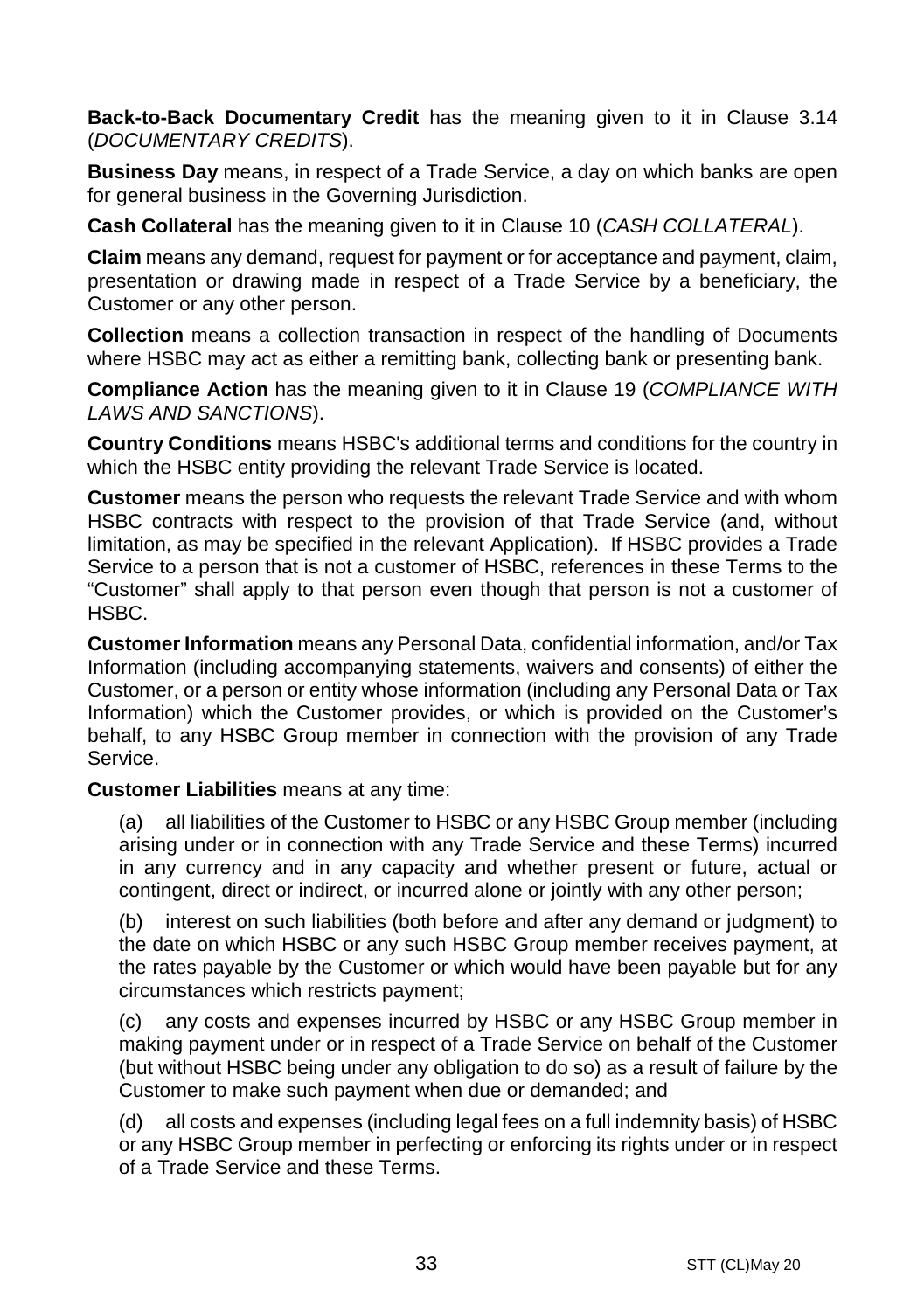**Documentary Credit** means a documentary credit or letter of credit or any commitment to issue a documentary credit or letter of credit (including any extension, renewal or amendment of the same).

**Documents** means any drafts, bills of exchange, promissory notes, cheques, documents of title, certificates, invoices, statements, transport documents, insurance policies, warehouse warrants, warehouse receipts or any other similar instruments relating to a Trade Transaction in respect of which HSBC has provided Trade Service(s) to the Customer.

**Electronic Means** has the meaning given to it in Clause 20 (*INSTRUCTIONS*).

**Exchange Rate** means HSBC's spot rate of exchange (or if HSBC does not have an available spot rate of exchange for the relevant currency, any other publicly available spot rate of exchange selected by HSBC) for the purchase of the required currency in the relevant foreign exchange market at the relevant time using the currency in which the relevant payment was paid (where any such spot rate of exchange shall be selected by HSBC acting reasonably in the circumstances).

**External Provider** means a person (other than HSBC) that makes any Platform available to HSBC and/or the Customer.

**External Terms and Conditions** means any agreement which is entered into between an External Provider and either HSBC or the Customer setting out the terms and conditions applicable to HSBC's or the Customer's use of a Platform.

**Facility Agreement** means a letter or agreement between the Customer and HSBC pursuant to which HSBC agrees to provide to the Customer a facility in respect of Trade Services.

**Finance** means discounting, negotiating, purchasing, prepaying, early paying or endorsing a Document (whether or not drawn under a Documentary Credit or Collection) or Documentary Credit and **Financed** and **Finances** shall be construed accordingly. For the avoidance of doubt, **Finance** does not include a Trade Finance Loan.

**Goods** means the goods or products which are the subject of a Trade Transaction in respect of which HSBC has provided Trade Service(s) to the Customer.

**Governing Jurisdiction** means the jurisdiction in which the relevant HSBC entity providing the Trade Service is located or such other jurisdiction agreed in writing between the Customer and HSBC or specified in the relevant Country Conditions.

**HSBC** means the HSBC Group member (or, if applicable, the branch of such HSBC Group member) providing the relevant Trade Service, and its successors and assigns and, where the context permits, includes any person appointed by HSBC under Clause 23.1(a) (*DISCLOSURE, CONFIDENTIALITY AND PRIVACY*).

**HSBC Group** means HSBC Holdings plc and its subsidiaries and affiliates from time to time.

**ICC** means the International Chamber of Commerce.

**Increased Costs** means a reduction in the rate of return from a Trade Service or on HSBC's overall capital, an additional or increased cost or a reduction of any amount due and payable under these Terms or in respect of a Trade Service, which is incurred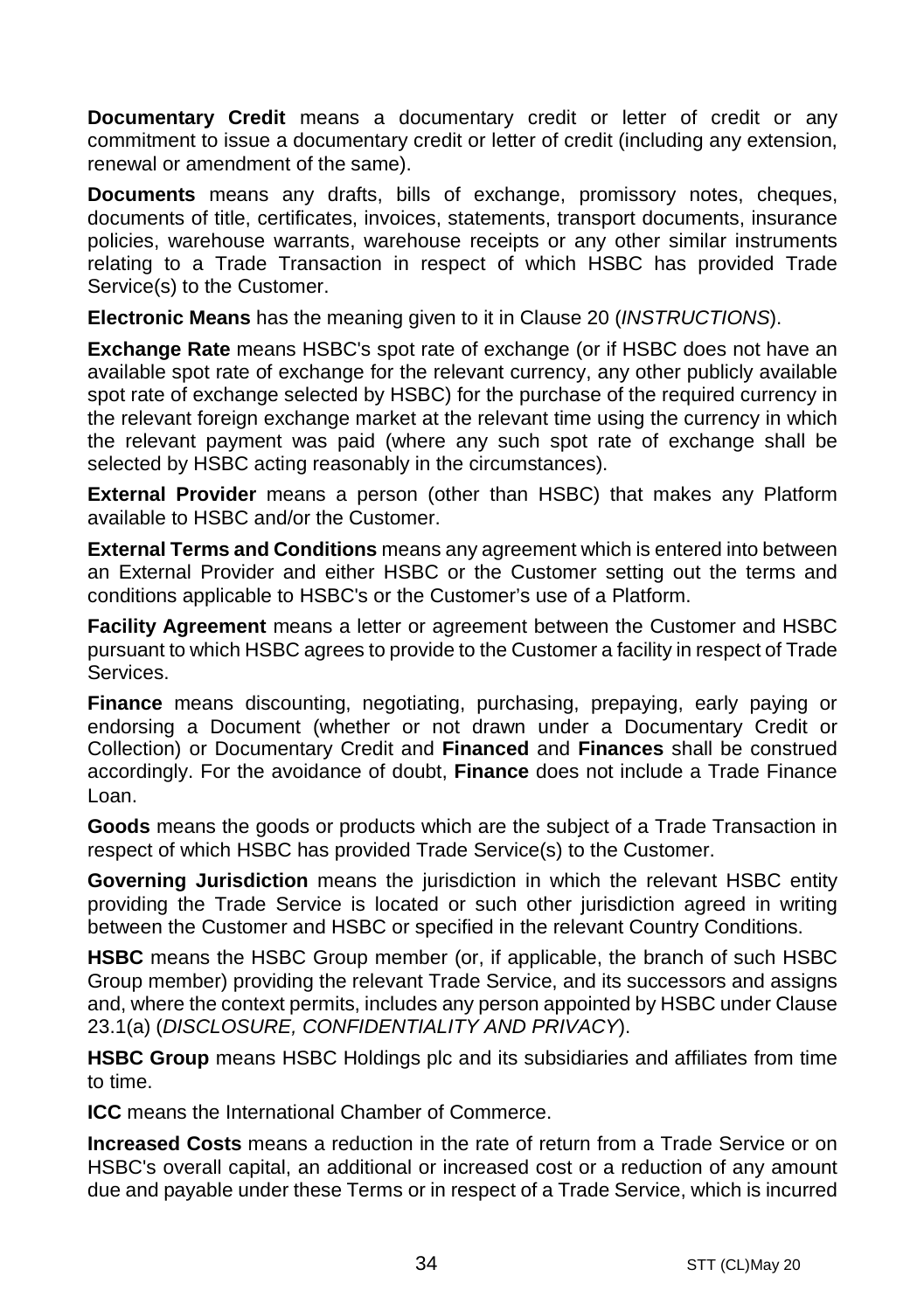or suffered by HSBC to the extent that it is attributable to HSBC performing its obligations under these Terms or a Trade Service.

**Indemnified Party** has the meaning given to it in Clause 9 (*REIMBURSEMENT AND INDEMNITY*).

**Instruction** has the meaning given to it in Clause 20 (*INSTRUCTIONS*).

**Instrument** means any SBLC, demand guarantee (including an avalisation, coacceptance or acceptance of a Document), bond, counter-guarantee, counter-SBLC, or similar independent payment obligation (including any extension, renewal or amendment of the same).

**Losses** has the meaning given to it in Clause 9 (*REIMBURSEMENT AND INDEMNITY*).

**Master Documentary Credit** has the meaning given to it in Clause 3.14 (*DOCUMENTARY CREDITS*).

**Personal Data** means any information relating to an individual from which such individual can be identified, including sensitive personal data, name(s), residential address(es), contact information, age, date of birth, place of birth, nationality, citizenship, personal and marital status.

**Platform** means any electronic platform (a) used by HSBC, the Customer or any other person for giving or receiving any Instruction, Claim or other communication in relation to any Trade Service, and/or (b) used by HSBC or any other person for issuing or providing any Trade Service, and shall include HSBCnet.

**Recourse Event** means in respect of a Trade Service:

(a) any misrepresentation, alleged or actual fraud, illegality or unauthorised act of the Customer and/or any other party to the Trade Transaction;

(b) any alleged or actual invalidity, non-compliance or unenforceability of the Documentary Credit, SBLC, Document(s) or Trade Transaction (as applicable); or

(c) any injunction, court order, law, regulation or Sanctions which restrict any payment (whether to or from HSBC and/or not subsequently discharged).

**SBDC** means a standby documentary credit.

**SBLC** means a standby letter of credit (which includes an SBDC).

**Sanction** has the meaning given to it in Clause 19 (*COMPLIANCE WITH LAWS AND SANCTIONS*).

**Security Agreement** means any document creating security or quasi-security over any of the Customer's rights and/or assets in support of any obligations which the Customer may have to any HSBC Group member from time to time.

**Tariff Book** means, if applicable in the relevant jurisdiction, HSBC's tariff book setting out HSBC's fees, commissions, interest rates and other rates for Trade Services as is available upon request by the Customer and/or can be accessed online.

**Tax** includes goods and services tax, value added tax, sales tax, stamp duty or any tax, levy, impost, deduction, charge, rate, duty, compulsory loan or withholding which is levied or imposed by a government agency, and any related interest, penalty,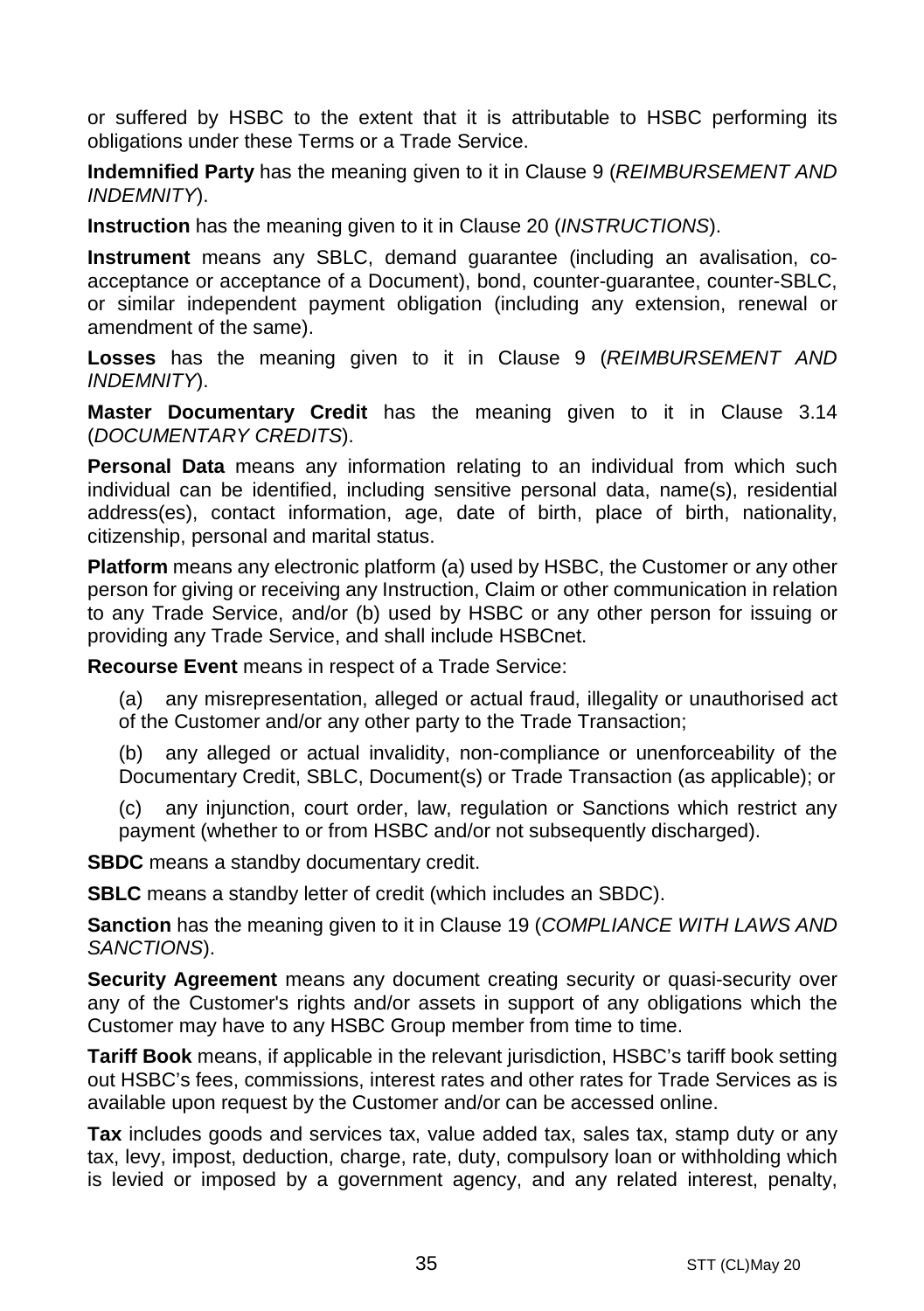charge, fee or other amount (but does not include tax on the overall net income of HSBC).

**Tax Information** means any documentation or information (and accompanying statements, waivers and consents) relating, directly or indirectly, to the Customer's tax status and the tax status of any owner, "controlling person", "substantial owner" or beneficial owner of the Customer.

**Trade Finance Loan** means a loan, advance, credit or other financial accommodation provided by HSBC to the Customer in respect of a Trade Transaction.

#### **Trade Service** includes:

(a) the issue of a Documentary Credit and instructing any advising bank, nominated bank or confirming bank in relation to such Documentary Credit;

(b) acting as the advising bank, nominated bank or confirming bank (on a disclosed or undisclosed basis) in relation to a Documentary Credit;

(c) the issue of an Instrument and/or instructing any correspondent bank in relation to, and issuing an counter-guarantee, counter-SBLC or indemnity in respect of, an Instrument;

(d) acting as the advising bank, confirming bank or correspondent bank in relation to an Instrument;

- (e) the handling of a Documentary Credit, Instrument or Document;
- (f) Collections;
- (g) the provision of any Finance;
- (h) the provision of a Trade Finance Loan;

(i) the issue of a letter of indemnity or shipping guarantee and/or the signing, endorsement or release of any Transport Document;

- (j) the release of Documents;
- (k) any other service or product relating to a Trade Transaction provided,

by HSBC to, at the request of, or in respect of the Customer.

**Trade Transaction** means a transaction involving the sale or purchase by the Customer of goods or services from/to a third party, and includes any contract(s) on which such transaction may be based.

**Transport Documents** has the meaning given to it in Clause 8 (*APPLICATIONS FOR RELEASE OF GOODS, SHIPPING GUARANTEES AND LETTERS OF INDEMNITY*).

**USD** means the lawful currency of the United States of America.

26.2 Unless contrary indication appears, any reference in these Terms to:

(a) an **Application** or **Trade Service** (and any reference in an Application to a **Trade Service**) includes (where applicable) the contract created between the Customer and HSBC by HSBC accepting that Application by providing or undertaking that Trade Service;

(b) the **Customer**, **HSBC** or any other person shall be construed so as to include its successors in title, permitted assigns and permitted transferees to, or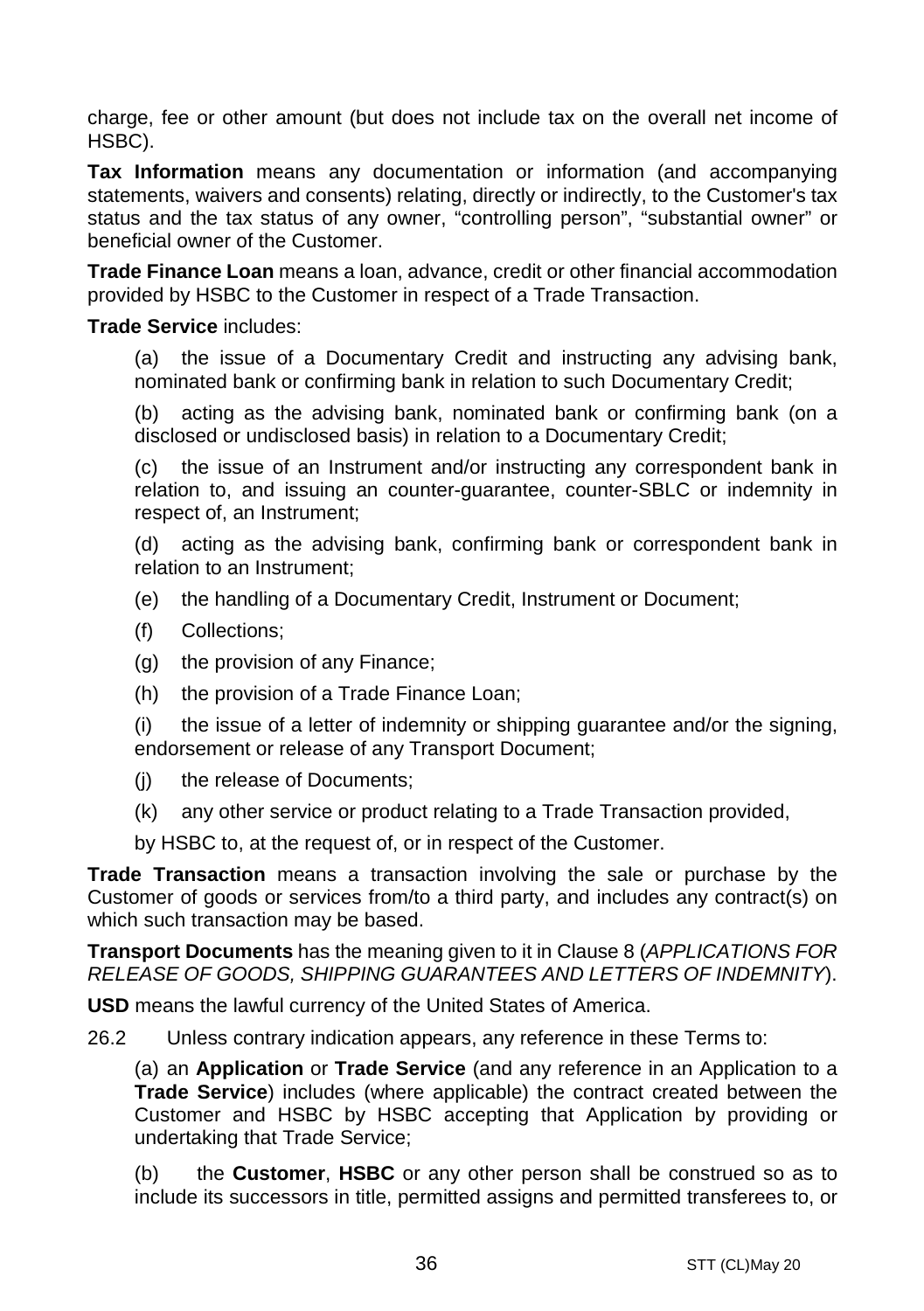of, its rights and/or obligations under these Terms, an Application, a Facility Agreement or Country Conditions;

(c) **include** or **including** means include or including "without limitation";

(d) HSBC making a determination or decision or undertaking an action means that HSBC is making or undertaking, and is permitted to make or undertake, such determination, decision or action in its sole discretion or opinion without reference to, or consent from, the Customer or any other person;

(e) an authorisation or confirmation by, or instruction from, the Customer means that such authorisation, confirmation or instruction is irrevocable unless waived by HSBC;

(f) a **person** includes any individual, firm, company, corporation, government, state or agency of a state or any association, trust, joint venture, consortium, partnership or other entity (whether or not having separate legal personality);

(g) a **regulation** includes any regulation, rule, official directive, request or guideline (whether or not having the force of law) of any governmental, intergovernmental or supranational body, agency, department or of any regulatory, self-regulatory or other authority or organisation;

(h) these **Terms** include the Country Conditions;

(i) these **Terms** or any other agreement or instrument is a reference to these Terms or, as the case may be, other agreement or instrument as amended, supplemented, novated and/or replaced from time to time;

 $(i)$  the singular shall include the plural and vice versa; and

(k) section and clause headings are for ease of reference only.

In addition to these Terms being incorporated into each Application, these Terms may also be incorporated by HSBC into a Facility Agreement or any other document or agreement.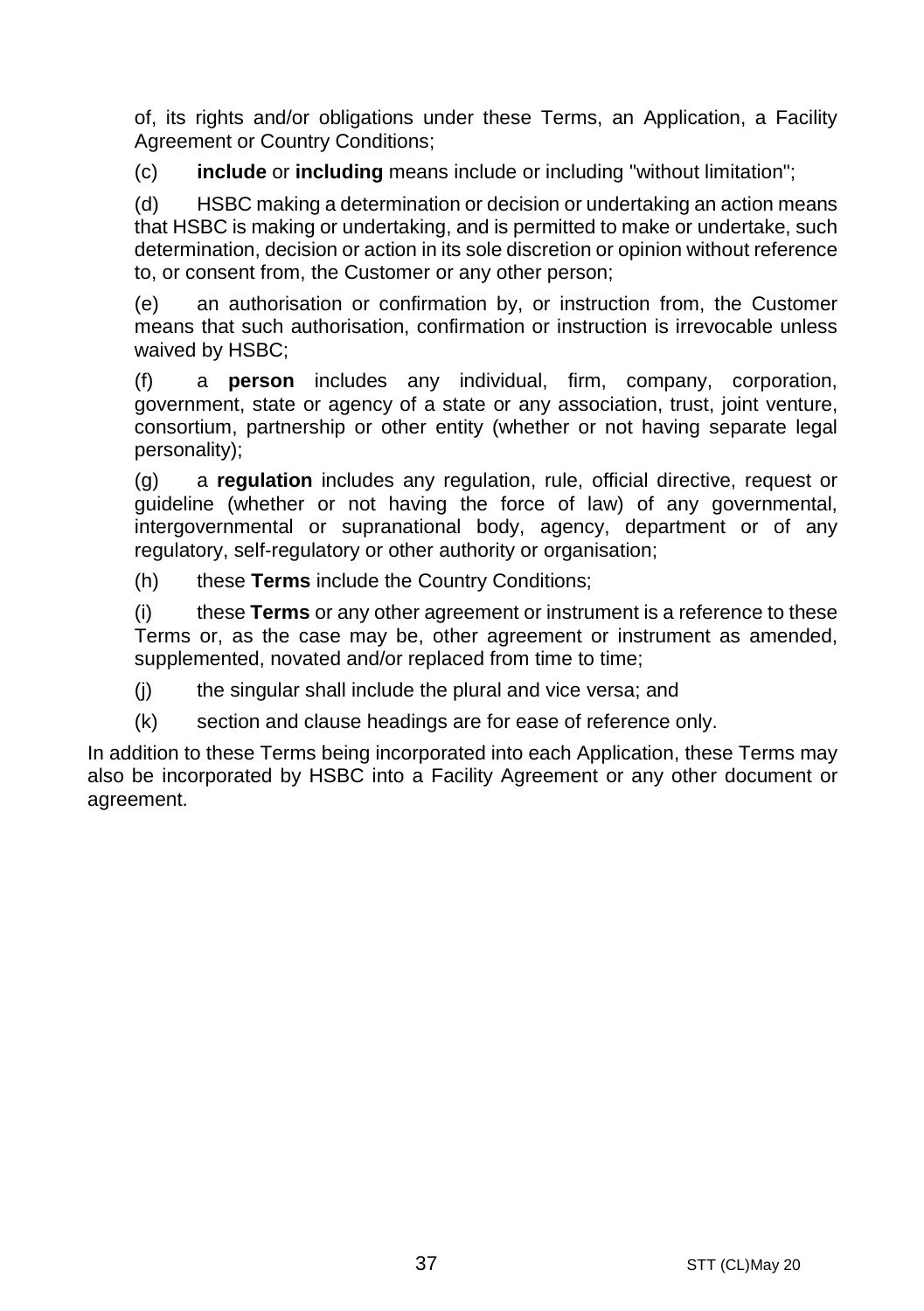### **STANDARD TRADE TERMS**

#### **COUNTRY CONDITIONS**

#### **CHILE**

#### 1. **APPLICATION**

1.1 These Country Conditions are supplemental to, and form part of, the Standard Trade Terms (the Terms) which the Customer has accepted and/or may accept from time to time.

1.2 Any terms defined in, or construed for the purposes of, the Terms have the same meanings when used in these Country Conditions (unless the same are otherwise defined in these Country Conditions).

1.3 These Country Conditions shall apply where the HSBC entity providing the relevant Trade Service is located in Chile.

## **2. ADDITIONAL/SUPPLEMENTAL TERMS AND CONDITIONS**

2.1 Where an Instrument is issued in the form of a "Boletas de Garantía" (a **BG**):

(a) that BG shall be governed by Article 69 Nr. 13 of the General Banking Act and Chapters 8-11 of the Updated Compilation Rules issued by the Commission for the Financial Market (**CMF**) and any other applicable regulations issued by the CMF or any other competent regulatory authorities;

(b) Clause 2 (*ICC Rules*) of the Terms will not apply; and

(c) if the Customer does not provide Cash Collateral to HSBC when that BG is issued, HSBC may at any time exercise its right to demand Cash Collateral pursuant to Clause 10.1 (*Cash Collateral*) of the Terms. Where the Customer pays Cash Collateral to HSBC in respect of a BG, the Customer agrees that the BG shall be deemed issued against a cash deposit, subject to the provisions of Article 69, Number 13, of the General Banking Act.

2.2 Where the Customer does not provide Cash Collateral to HSBC in respect of an Instrument (including any BG), HSBC hereby grants a Chilean Peso credit line to the Customer, subject to the following terms and conditions:

> (a) If the Customer fails to timely pay to or reimburse HSBC for the amount of a Claim in respect of, or any fees, interest, taxes and expenses arising from, the Instrument and/or the Facility Agreement, or fails to provide Cash Collateral when demanded by HSBC, the Customer authorises and empowers HSBC to draw down on behalf of the Customer from the credit line any amounts required to satisfy the Customer Liabilities and to apply such drawn amounts to satisfy those Customer Liabilities. If the Customer Liabilities are in a currency other than Chilean Peso, HSBC may draw down such amounts necessary to purchase the foreign currency necessary to pay such Customer Liabilities. The foreign currency will be acquired by HSBC from itself, at such exchange rate effective for transactions with its non-bank customers, on the acquisition date. The Customer grants an irrevocable